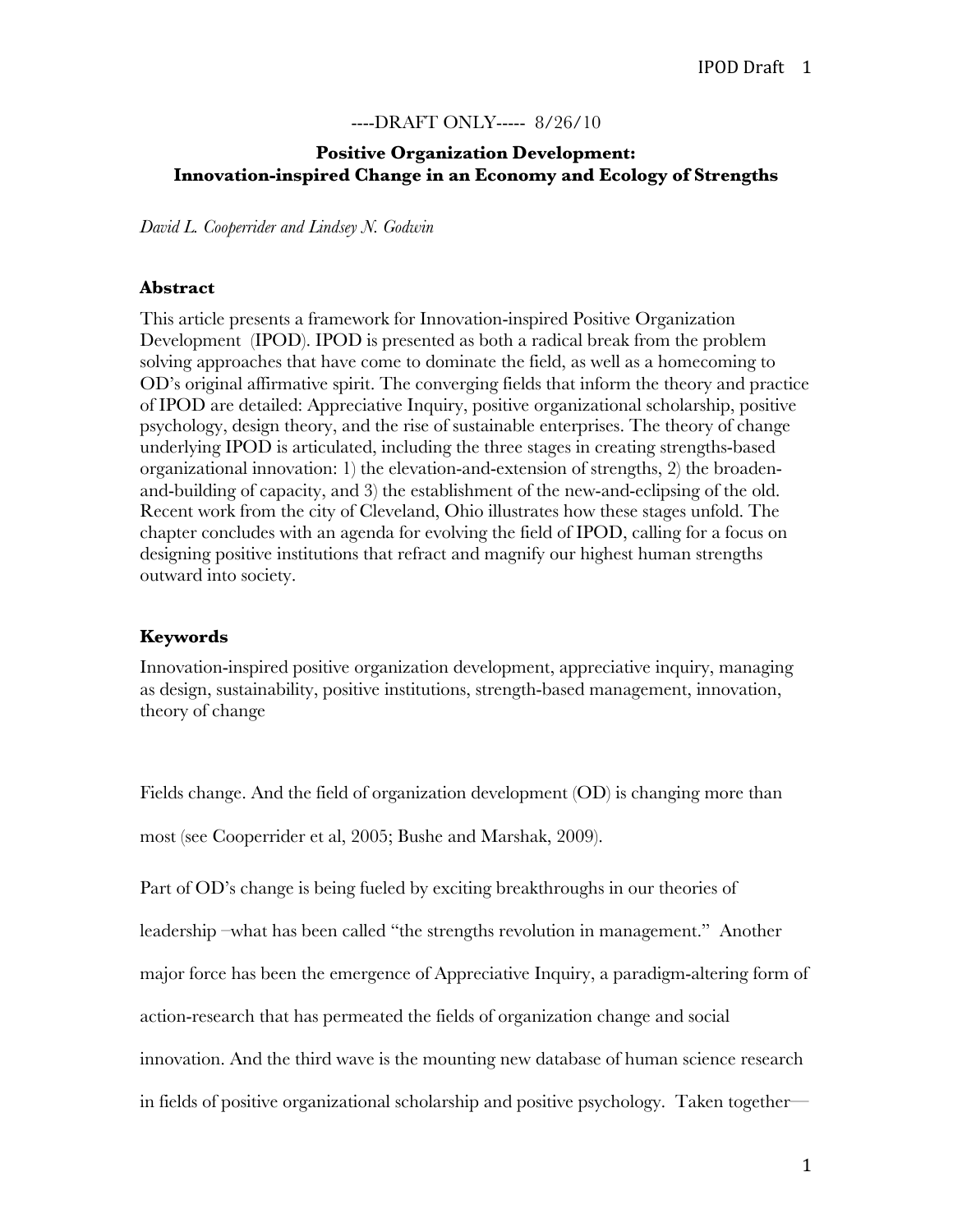strengths-based management, appreciative inquiry, and positive organizational scholarship—we are now seeing a re-writing of many of the conventions of organization development and managing change. Add to this the new enterprise logic which has given rise to the stakeholder theory of the firm and the strengths economy, and the time has come to explore the foundations for a new, 21st century field of organization development—the pillars for a more *Innovation-inspired Positive Organization Development*  (IPOD).

As we shall see, building the new is a fundamentally different task than fixing the old. And in a world where return on attention is increasingly decisive, the call for OD *innovation* is eclipsing the call for OD *intervention.* Design firms, for instance the acclaimed IDEO in Silicon Valley, have expanded their mission from product design into organizational transformation, embodying the core values of OD, minus the focus on intervention. Their work is all about the art of creating, and creating is often quite different than solving.Of course innovation and intervention are both about change, and both have their respective strengths, but they operate from different theories of change, time frames, methodological assumptions, and distinctive practices. As radically different as the two appear, the place where they powerfully unite is in their embrace of an enduring constellation of OD values from the earliest days of the field—a special spirit of inquiry, collaborative/democratic leadership of change, and positive assumptions about human beings.

In this chapter we present what we think is the field of IPOD: we show where it came from, explore major research informing IPod's positive change theory, illustrate strengthsbased methodologies from the human group to organizations and society, and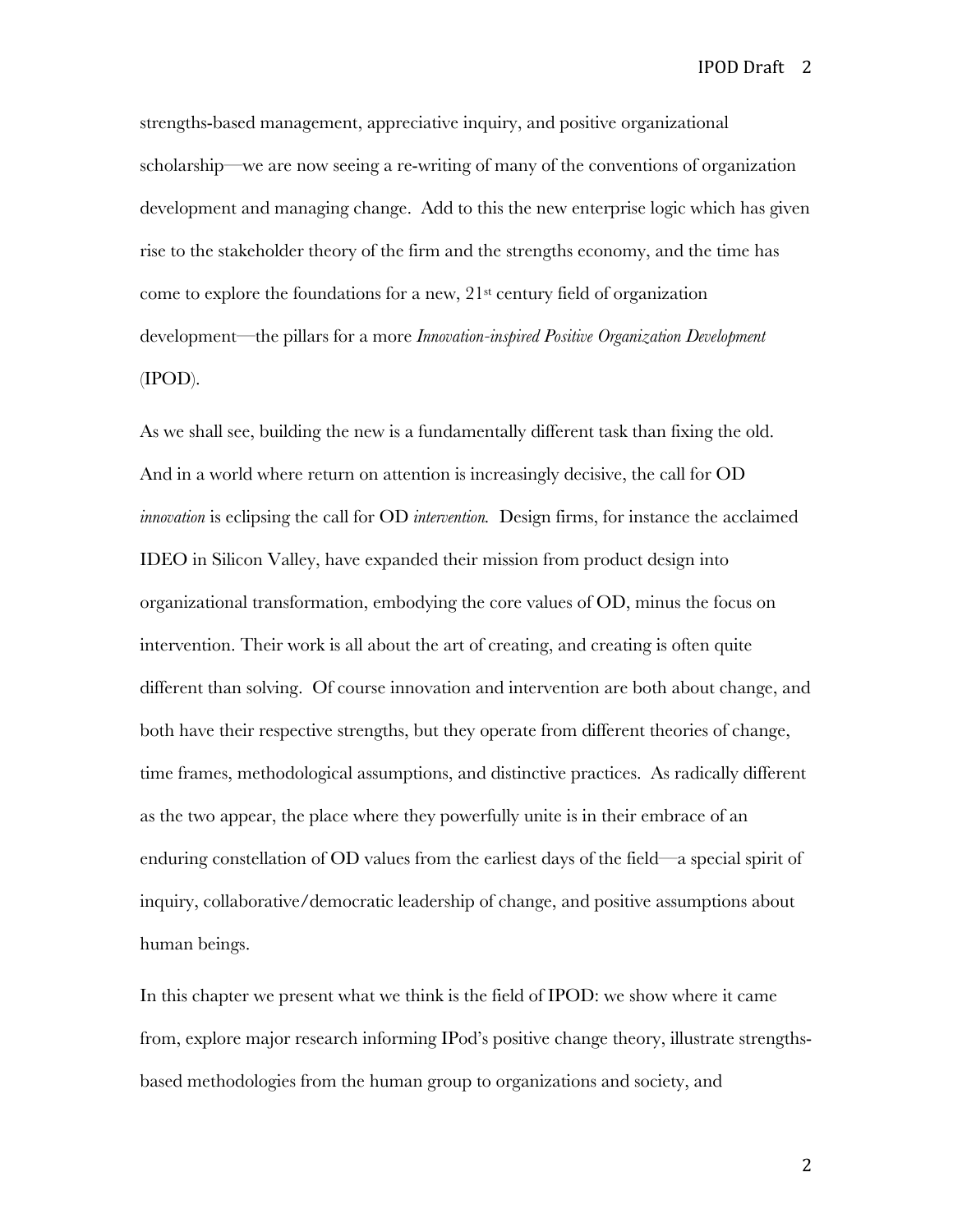demonstrate how innovation-inspired Positive OD often makes more sense than the more classical Diagnostic OD.

In part one of our paper we explore the history and emergence of IPOD and highlight the distinct feeling that today our field is bursting with creativity the likes of which we have not seen since its' earliest days. Indeed, to set the stage, we shall *ascend* into OD's history and draw from it some of the utopian spirit that set it apart and propelled its creativity. Names like Douglas McGregor, Kurt Lewin, Mary Parker Follett, Herb Shepherd, Ed Schein, Elise Boulding, Edie Seashore and Warren Bennis stand out. Yet it must be asserted there was something about the earliest days that was so much more than great personalities; it was the *positive ethos* of the early moments we want to better underscore. All of this is important, of course, to our introduction of IPOD.

In some ways IPOD represents a deep and perhaps radical break from common OD assumptions. But in another way it is not a break at all; it is a homecoming. In part two, after looking at the sources of IPOD we look at the innovation methods associated with IPOD along with several mini-cases illustrating the theory of change we call *profusion*—the positive fusion of strengths—and the stages in the process of innovation: the elevationand-extension of strengths (phase one); the broaden-and-building of capacity (phase two); and the establish-and-eclipse stage of innovation (phase three). Lastly, in part three of our chapter, we look to the exciting future agenda of Positive OD which, in our view, is centrally about the design of *positive institutions* that not only elevate and connect human strengths (internally) but serve to refract and magnify our highest human strengths into society. Positive institutions, we propose, are the vehicles for bringing more humanity,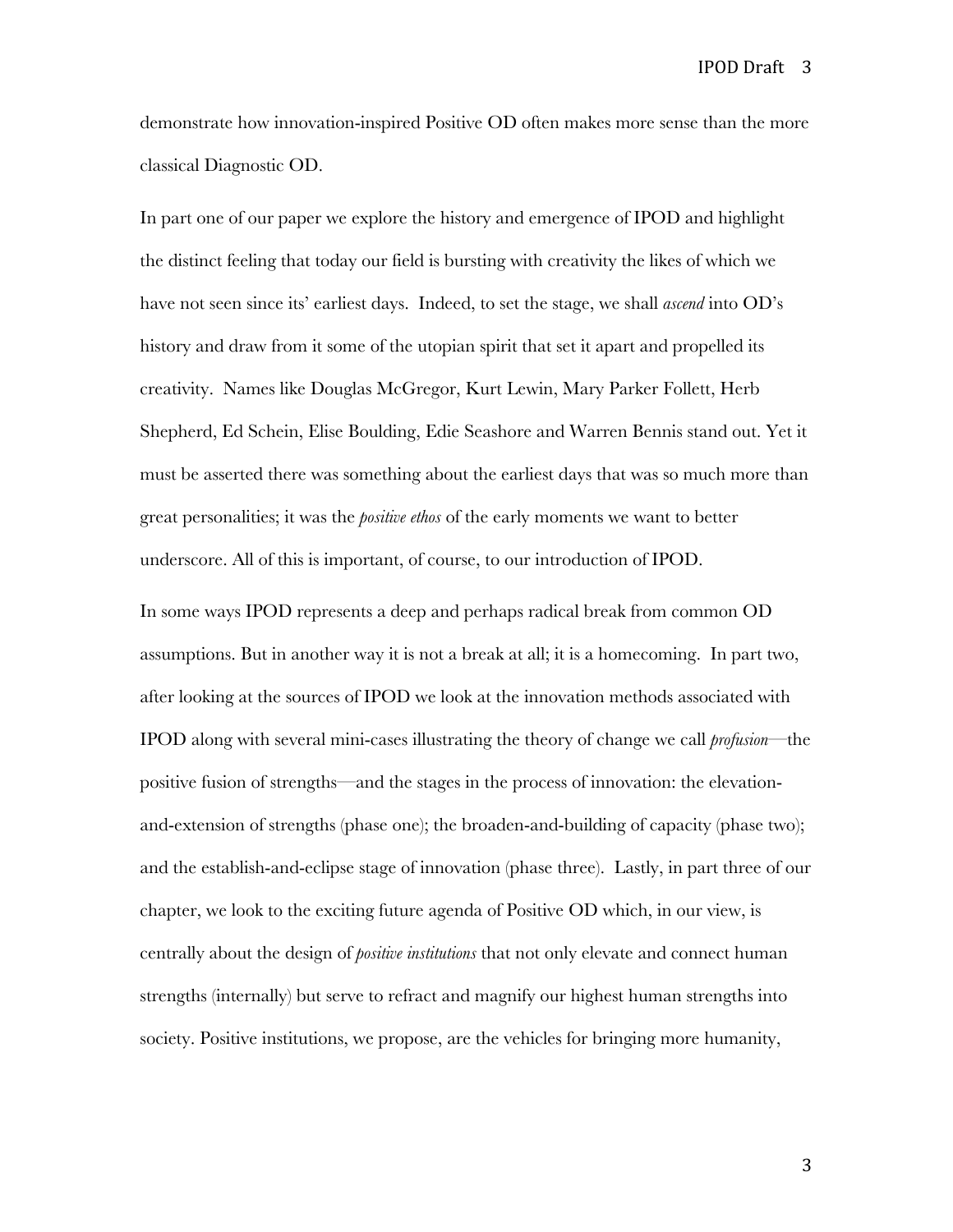courage, wisdom, love and value into the world, and represent OD's most exciting positive organizational scholarship opportunity.

#### **A TIME TO RE-THINK HUMAN ORGANIZATION AND CHANGE**

In an early unpublished paper in 1963 Effecting *Organizational Change: A New Role for the Behavioral Sciences* MIT's Warren Bennis wrote: "It is usually risky business to identify a "trend" or a new direction before the major outlines of the alleged phenomenon can be clearly observed. With that risk in mind, I do believe it is possible to identify such a trend developing right now in the behavioral sciences…These signs and still others, which will be detailed later, all point the same direction: *an emerging action role for the behavioral scientist*. (Bennis, 1963, p. 1)."

A few years later Warren Bennis wrote one of the first books on the field of OD— *Organization Development: Its Nature, Origins, and Prospects* (Bennis, 1967). The signature theme, once again, was a heralding of an *applied* behavioral science that was built upon a "new attitude of 'optimism' or 'hope' or even conceit." Indeed, with the advent of the T-Group and the 1960's articulation of self-actualization and the focus on growthpromoting relationships, this optimism or "conceit" as Bennis so aptly amplified, had the feeling of a revolution. But what exactly was being overturned?

In our view it was nothing less than a rejection of the metaphysical pathos or bleak melancholy towards the very idea of *intentional change* in human beings and their institutions. For many scholars of the time—those who had erected theories of groups and institutions on Weberian and Freudian foundations—the world was largely emptied of choice, leaving them disoriented and despairing. "Pessimism, as well as politics" wrote Bennis, "breeds strange bedfellows and, whatever else divides them, students of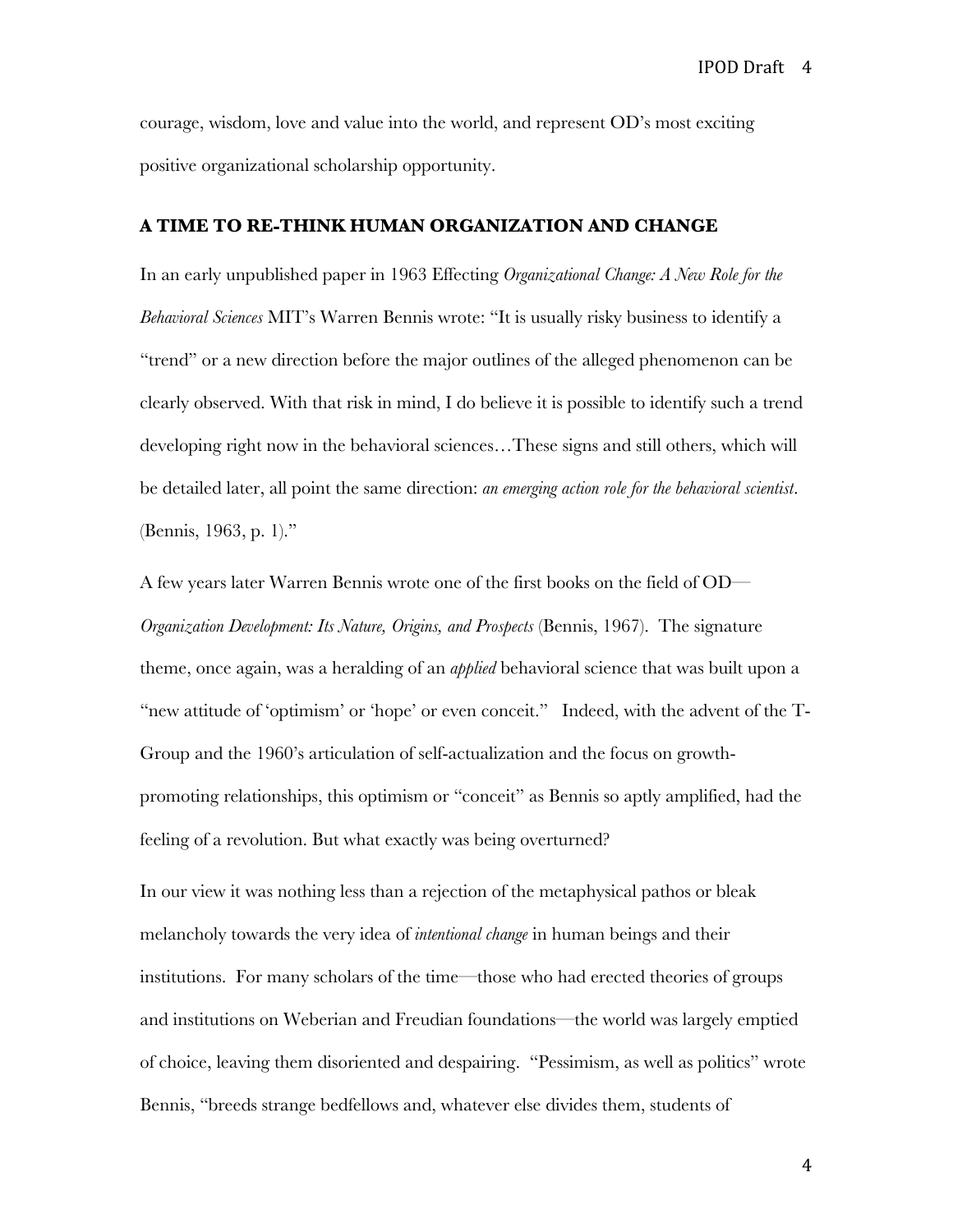psychoanalysis and of bureaucracy view their relevant units (people and organizations) as being mulishly resistant to most forms of alteration." Indeed, Freud once said that he would be satisfied, alas delighted, if he could transform neurotic despair into normal unhappiness. And for Weber things were even more grim and pessimistic: the simultaneous march of bureaucracy along with modernity's drive toward instrumental rationality would advance like an automatic machine with a life of its own. Bureaucracy will advance the more it is dehumanized declared the prophetic Weber, and it would routinize almost every aspect of human life. In a word, said Weber, we will see an everincreasing "disenchantment" –with work in general, and in our institutions in particular. Weber believed that our own organized efficiency would threaten to degrade us completely.

If bureaucracy was *the* macro force of industry and modern society—and if it were to be treated as a given, that is, it was going to be with us perhaps permanently—then something was needed to treat its excesses. Were the human sciences up to it? Could they apply their research to solve the problems of dehumanization and the many excessive tendencies of bureaucracy: communications breakdowns; authoritarianism; motivation-depleting routine work settings; inter-group conflict, role ambiguity; stress; labor-management mistrust; and many other familiar issues associated with rigid hierarchies, standardization, and inability to change and respond to new, complex changing environments?

Imagine taking on Freud and Weber—and announcing, with an unusually confident fervor, that human beings and their institutions could be changed for the better.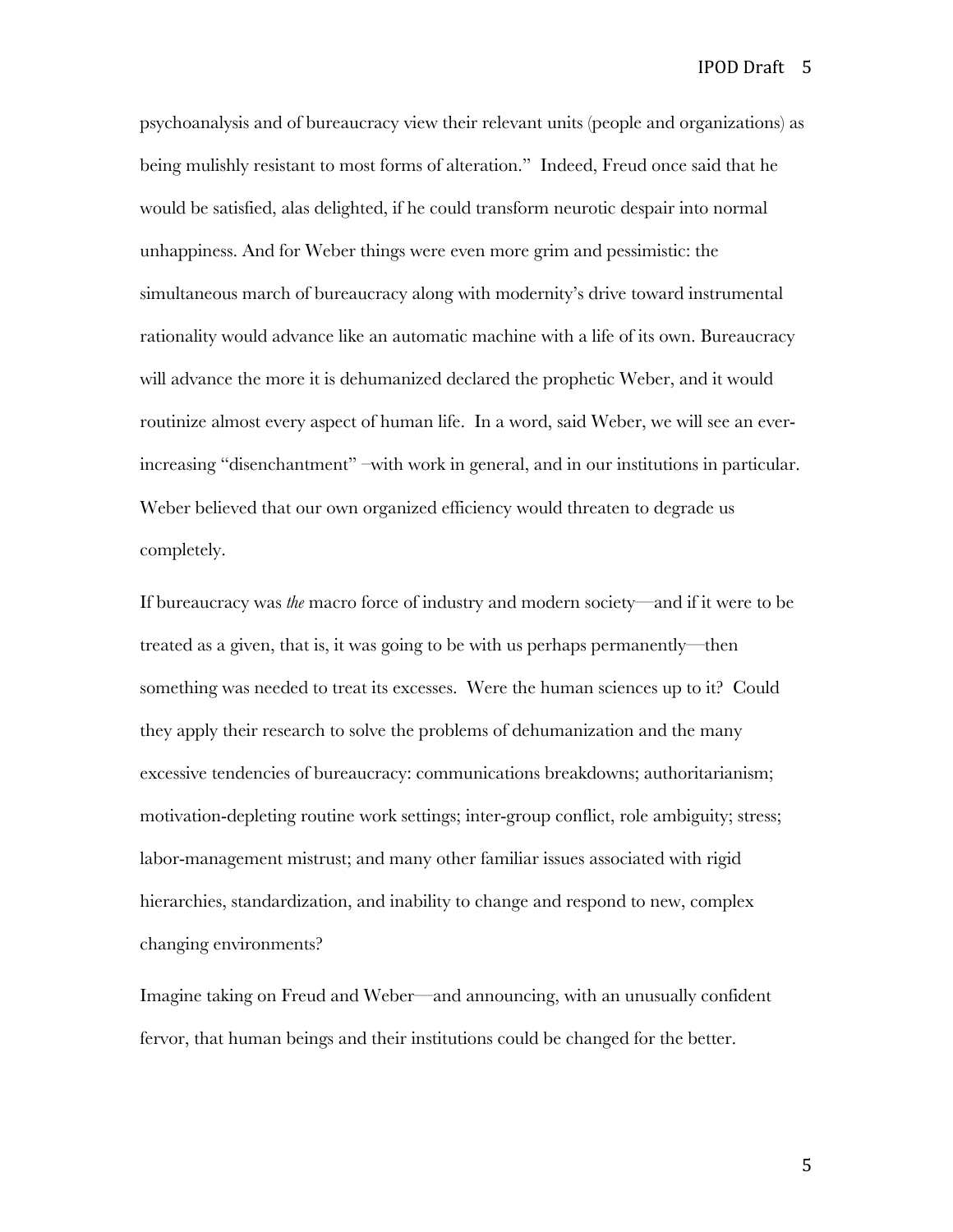This is exactly what the OD pioneers did. They did it early on with the T-group innovation—something so powerful in terms of individual and group development that Carl Rogers, after he introduced the T-Group in apartheid-riddled South Africa, called it "the most important social innovation of the  $20<sup>th</sup>$  century." They did it in their writings, for example Abraham Maslow's visionary volume called *Euspsychian Management* (a title so audacious it was never accepted for publication) and in Douglas McGregor's *The Human Side of Enterprise* which soon became the bible for positive assumptions about human beings. They also did it at research institutes such as MIT's Research Center for Group Dynamics built around Kurt Lewin's conception of action-research*.* Likewise, they did it in the field. University of Michigan's Survey Research Center demonstrated, for example, how systematic feedback of data from an attitude survey at Detroit Edison allowed for people to participate in planning the changes signaled by the survey data. Herb Shepherd, who created the first PhD program in Organizational Behavior at Case Western Reserve University, teamed up with Robert Blake at Esso Standard Oil, where they coined the term OD or organization development. There, at Esso, they set out to demonstrate that the dehumanizing ill's of bureaucracy, especially inter-group dysfunctions and conflict, could be countered on an organization-wide basis through "planned change"—again an audacious notion.

Soon the field took off. At a macro level our world had become a society of organizations. Prior to 1900 most of society was diffused in countless molecules (Drucker, 1973): small workshops; small schools; the individual farmer; the craftsman; and even the "giant" business of the day would strike us today as very small. But by mid-century, when OD was being birthed, almost every major societal task was undertaken in the context of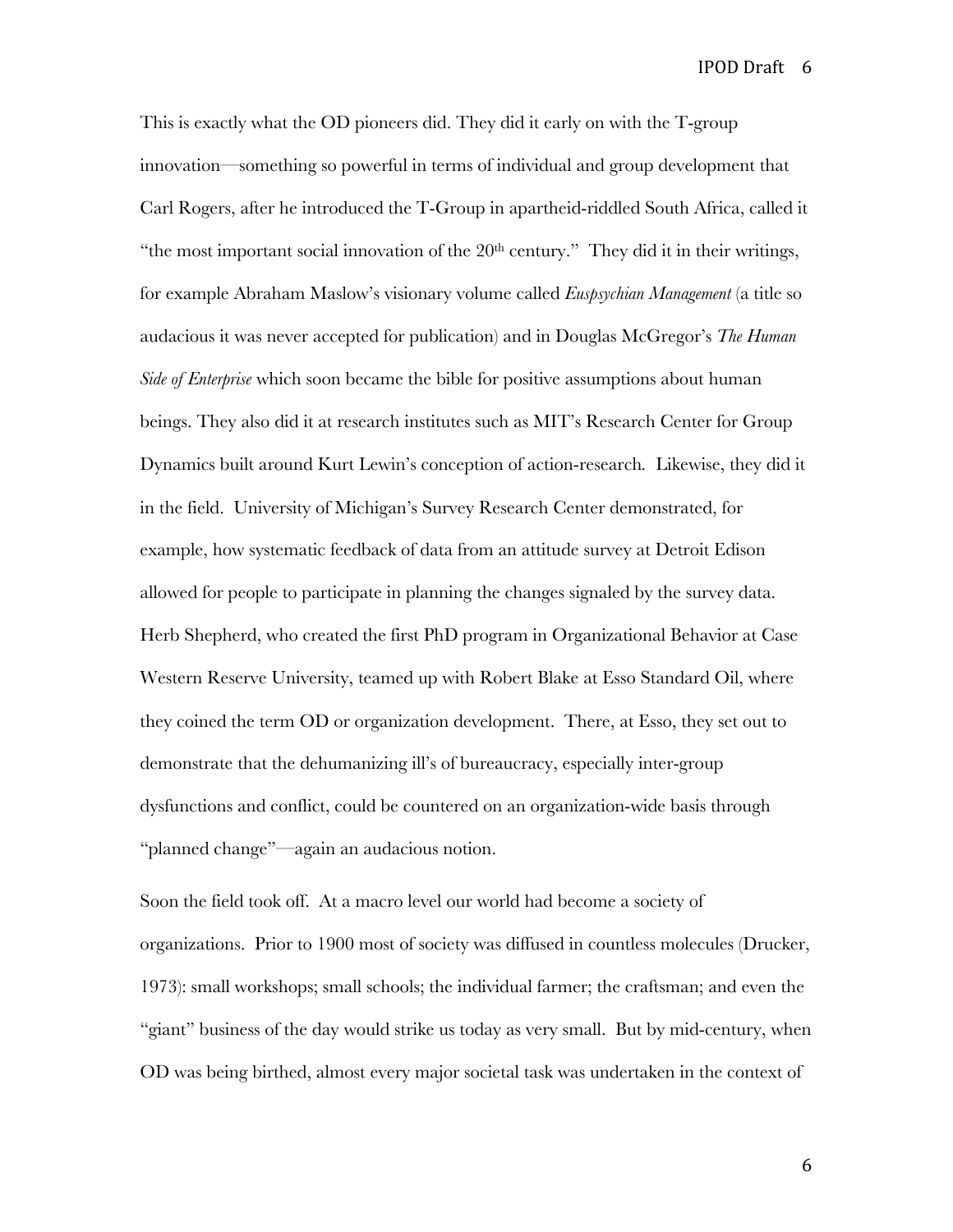large organizations—economic performance, health care, education, management of the arts, farming, defense and military, and even international development and non-profit voluntary services. Bureaucracy, especially in a free-market context, was efficient. But in terms of the human dimension, there was no end in site to the problems emerging in bureaucracy's de-humanizing wake. If OD had not emerged when it did, it certainly would have had to be invented later. And it's pioneers made quite a promise. In their classic volume on OD, French and Bell (1973) stated it boldly: "This book is about an exciting and profound idea. The idea is this: it is possible for the people within and organization collaboratively to manage the culture of that organization in such a way that the goals and purposes of the organization are attained at the same time that *human values* of individuals within the organization are furthered (p. xiii). " This was it. OD would champion high human values at the center of our organizational effectiveness agenda. Organizations would not advance the more they became de-humanized as Weber projected. In fact, it would be exactly the opposite. Organizational effectiveness and human development would be part and parcel of one another, truly a both/and proposition.

#### **The Animating Spirit in Early OD**

The animating sprit in early OD, it is important to underscore, was not only a call to repair, improve, and transform bureaucracy and other human systems such as communities—it was that and something more: it also contained a protest against an ivory tower, detached view of science as well as a hierarchical view of change. If OD was to be a counterforce to bureaucracy's ills then its' change methodologies had to model its normative vision—there needed to be a congruence between means and ends. To meet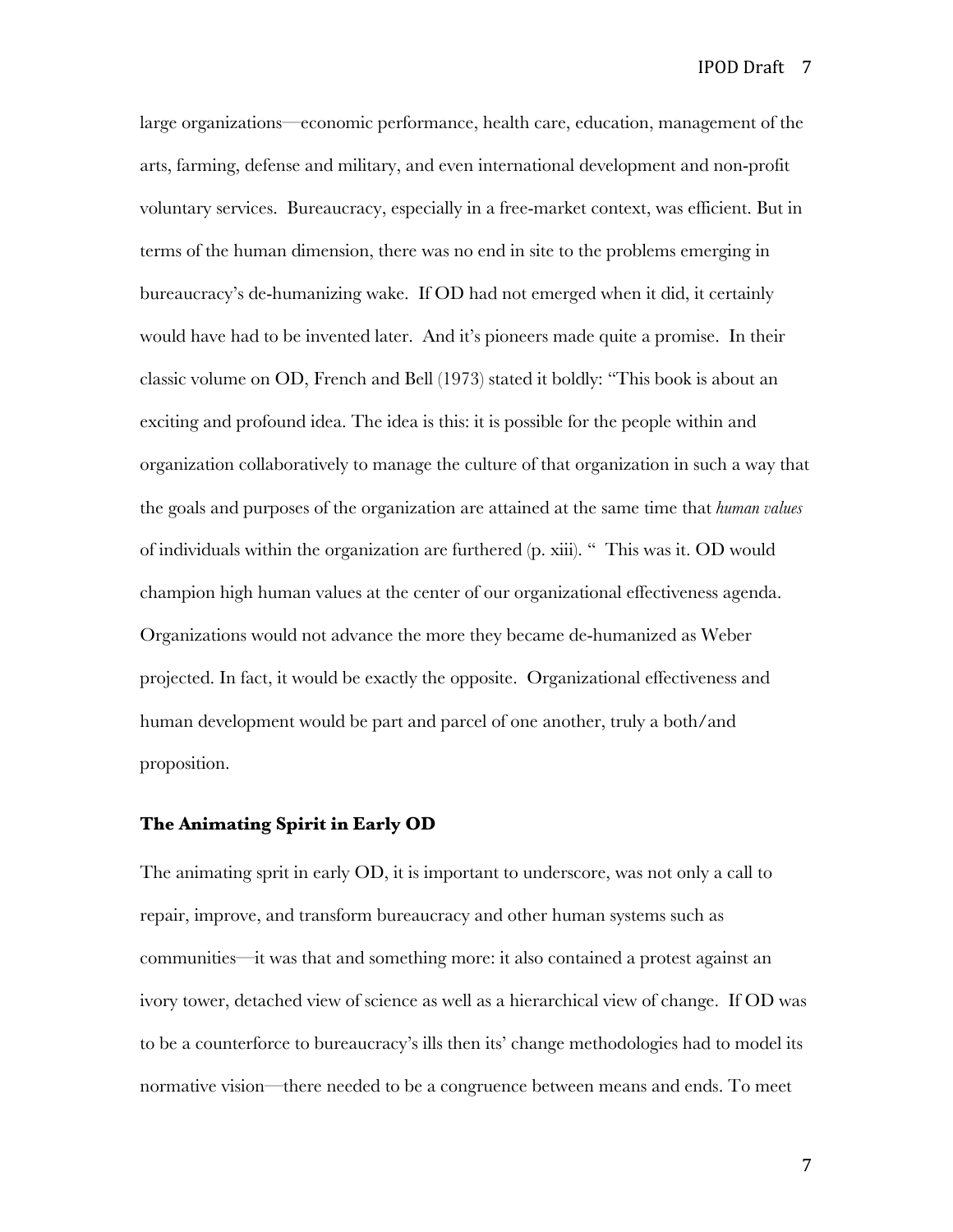this need a threefold foundation of values gradually evolved: *the spirit of inquiry, collaborative design,* and an interdependent set of *positive assumptions about human beings* including a faith in the developmental and cooperative potential in persons, their relationships, and their organized systems.

While the details may vary, this three-fold ideal put OD into its own unique place in the history of change management. Change did not need to be coercive, top down, expertdriven or detached, elitist, coldly empirical-rational, or randomly out of reach of human co-creation. Instead OD would advance an approach to change that would be collaborative, educational based on experiential learning, dialogical, and contextually conditioned through inquiry into the relevant content *and* process of a human system. Thus the DNA pulsating through the nascent OD can be summed up as involving:

1. That special *spirit of inquiry*: The first meta-goal or value was all about an attitude of discovery most often associated with science the philosophy of pragmatism learning in and through experience. What did the early pioneers mean? Firstly the hypothetical spirit, the feeling for tentativeness and openness to new understanding and knowledge—a spirit of curiosity. The second ingredient was experimentalism and iteration, the willingness to expose ideas and beliefs to action, observation and reflection, and consensual conversation. Often this meant conjoining "action" and "research" and participant observation or observant participation—where there would be a high value on reflective action. In organizations this meant inquiry into the here-and-now of the human organization itself—the experienced realties, patterns, interpretations, actions, uncertainties, hopes and ideals. The spirit of inquiry involves, therefore, a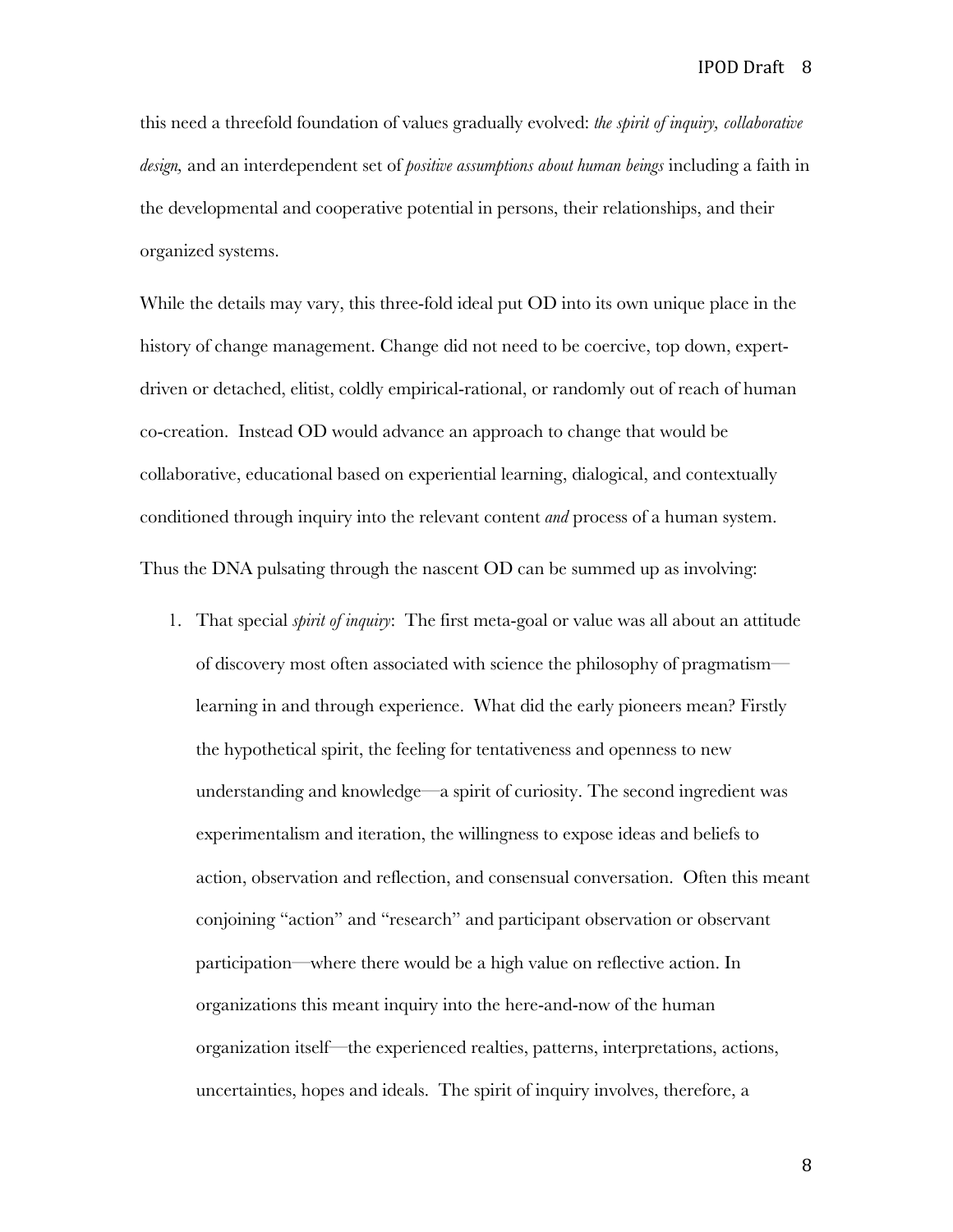provisional stance: seeking to learn, experiment, seek feedback and build shared understanding through dialogue and open exploration of things that may never have been collectively explored. In many ways inquiry was taken to mean the opposite of advocacy, ideology, blind action and frozen certainty. And in OD terms, the "scientists" should not only be ivory tower specialists or consultants the specialist would be *everyone* sharing their "expert" experience of the system and hence the power of the next, the second foundational OD value.

- 2. The *collaborative design* of the future: if inquiry opened the world to new knowledge or expanded consciousness, then it almost always would lead to a sense of new possibility and choice. To a great extent early OD was designed to achieve this effect. The spirit of collaboration would be enriched in a number of ways. It was embedded in the belief (and in early research on attitude change) that people build their *commitment to change* in direct proportion to the degree that they are actively engaged in designing the change. Likewise the collaborative ideal was embedded in the assumed centrality of *interdependence* in organizational life. Its not only the parts that make a system work but the quality of the relationships, the processes—*how the relationships* deplete or give life. The value of collaboration over authoritarian or power-coercive ways was also, as we sum up next, a reflection of OD's deeply positive beliefs concerning people.
- 3. A *positive view of the human being*. OD, from its infancy, proclaimed a belief in people. Insofar as we might discover the conditions that help bring out the best in life—for example Abraham Maslow's studies into peak experiences—then we might well be able to apply this knowledge in our institutions. Drawing from all the entire mosaic of the social sciences—from anthropology, sociology,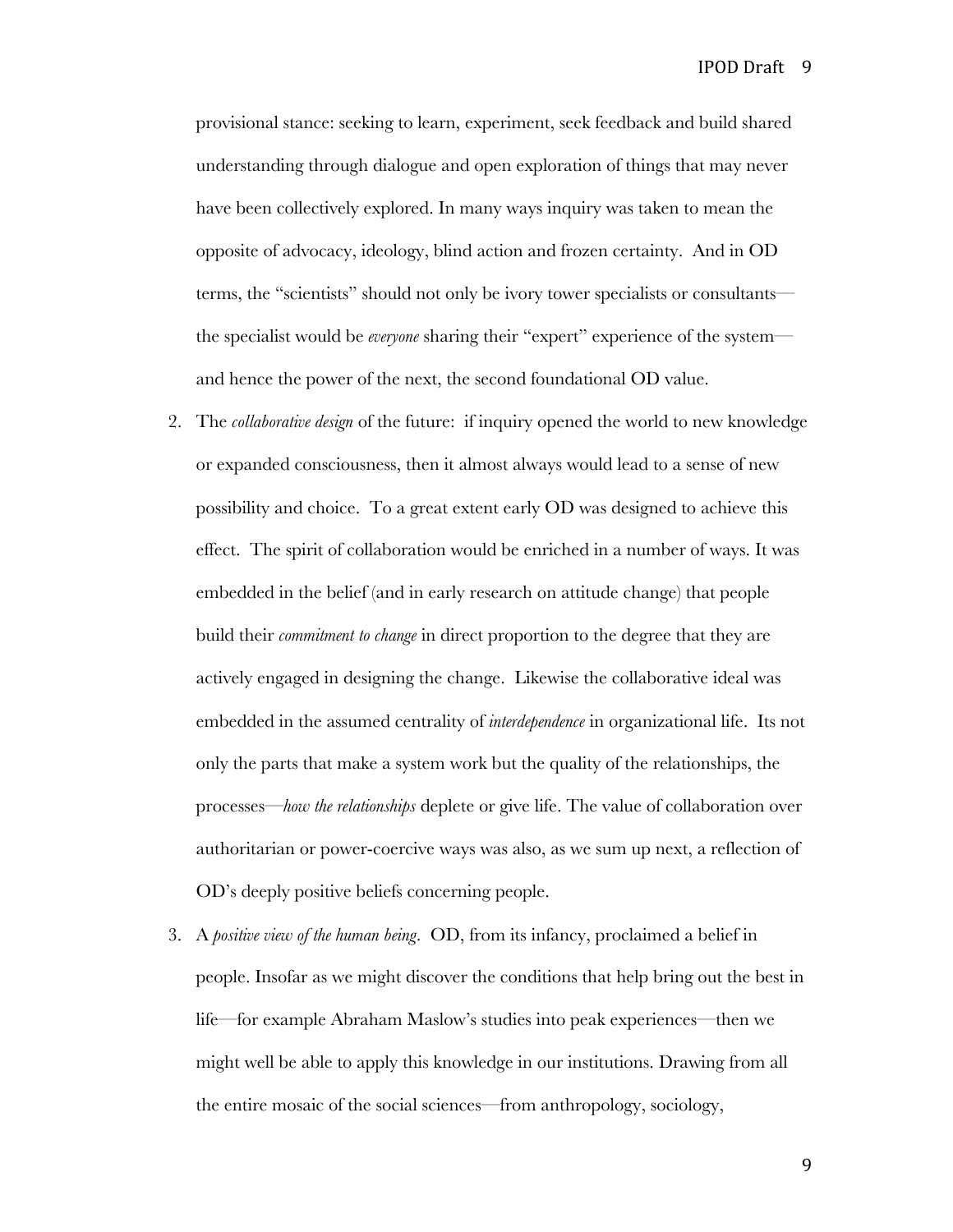psychology, political science, and biology and more—OD would be unique in not only propagating a collaborative, inquiry-driven approach to change but would be centered on advancing the developmental potentials of the human being. Instead of being woven at random, like an afterthought design into our economic and organizational fabric, human development would be at the center. Lines would radiate out from the human dimension to all the others—the economic, technological, strategic, structural, political, etc.

Of course these values are highly related, general, and open to multiple interpretations and applications. Yet they are pervasive as guides to action in most any OD program. Carl Rodgers, for example, spoke about how unconditional positive regard in an group setting would serve to unleash the natural human tendency toward positive growth in self, others, and larger systems. Douglas McGregor championed the self-fulfilling nature of our positive (or negative) assumptions about workers in the industrial context. Mary Parker Follett set her sights and scholarship on the dynamism of the democratic group, consensual processes, and a deep analysis of participatory democracy for society and our workplaces were she defined the idea of positive power. And the passionate, always expansive Kurt Lewin called for a humanly significant science—something that would bring our best thinkers out of the ivory tower where they were too often tranquilized in the trivial. Lewin modeled what he wrote about. As a world-renowned academic, his career was marked my research into the most difficult human issues of the day: racism; authoritarian leadership; attitude change and much more. His call for an "actionresearch" was singularly seminal in the birth and subsequent practice of OD. After reviewing a dozen definitions of OD, French and Bell (1973) bypassed all the nuance and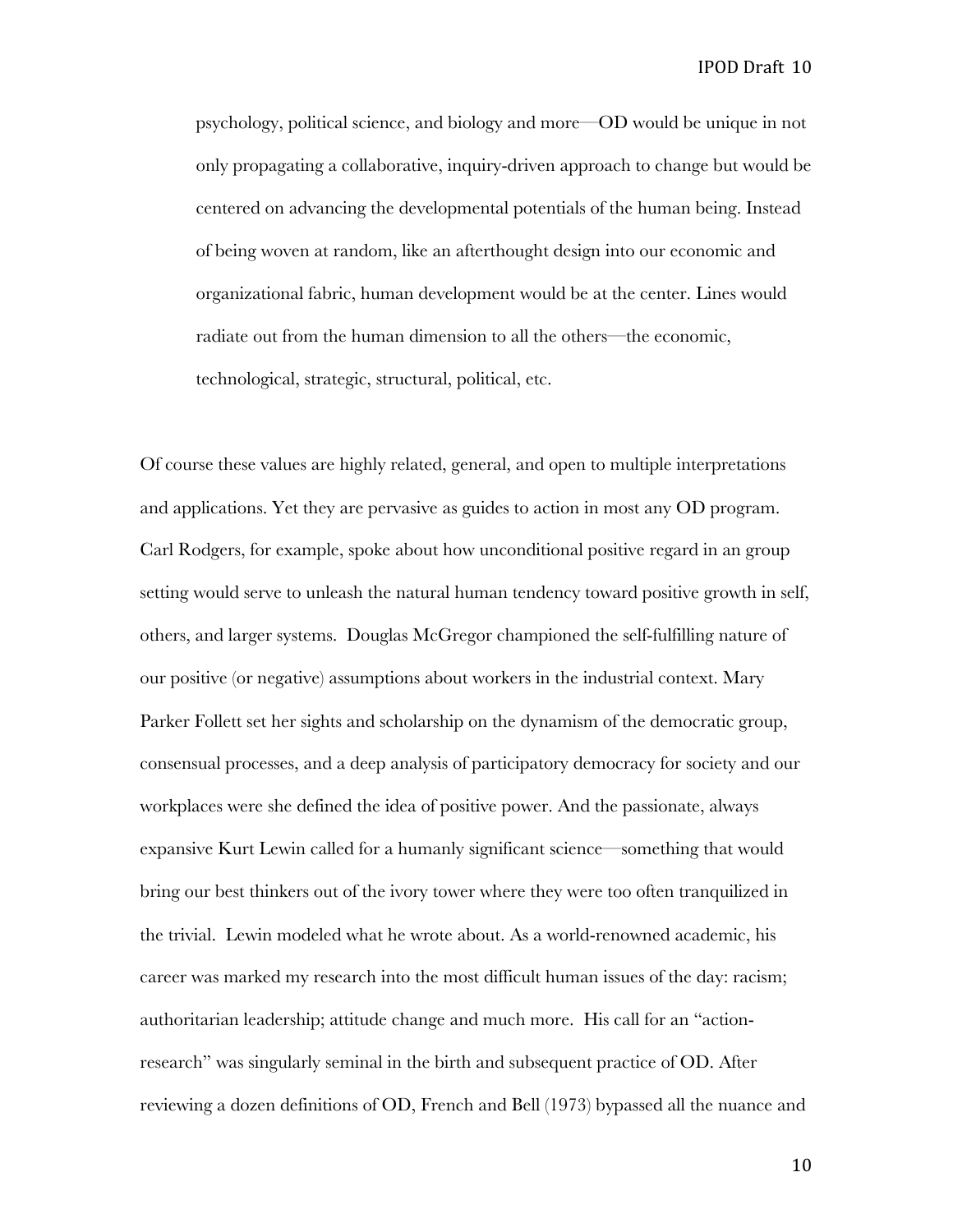complexity by saying: " the basic intervention model which runs through most organization development efforts is *action research…*Parenthetically, because of the extensive applicability of this model to organization development, another definition of *organization development* could be *organization improvement through action research* (French and Bell, 1973 pg. 18)." And not incidentally action research, with its iterative cycle of data collection, reflection, and collaborative experimentation was the exact embodiment of the triad of values making OD unique, distinctive, and lasting. It was all about bringing a spirit of inquiry into the design of the human system; it involved bringing professionals and laypersons together in the real world to study and to take action on issues of collaborative concern; and it would be a co-constructive process—collaboratively working to build a more positive future while, at the same time, building a collaborative culture, something to leave behind long after the particular OD initiative.

#### **Classical OD and the Incomplete Revolution**

Somehow the positive assumptions inherent in early OD gave way to a storehouse of problem-focused interventions (focused on fixing what's not working) and diagnostic methods of analysis. The idea of "change" became almost completely deficit-focused. Change was about diagnosing organizational ills and following up, albeit collaboratively, with carefully designed "interventions" to move from a problematic state to something more normal. Action research became formulated as a set of rather standardized steps: diagnosis, information gathering, feedback, and action planning. One of the earliest books to popularize the diagnostic basis of OD was Levinson's 1976 *Organizational Diagnosis.* Bushe and Marshak (2009) have carefully and recently traced this, the problematizing trajectory of classical OD, and conclude that OD, like medicine, became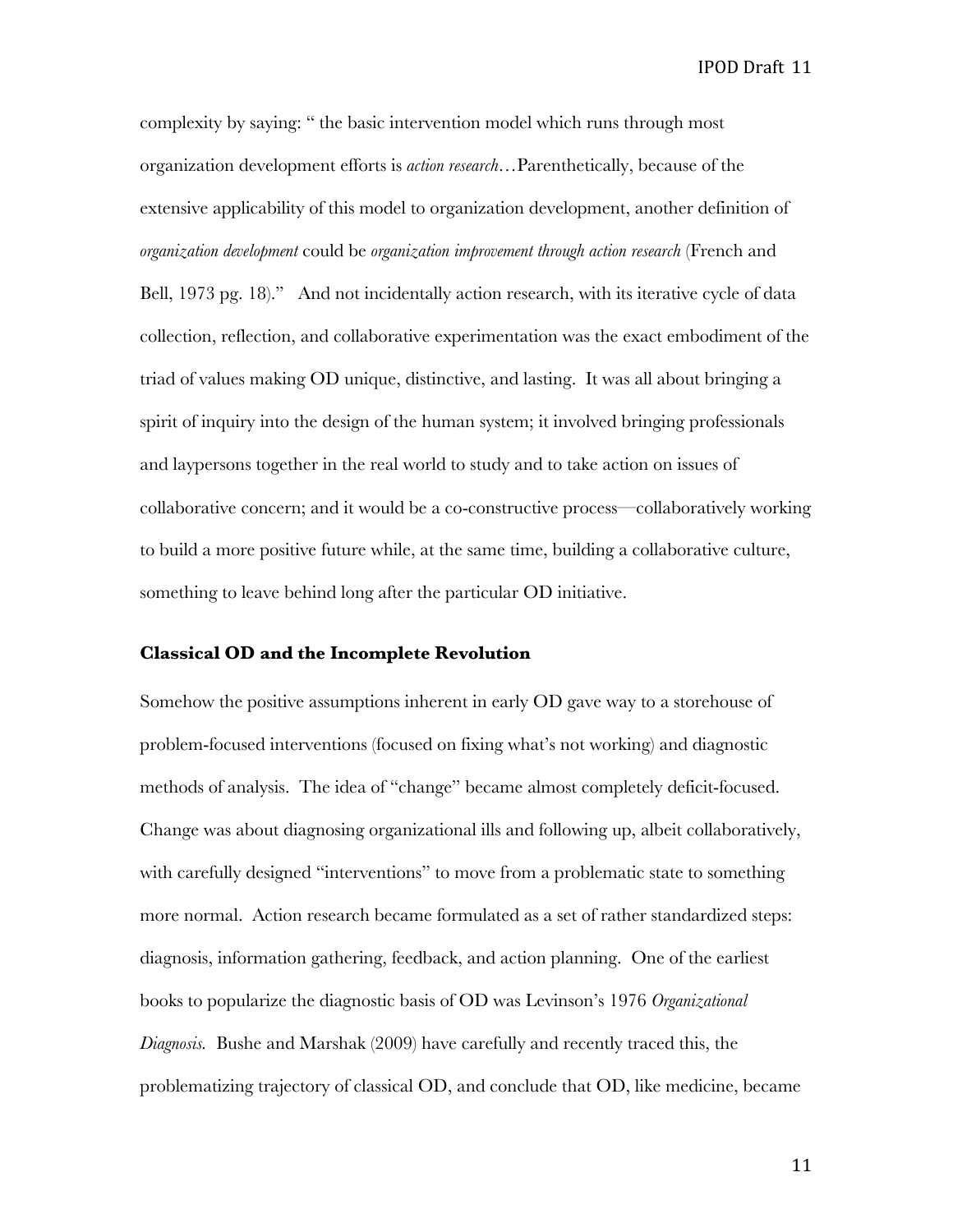a clinical science of what's wrong and was focused on correcting the ills and excesses of bureaucracy. Whether intended or not, organization development became almost exclusively a problem solving science—what Bushe and Marshak (2009, p. 3) labeled as *Diagnostic OD.* 

The new OD, we now argue, is cut from the same richly woven cloth of values as the classical OD—except for one decisive departure. IPOD or innovation-focused OD keeps everything early OD stands for except for its' problematizing focus. It clearly embraces and advocates for the discovery-oriented spirit of inquiry—and extends that spirit in its' second generation form of action research called Appreciative Inquiry ("AI"). It solidly preserves and continues to embrace collaborative versus coercive approaches, and indeed expands those values in its large group methodologies, but it shifts the change theory away from collaborative *intervention* to collaborative *innovation.* And positivity, in the new OD, becomes not just an end state value or something to aspire to in some distant future, but a catalytic resource for catalyzing change from the outset. By definition every living system has something that gives it life; and every living system has moments and times where it is more alive, effective, and filled with opportunity, strength and potential than others. Whether we call it positive strengths, life-giving assets, or the "positive core" of the system's past, present, and future possibilities (Cooperrider and Whitney, 2000) the new OD insists that change is not simply about moving from a "-7" to a more neutral "0", but it also all about a qualitatively different kind of change that moves from a "+2" to a plus "+20" or "+200"—where positivity and the discovery of all that is best in life is not simply the end but the essential starting point and the primary means*.* In other words strengths do more than perform, *they transform*. That a shift so subtle can create such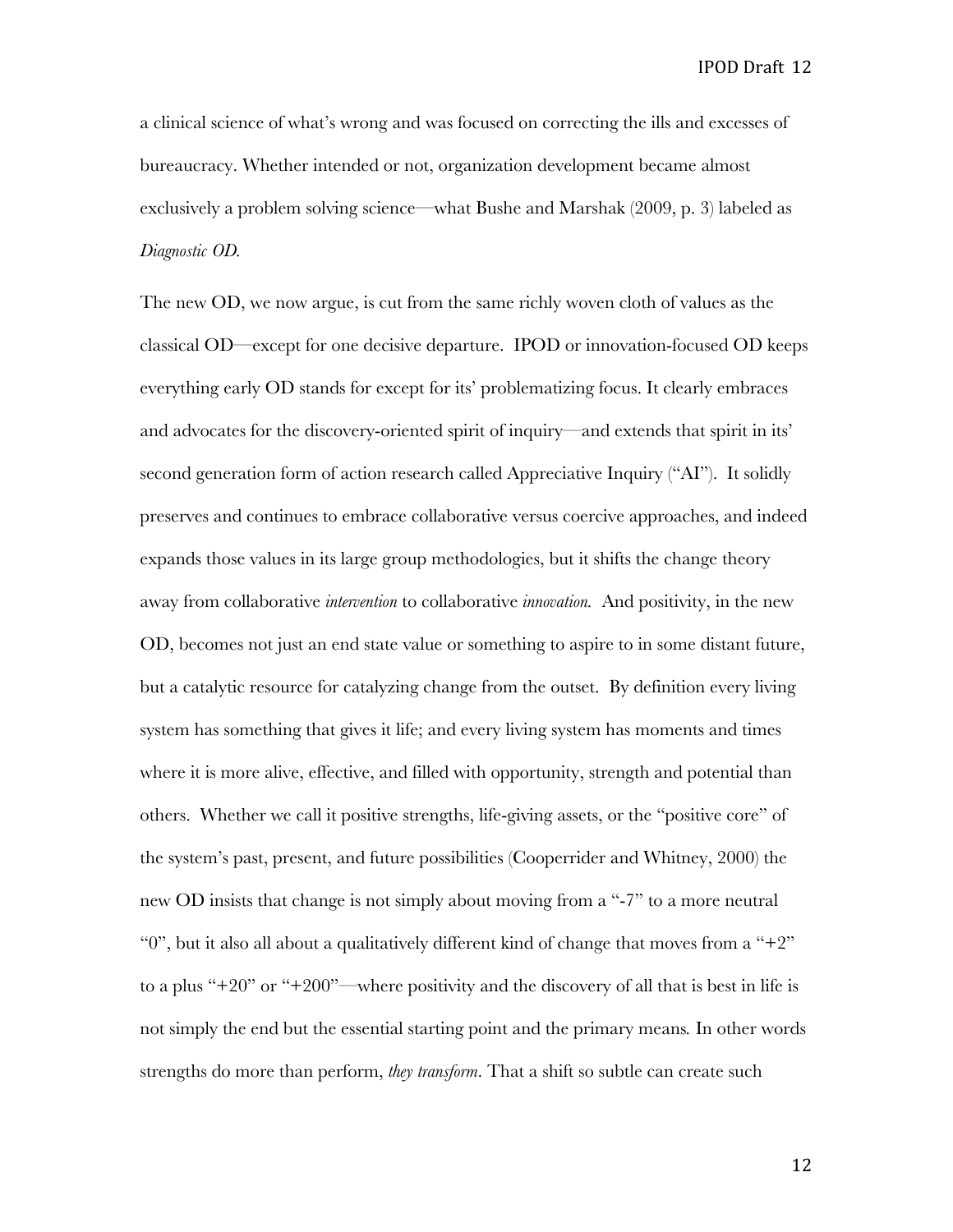seismic changes in the field is what the rest of this chapter is about. IPOD, as we attempt to define and describe it, is a next generation OD achievement, and like its parent emerges from exciting interdisciplinary connections and developments across the spectrum of the human sciences including foundations in these four areas: appreciative inquiry and strength-based management, positive psychology and positive organizational scholarship (POS), design theory, and the new sustainability domain of bio-mimicry.

#### **Appreciative Inquiry and Strengths-Based Management**

It's hard to say when the strengths movement began.

According to Marcus Buckingham (2007) some will identify Peter Drucker as the first mover in the seminal book 1966 book *The Effective Executive*; others, he traces, will point to the 1987 article by David Cooperrider and Suresh Srivastva which launched a new discipline called Appreciative Inquiry, transforming the field of change management; and some will highlight Martin Seligman's 1999 speech on becoming president of the America Psychological Association, where he christened the call for a positive psychology discipline. More recently some might even reference Buckingham's own book with Donald Clifton (Buckingham and Clifton 2001), which was based on the unprecedented Gallup study of over two million people, demonstrating the power of a "strengths revolution" to turn disengaged employees into productive and engaged partners, into a passionate workforce, where everyone thinks and acts like owners of a business.

The animating spirit, in each instance from Drucker onward, was not only a call to strengths—it was that and something more: it also contained a fundamental protest to the deficit- based management "industry". It would be difficult to overstress this point. The deficit-based management industry is literally a mass-produced culture, which revolves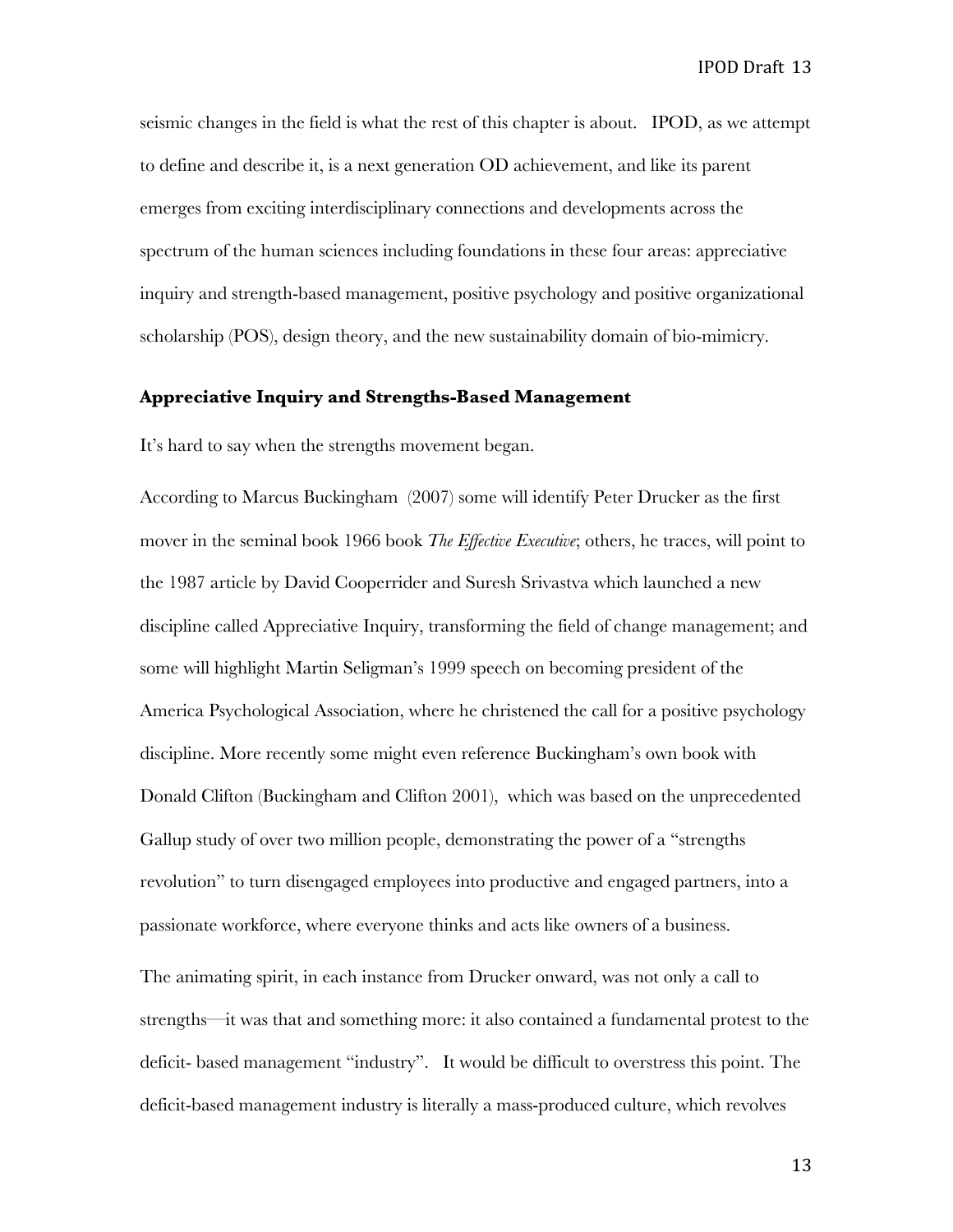around increasingly sophisticated technologies for studying "what's wrong." Its errorfocusing tendencies are woven tightly into everything from the global consulting industry to six-sigma methodologies, re-engineering studies, variance analysis, and low-morale survey work. The consulting industry alone represents \$300 billion dollar market focused on problem analysis, error reduction, and repair. And it's not just episodic either; it's an industrial era obsession that says, "let's fix what's wrong and the strengths will take care of themselves. "

Consider the best-selling management book of all time. What do you suppose it is? Here is the hint: it's *Dilbert's Management Principles*. Many find humor in the cynical caricature of bureaucracies' never-ending deficit focus, where everything and everyone is viewed as problem-to-be solved. But it doesn't stop at the door of our institutions. The industry of deficit-management carries over into the news media and domains of everyday life such as the medical colossus. Headlines in our big-city newspapers have at least 80 articles of violence, greed, and corruption for every 20 on human excellence. Likewise, the past 100 years of psychological research, modeled after the medical industry's disease paradigm of diagnosis and treatment of symptoms, has until recently been mostly the study of pathology, weakness, and damage. Deficit-based thinking is so automatically ingrained that it is virtually synonymous with the idea of any "helping profession."

Furthermore, the model's trajectory, rightly or detrimentally, appears invisibly symbiotic with our common culture, right down to the parent-child relationship. Suppose your child comes home with a report card with "A", "B", "C", and "F." Where do you put the bulk of your attention? If you are like almost 80% of the population, you go with the repair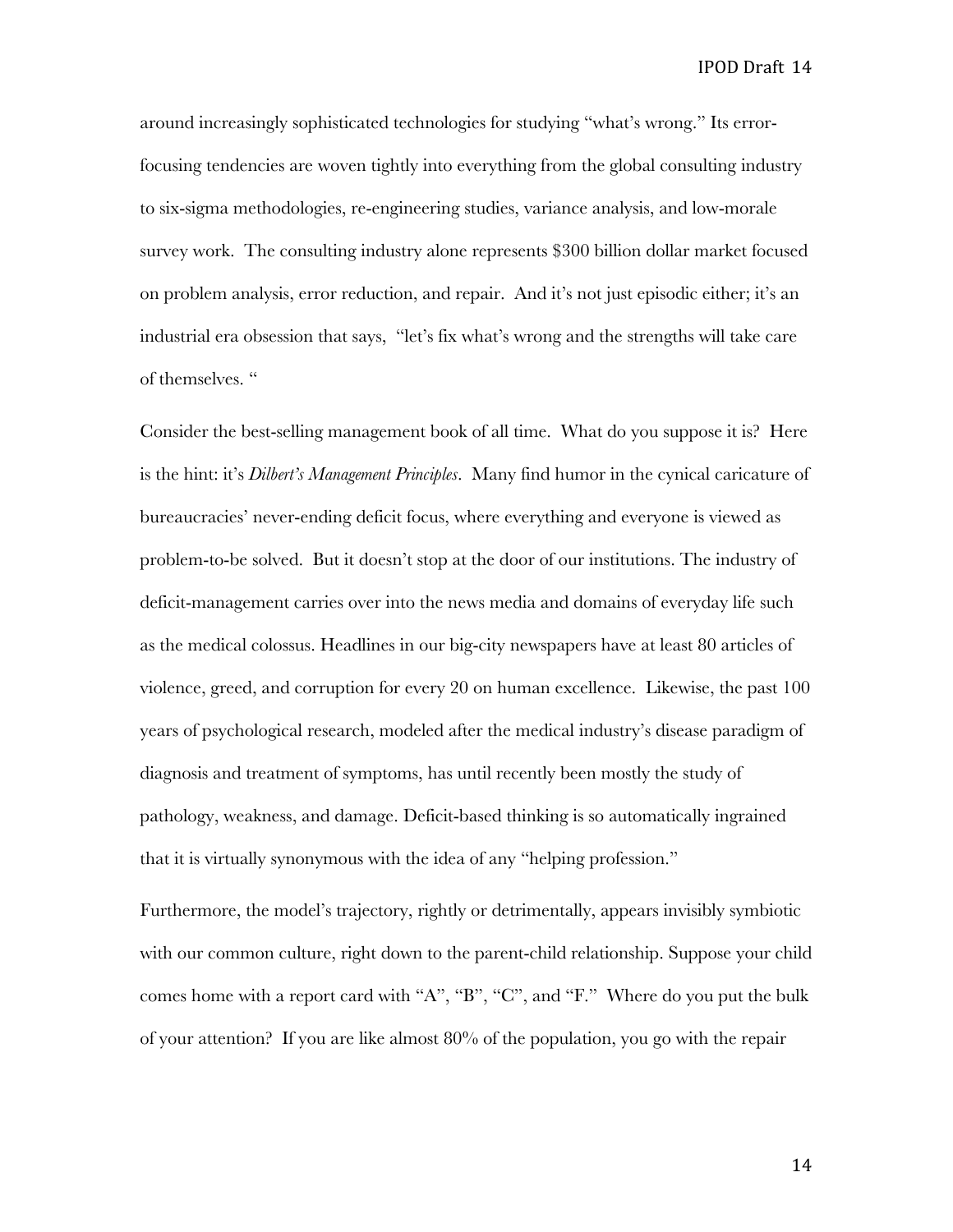model. The "F" seizes the moment. For we live in a remedially imbalanced world, one that is lured by weakness but too frequently takes strengths for granted.

In management circles it's called the 80/20 trap—where the negative pull of the problematic, the broken, and deficient leaves us with an organization where a small minority (only 20% globally) agree with the following statement: "At work, I have the opportunity to do what I do best every day." Many feel that their leaders and institutions don't even see their strengths.

Sadly, the economic consequence—when people feel under-appreciated and their strengths lie dormant or overlooked—is not just a demoralized "other 80%." The kind of *disengagement* that accrues and compounds is estimated to cost the US economy more than \$300 billion annually.

The strengths-based management idea is clearly a big idea. Placed in contrast with the deficit-based management culture writ large, its' easy to see why its being called a revolution—for its aim is to apply the 80-20 rule in reverse and to remind us that we excel only by amplifying strengths, never by simply fixing weaknesses. And while the many methods and tools vary, there are several *first principles* that are foundational and increasingly indispensable.

The radical idea at the core of the strengths movement is that the process of studying a phenomenon actually changes that phenomenon and that human systems, in effect, create new realities during the process of inquiry. In the early 1920's, renowned physicist Werner von Heisenberg articulated this principle for the physical world. For example, the act of inserting a thermometer into a glass of water to determine the temperature will change that water's temperature. In the 1980's the birthing of Appreciative Inquiry gave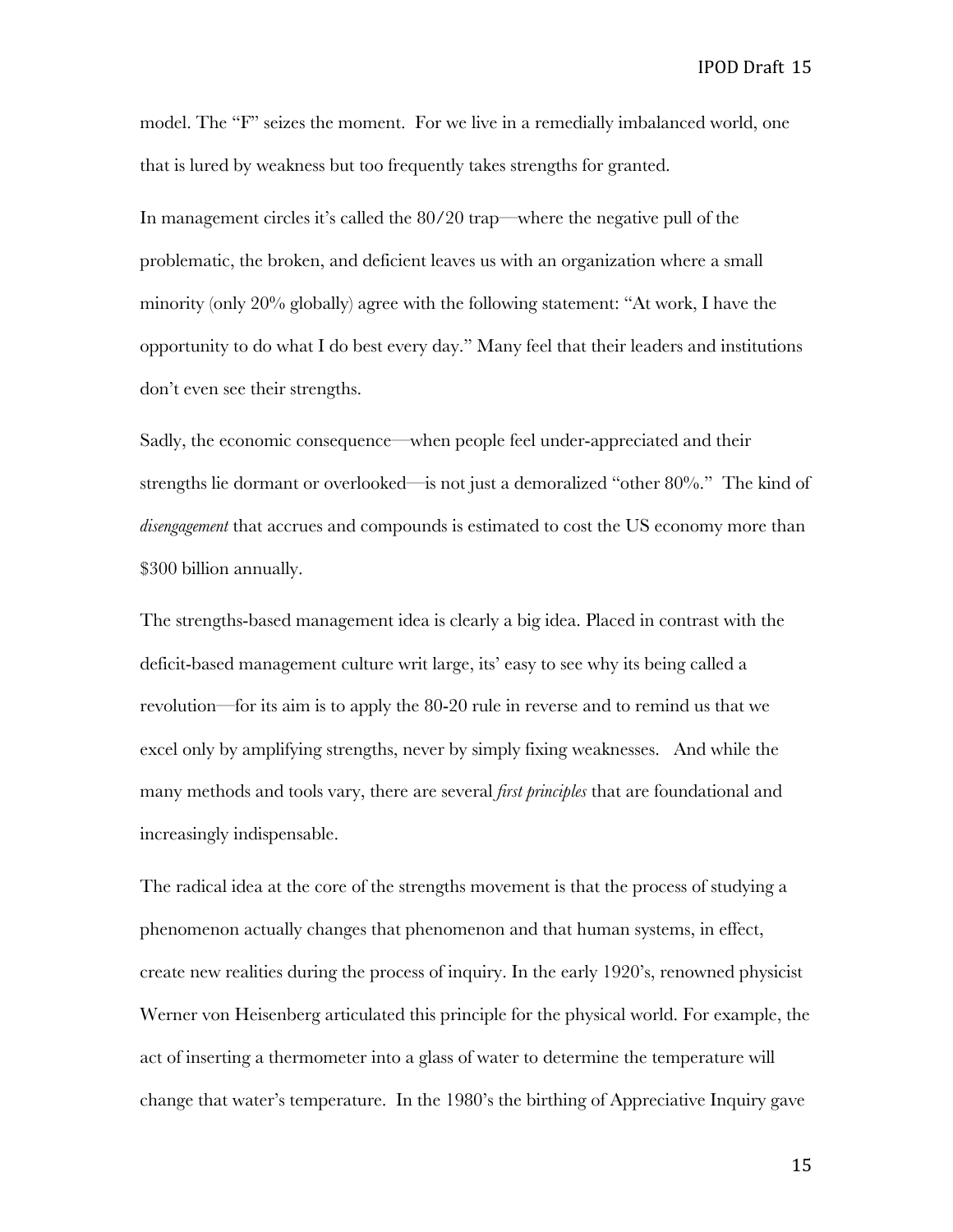broad extension of this idea in the realm of organizational life. In human systems, argued AI, the act of asking a question is even more profound in terms of its impact. Inquiry and change are not separate moments. An organization-wide survey to document the levels of low morale, for example, produces many possible ripple-effects just through the *mere* act of asking questions: it can change the people's focus of attention on what's "there" to notice and see; it often raises many other questions, for example, what or who is causing the low morale; it often provides the organization or group a more precise, professional language for speaking about morale, for example, drawing analogies from studies of psychological depression to zero in on "corporate depression"; and it nearly always provides a presumption of logic, an assurance that something can be done to help solve the problem, a belief that the "right" intervention, mostly through the right professional authority, can be called upon to help the system return to a more normal state. But more than each of these, there are also changes in emotions—again, simply from the mere act of studying low morale. Imagine the nurses in a large hospital when they hear the announcement that this year's morale survey will be taken "much more seriously" than last year's and that this year's change program will be a high priority on each department's meeting agenda and will be given a full two hours *(sic)* of attention. Later on a supervisor, after the survey is handed out, senses that there are undercurrents or "resistance to change." Relationships are soon affected. Just observing corrosive connections in toxic workplaces has been shown to spread the toxicity (Dutton, 2003; also see the article *Monkey See, Monkey Do,* Robinson and O'Learly-Kelly, 1998). So as results of the morale survey spread, the water cooler is buzzing. What's more is that people see what is presented to them; what is not presented tends to be overlooked and what is presented is low morale. What might be overlooked? Thousands of things: innovations in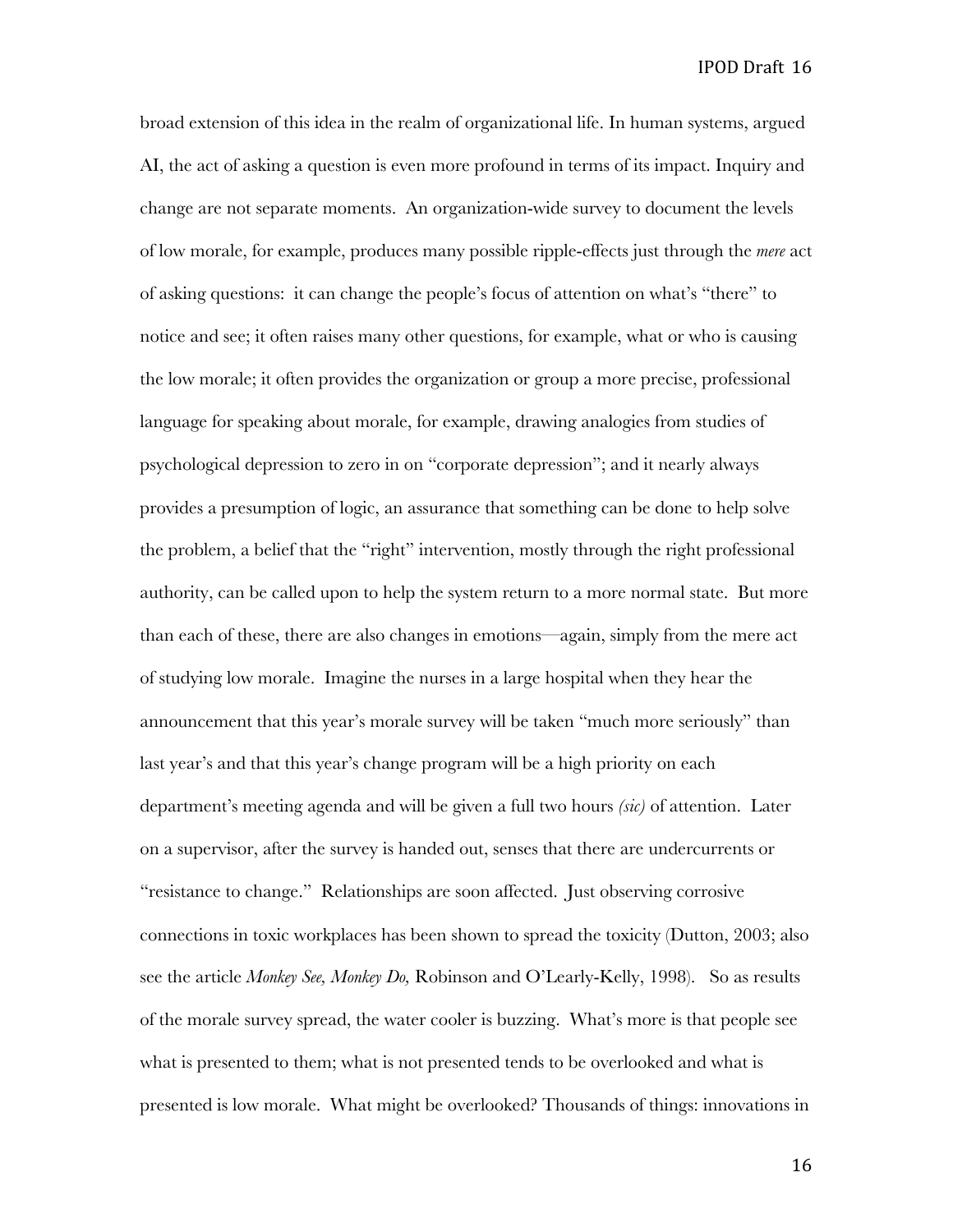new patient/customer engagement technologies; insights from Boeing's Baldridge Award for ways of truly engaging a workforce; a new hospital concept at the Cleveland Clinic that is attracting the brightest and best in talent management; a nurses radical vision for something that could dramatically enrich the nurses job and make more efficient the use of physician time.

Appreciative Inquiry's social constructionist roots refers to this as the "constructionist principle" to bring attention the relationship between inquiry and the simultaneous social construction of reality. In many intricate ways human systems- in their language, emotions, relationships, and return on attention—move in the direction of what they most seriously, frequently, and authentically ask questions about. Knowledge and organizational destiny are intimately interwoven; what we know and how we study it has a delicate impact on where we end up (Cooperrider and Avital, 2003; Gergen, 1994). As a result of this new understanding of the change-producing impact of any kind of inquiry or study—even if the reaction is simply boredom or indifference, or inspiration, hope, and joy—AI began to question the focus of what we typically study in organizational life. Ever since Taylorism, managers, consultants and researchers have seen organizations as "problems to be solved." True to Abraham Maslow's observation that "to a hammer everything looks like a nail," those same managers and consultants became, over many years, quite good at finding, analyzing, and sometimes even solving problems in organizations. So much so that organizations became problems personified and hence a whole vocabulary of deficit-based change centered on concepts like "gap analysis" "organizational diagnosis", "root causes of failure", "resistance", "unfreezing", "needs analysis", organizations as "garbage cans", "threat analysis" and the need for high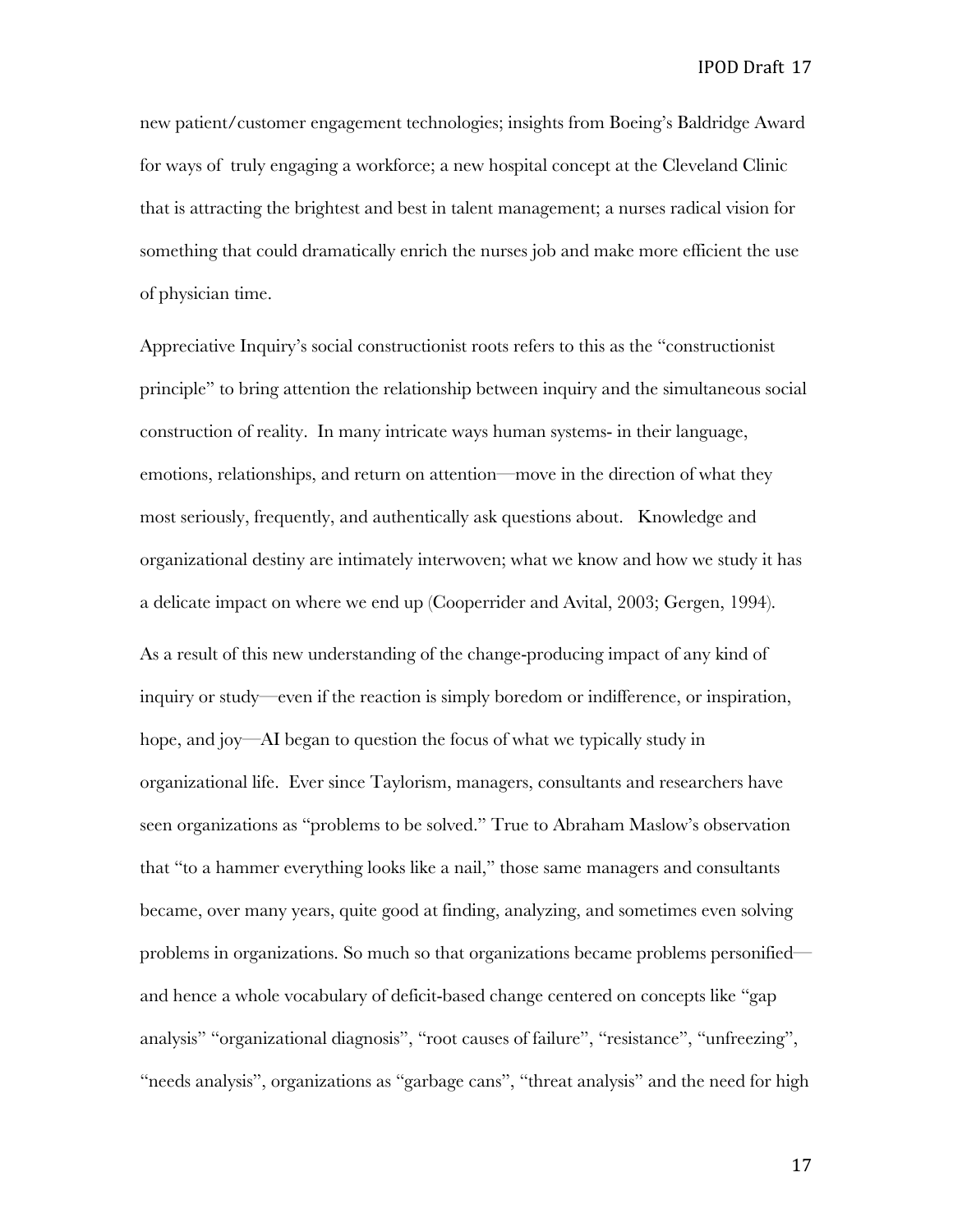levels of dissatisfaction and urgent "burning platforms." To just to explore how pervasive it all is one can simply ask a group of managers: "OK, try this. Think about the last seven projects you've worked on and the last dozen meetings you've attended. How many of the projects were designed to "fix" something? How many of the meetings were called to address "the problem of...?"

Cooperrider and Srivastva (1987) questioned this root metaphor and mindset—that "organizations-are-problems-to-be-solved"—and began to feel that the perspective was constraining and limiting, just as industrial-era machine metaphors were also limiting. In their earliest field work at the number one ranked heart center the world, the Cleveland Clinic, Cooperrider and Srivastva at Case Western Reserve University engaged in a radical reversal of the traditional problem-solving approach. Influenced by the writings of Albert Schweitzer on "reverence for life," they said to themselves**:** organizations are not institutional machines incessantly in need of repair and that deteriorate steadily and over time.

*Rather organizations are, fundamentally, mysteries and miracles of human relatedness; they are living systems, alive and embedded in ever widening webs of infinite strength and limitless human imagination. In short organizations are universes or centers of connected strengths.* 

What emerged then was a whole different approach to organization inquiry and change. If organizations are centers of connected strengths, not problems-to-be-solved, and if they are ever emerging unknowns or mysteries of human interaction and imagination not automated machines, and if they are conceptualized as *alive,* living systems—then the whole question shifts: what gives life to the living system when it is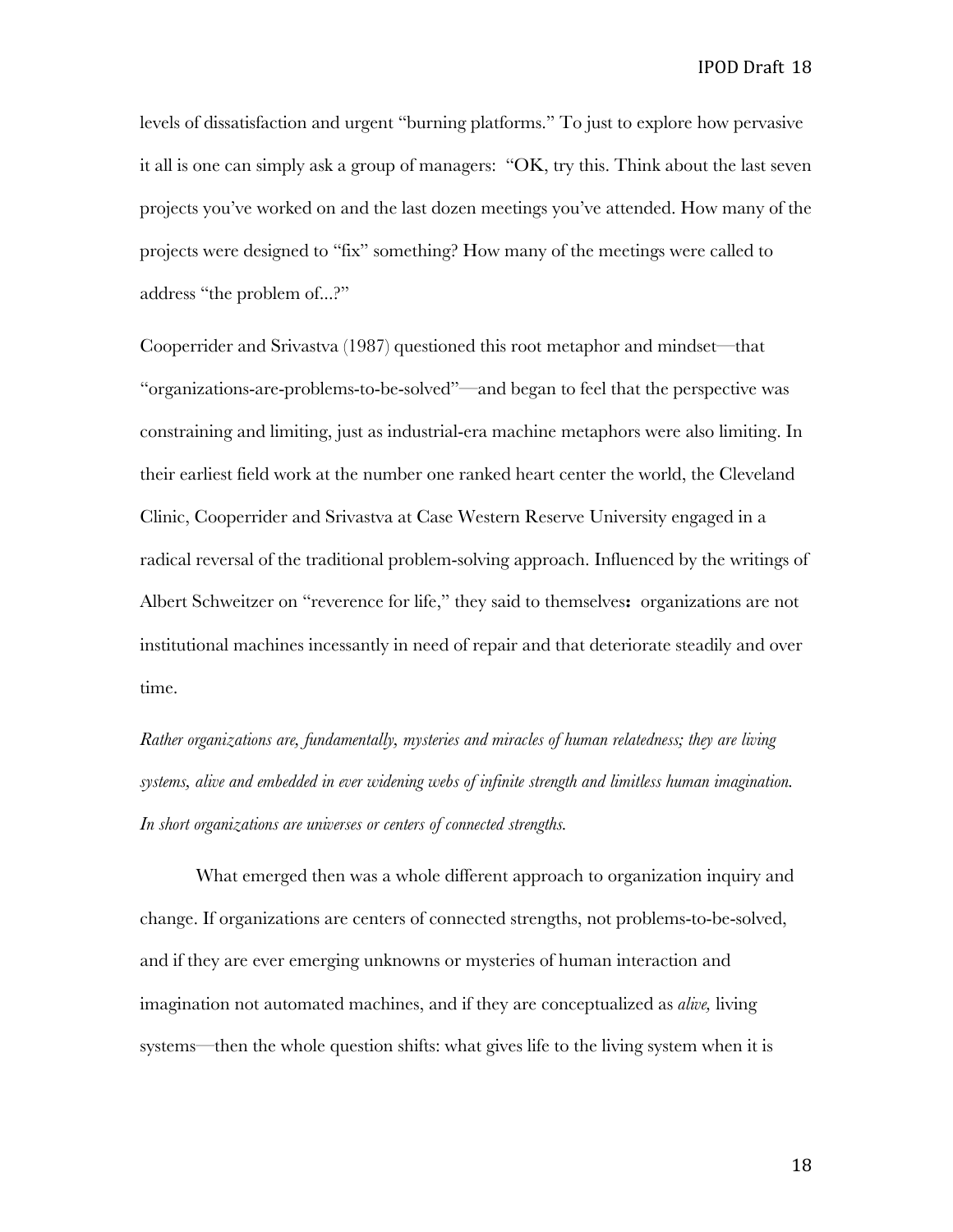٦

most alive? The strengths-based philosophy that AI has helped inject into management

practices is summarized in Table 1.

| <b>Principles of Strengths-Based Approaches to</b><br><b>Positive Organization Development and Change</b> |                                                                                                                                                                                                                                                                                   |
|-----------------------------------------------------------------------------------------------------------|-----------------------------------------------------------------------------------------------------------------------------------------------------------------------------------------------------------------------------------------------------------------------------------|
|                                                                                                           | 1. We live in worlds our inquiries create; no change initiative outperforms its "return<br>on attention" whether we are studying deficiencies or the best in life.                                                                                                                |
|                                                                                                           | 2. We excel only by amplifying strengths, never by simply fixing weaknesses;<br>therefore, beware of the negativity bias of first framing because excellence is not<br>the opposite of failure.                                                                                   |
| 3.                                                                                                        | Small shifts make seismic differences; strengths-based change obeys a tipping<br>point; instead of focusing 80% on what's not working and 20% on strengths it is<br>important to put this 80/20 rule in reverse to harness the transformative power of<br>the "positivity ratio." |
| 4.                                                                                                        | Strengths do more than perform, they transform—strengths are what make us feel<br>stronger therefore magnify "what is best" and imagine "what is next" in order to<br>create upward spirals.                                                                                      |
|                                                                                                           | 5. We live in a universe of strengths— the wider the lens, the better the view. The<br>appreciable world is so much larger than our normal appreciative eye. What we<br>appreciate (seeing value), appreciates (increases in value).                                              |

# **Table 1**

Appreciative Inquiry is about the search for the best in people, their organizations, and the strengths-filled, opportunity-rich world around them. In its broadest focus, "AI" involves systematic discovery of everything that gives "life" to a living system when it is most effective, alive, and most capable in economic, ecological, and human terms. AI involves, in a very artful and disciplined way, the craft of asking questions that strengthen a system's capacity to apprehend, anticipate, and heighten positive potential. It centrally involves the mobilization of whole system strengths-based discovery through the crafting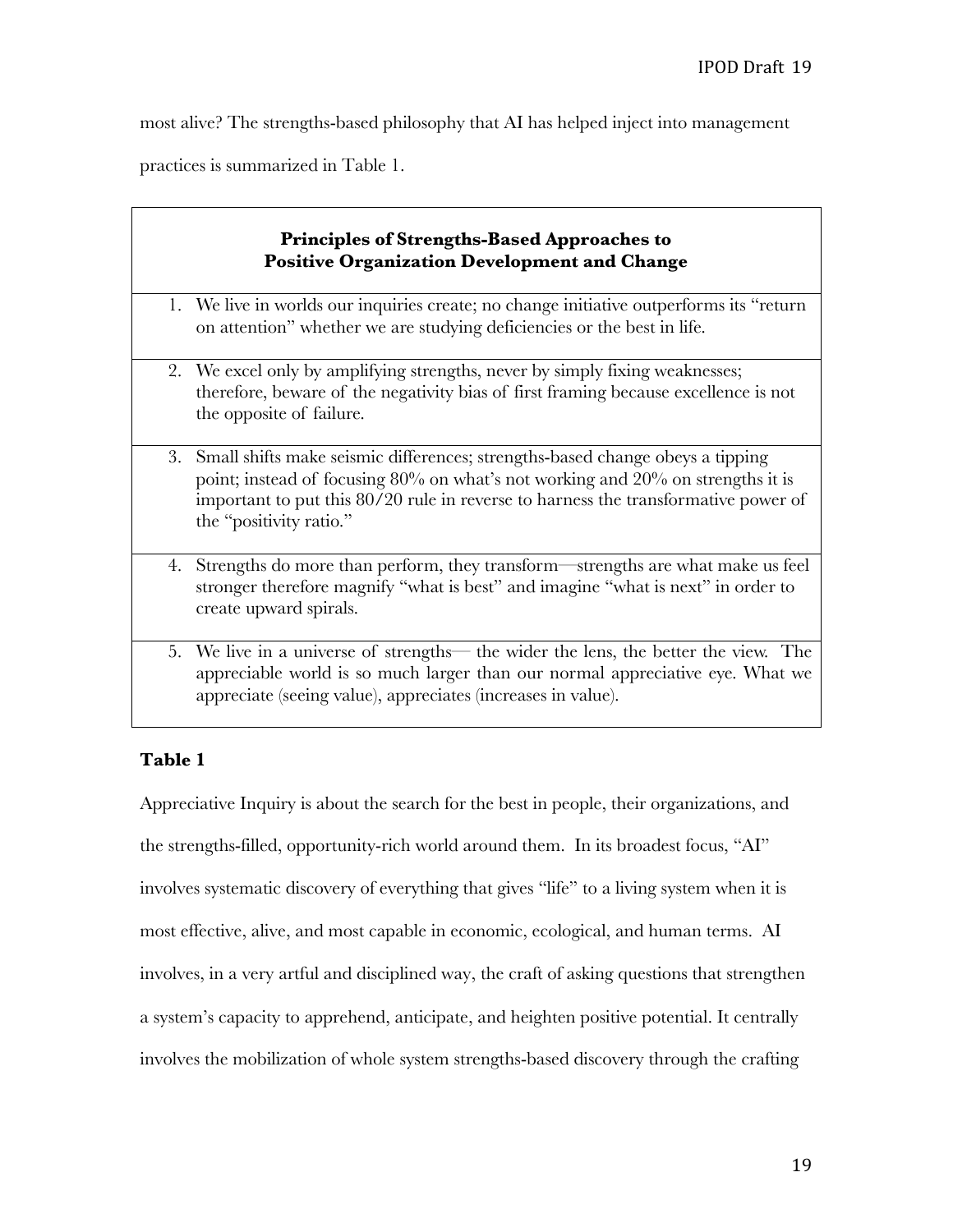of the "unconditional positive question" often-involving hundreds or sometimes thousands of people in mutual collaboration.

Because AI is so central to the emergence and exciting practice of IPOD we will return to its approaches and key methodologies for igniting innovation in contrast to diagnostic OD's focus on intervention or repair. But for now it is important to underscore just one overarching point: that we live in worlds our inquiries create. When we study excellence there will be an impact. When we study corporate low morale there will be an impact. The questions we ask determine what we find and what we find becomes a powerful resource for planning, imagining, and creating the future inspired by what gives life. The change imperative offered by AI is to beware of the *negativity bias* of first framing because excellence is not the opposite of failure. All the studies in the world of the negative or the problematic—for example "high turnover"—will not tell us one thing about a "magnetic work environment." One more expensive low-morale survey, even with all the good intentions, will never lead to new knowledge or vision of a supercharged workforce. And while conventional deficit-based change practice tells us that we will never solve the "problem" of low morale without diagnosis of the causes, the AI perspective says that's actually the last move, not the first one, that should be considered. When time is precious and attention is scarce the most productive stance is to get crystal clear with what you want for the organization of the future, not what you wish to avoid. Is the topic really one of "low morale" or is it a question (for serious study) of the characteristics of the "high engagement organization"—what does the high engagement organization it look like, when does it happen, and with what results? Small shifts in the way we frame, absorb, perceive, and filter information can lead to dramatic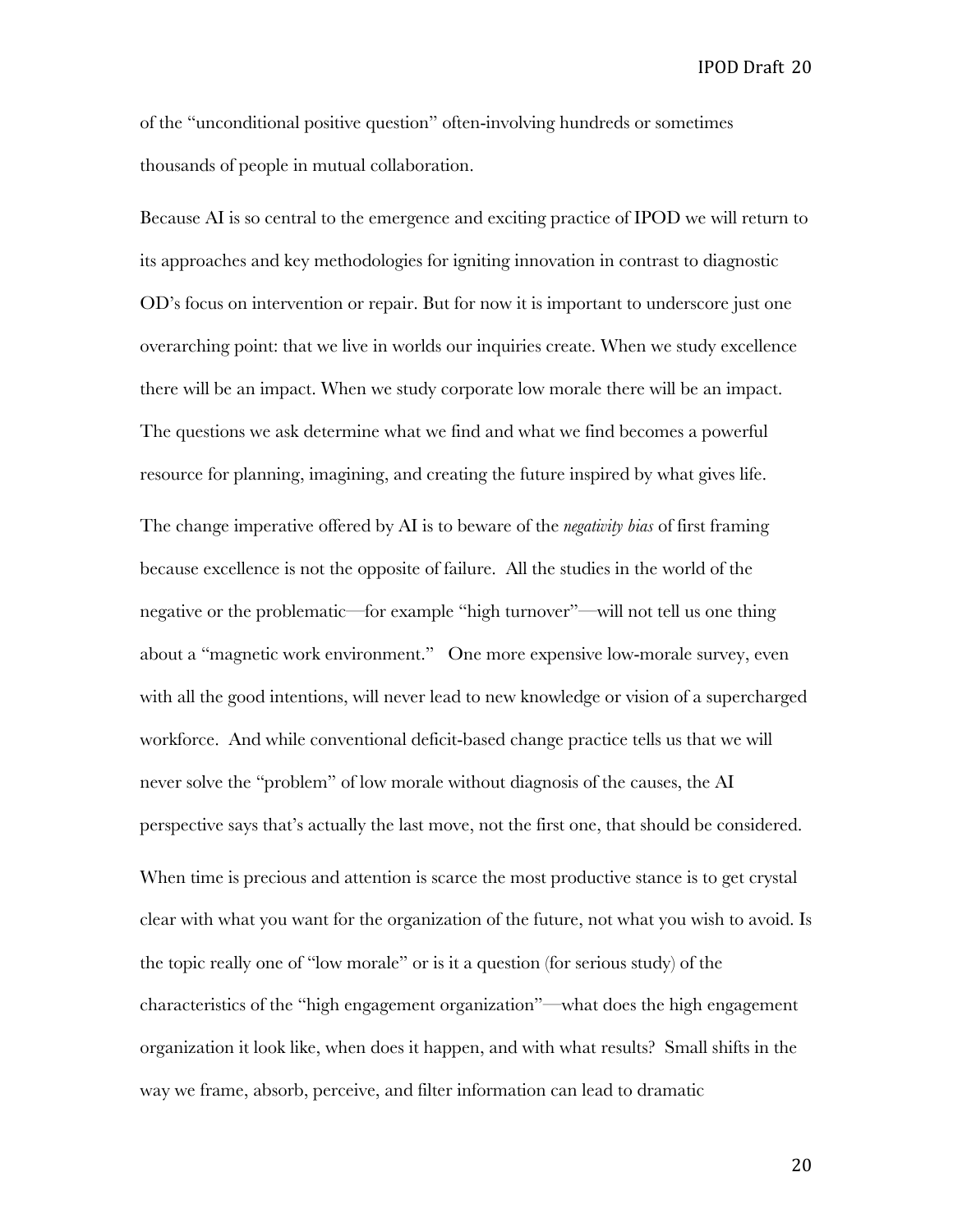improvements in the way we live. Doing a systematic appreciative inquiry (where the verb *to appreciate* means to value as well as to increase in value) into strengths, successes, and positive deviations from the norm shows that failure and success are not opposites; they are merely different. As such they *must* be studied separately. Otherwise what happens is what happened in the whole field of psychology: it became consumed with a single topic—mental illness—and in some ways it has done fairly well with it. "But this progress has come at a high cost" writes Martin Seligman (2002, p. ix): "Relieving the states that make life miserable, it seems, has made building the states that make life worth living less of a priority…you have probably found the field of psychology to be a puzzling disappointment. The time has finally arrived for a science that seeks to understand positive emotion, build strength and virtue, and provide guideposts for finding what Aristotle called the *good life*."

#### **Positive Psychology and POS Create A Tectonic Shift**

When Marty Seligman and Mihaly Csikszentmihalyi (2000) and then Kim Cameron, Jane Dutton and Robert Quinn (2003) called for a new positive psychology and positive organizational scholarship respectively, a tectonic shift happened. If a new OD were to truly emerge, it would need a new human science knowledge base. Indeed, in a mere decade since the call for a *science and scholarship* of the positive, the generative impact of the field has truly exploded. One major university, Case Western Reserve University the birthplace of graduate education in OD, decided that the prolific research productivity of positive psychology, for example the work on emotional intelligence (Goleman and Boyatzis, 2009) and the POS field, for example the work on upward spirals in organizations (Fredrickson, 2003) and advances in our work on appreciative inquiry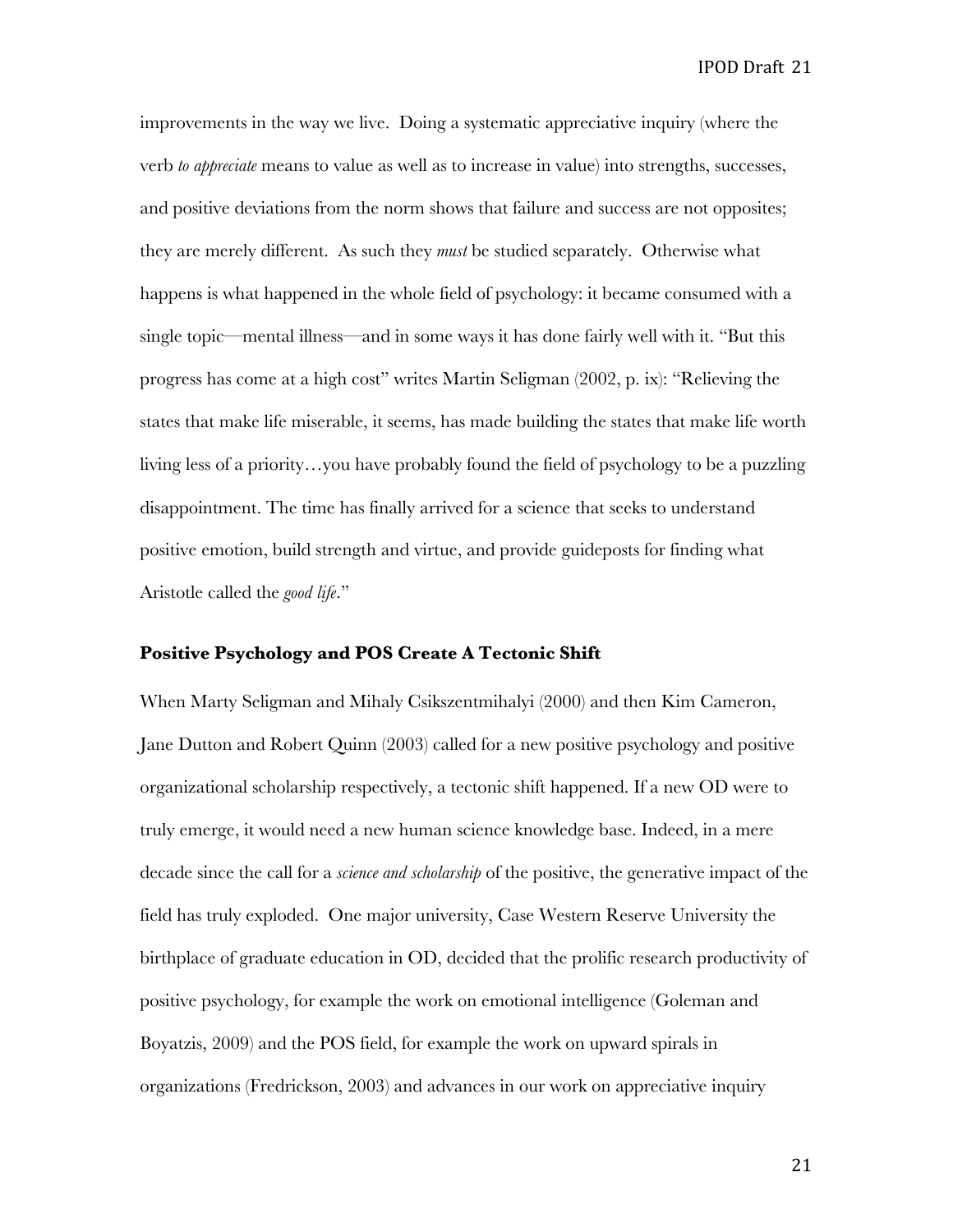(Cooperrider and Avital, 2003; Fry, Barrett, Seiling and Whitney, 2002) and was so profound that Case Western Reserve University changed the name of their top ranked masters program. While it was a simple change, it was a fork in the road change, signaling that the knowledge base of rigorous scholarship was so massive that it could fill the time allotment of several masters programs. Hence the name alteration from the Masters in OD, to the Masters in *Positive* Organization Development (MPOD). Marty Seligman, about a year later, followed suit with the establishment of the Masters in Applied Positive Psychology at University of Pennsylvania, and University of Michigan established its' advanced research Center for Positive Organizational Scholarship. While many chapters in this volume serve to describe and define positive psychology and positive organizational scholarship, it is important to highlight three decisive components that make this whole arena one of the fresh foundations for the new OD, an innovationfocused positive organization development discipline. The first is that it is providing a powerful new *language of life*. The second is that it, especially the positive organizational scholarship stream, is providing all of us with a clear compass to help orient us toward the positive—without apology, or reservation. And the third is the proliferation of some of the most creative research the human sciences has ever seen. One CEO, for example following a research overview we did on the role of the positive in human systems said: "this has implications for every aspect of our business, everything we do…yet there is one regret; I only wish I had heard these ideas when I was raising my children."

Of the three components with far-reaching implications for the new OD, the most important is the generation of a rich vocabulary of the positive, a language of life. As Wittgenstein once reasoned, "the limits of language are the limits of our worlds" meaning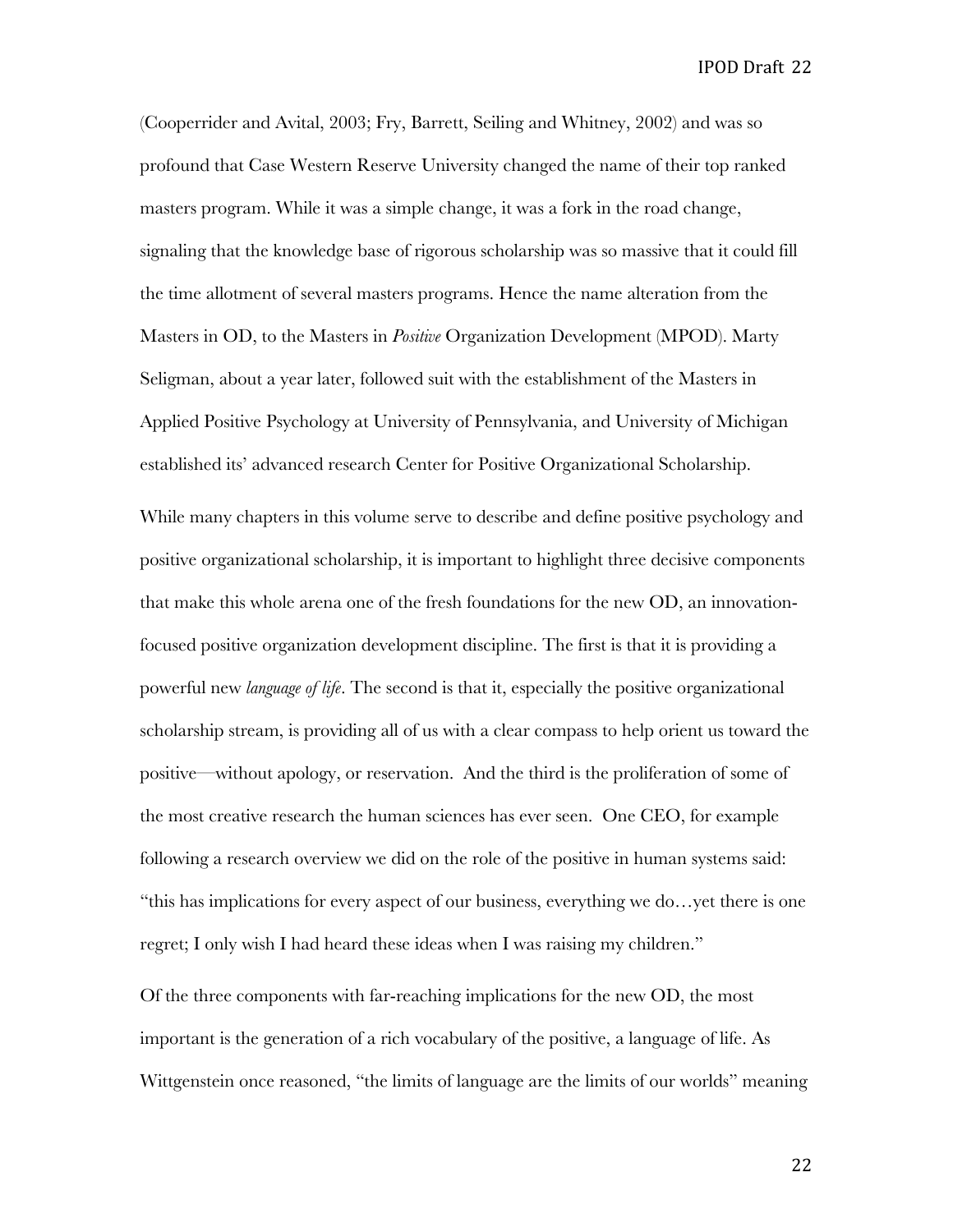that if we do not have the nuanced vocabularies available, then not only will we not be able to converse about the phenomenon but also will be unlikely to jointly act together in relation to the phenomenon. In human systems words create worlds (Cooperrider, Barrett, and Srivastva, 1988). One of the very first pieces of scholarly work done in the newly christened positive psychology was, therefore, the production of an encyclopedia of human strengths (see Peterson and Seligman, 2004). Howard Gardner, the Hobbs Professor of Cognition at Harvard said "Peterson and Seligman's endeavor to focus on human strengths and virtues is one of the most important initiatives in psychology of the past half century." Destined to become a classic, Peterson and Seligman's (2004) *Character Strengths and Virtues: A Handbook and Classification* offers a classification that is the exact opposite of psychology's other classification schema, namely, the *Diagnostic and Statistical Manual of Mental Disorders (DSM)* sponsored by the American Psychiatric Association (1994) and the *International Classification of Diseases (ICD)* sponsored by the World Health Organization (1990). With literally thousands of technical terms for human enfeeblement, is it any wonder that 99% of psychology's research in the last fifty years has focused on human defects, such as depression, anger, and fear, and with almost no study of inspiration, hope, or joy? Seligman argues that such imbalance in the negative direction has propagated a rotten-to-the-core dogma handed to us from Freud, original sin theology, and diagnostic psychology itself. To develop a classification of human strengths was a giant stride. All of a sudden, with a rich professional vocabulary of human courage, wisdom, humanity, love, vitality, emotional intelligence, gratitude, awe, openmindedness, bravery and many others, the studies are now proliferating. With clarity and resolve, Peterson and Seligman (2004, p.4) write as if something profound is at stake: "We disavow the disease model as we approach character, and we are adamant that human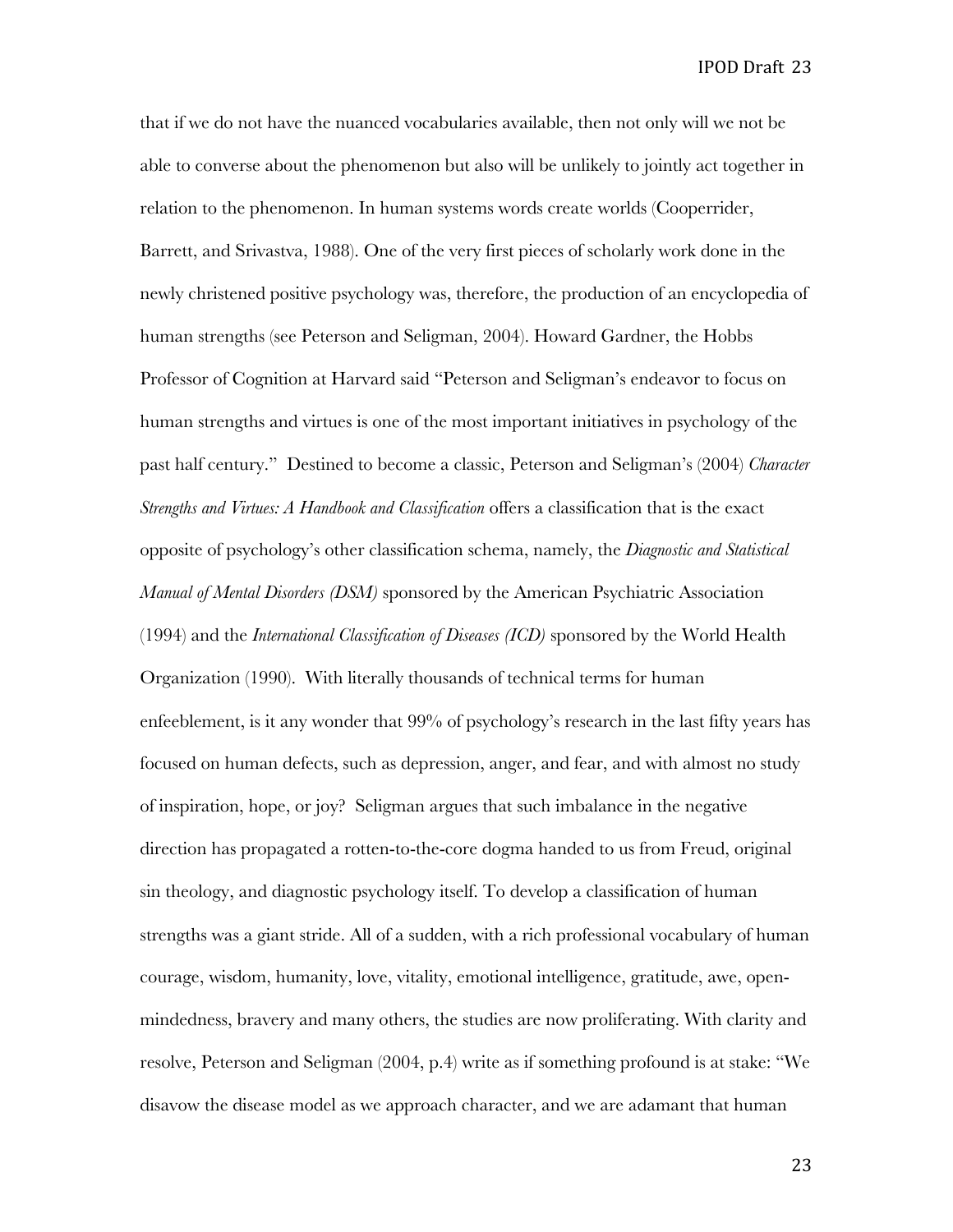strengths are not secondary, derivative, illusory, epiphenomenal, parasitic upon the negative, or otherwise suspect. Said in a positive way, we believe that character strengths are the bedrock of the human condition and that strength-congruent activity represents and important route to the psychological good life."

The second significant component of the positive psychology/positive organizational scholarship tandem came in an illuminating framework articulated by Kim Cameron (2003). It was something that sharpened the intellectual compass or North Star for the field including our own graduate program in the new OD, where his model soon became foundational. To illustrate the concept of higher strengths Cameron (2003 p. 53) has created a continuum depicting a state of normality or healthy performance in the middle, with a condition of negatively deviant performance on the extreme left and extraordinary positive performance on the farthest right. At the individual level, for example, at the left would be a focus on illness. In the middle the topic shifts to health. And on the extreme right the topic shifts to human flourishing. The same thing for organizations, for instance a concern for quality. On the left is *error prone*. The middle might be framed as *reliable*. And the positive deviant framing or topic, at the right end of the continuum, is *flawless*. So POS does not represent a single theory, but provides a compass to the top of the chart phenomenon—dynamics described by words such as excellence, thriving, flourishing, lifegiving, flawless and extraordinary. The first time we saw the diagram we reflected back on our field. So many studies, early on, were focused on the dynamics of *low morale*. Then the "big" leap to studies of *job satisfaction*---this was the new aspiration. Now, from a POS perspective the topic is dramatically elevated: the new topic is organizational *flourishing*. Or lets play with one more example. At the far left we find corporate corruption. In the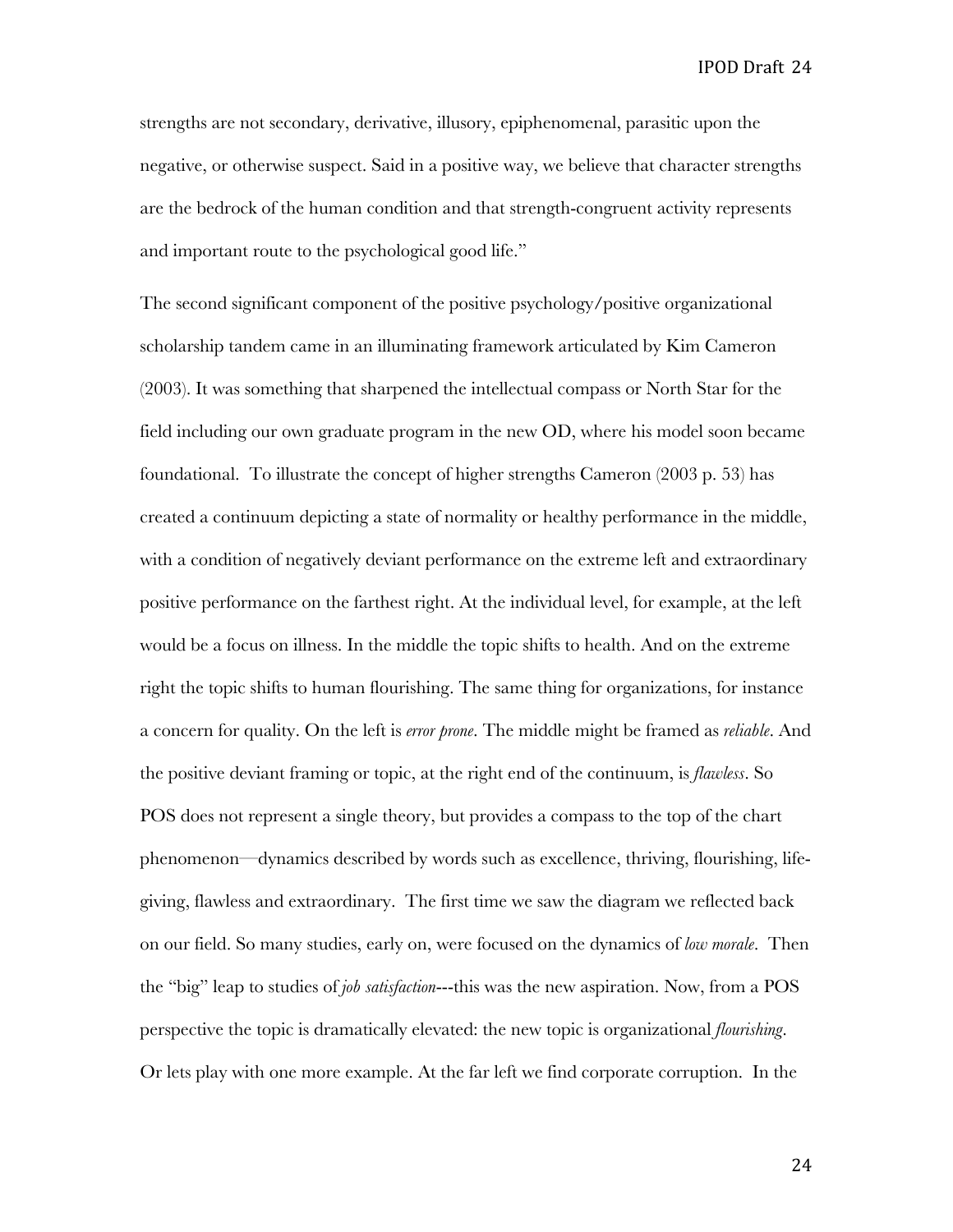middle, normal corporate citizenship. What would you "frame" as the POS topic on the right. How about a research study into *business as an agent of world benefit*—where is it happening, for example business as a force for eradicating extreme poverty, and what are the enablers, the motivations, and the outcomes or effects? Indeed its here in the POS sweet spot of the search for positive deviancy, that some of the most influential and exciting research of our times is taking place (Prahalad, 2000; Thachenkery, Cooperrider and Avital 2010).

The combination of positive psychology's inauguration of a science of human strengths and POS's razor sharp clarity in providing a North Star set the stage for a tectonic shift in our understanding of the human condition and its prospects. Imagine if out of 44,000 journal articles in the behavioral sciences over a given period of time, instead of 39,600 articles being focused on human deficiencies (99%), imagine the new discoveries if even half of those were directed toward a penetrating understanding of the best in life—in positive education, positive families, positive business and economy, building a positive planet and a positive OD.

#### **The Design Thinking Movement**

Organizations everywhere are discovering the power and promise of design thinking and increasingly managers and management schools are turning to architects, creative artists, graphic specialists, product designers, open source communities, and performing artists as inspired models for innovation, improvisational leadership and collaborative designing. New volumes such as *Managing as Designing* (Boland and Collopy, 2004); *Artful Making: What Managers Need to Know About How Artists Work* (Austin and Devin, 2003); *Discovering Design (Buchanan and Margolis, 2000) and The Design of Business* (Martin, 2009) are portraying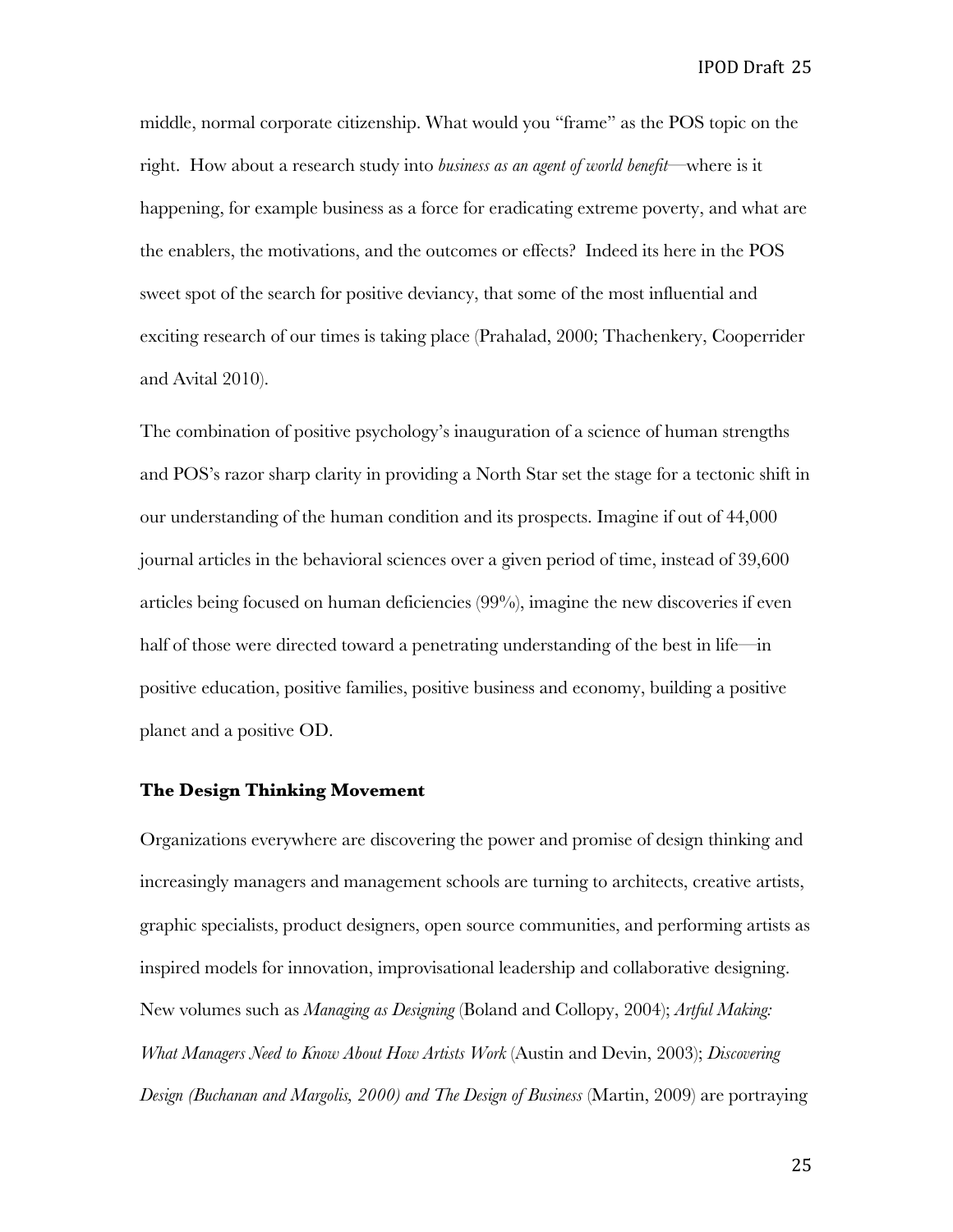the essence of management not so much as a science of rational decisions within a known and stable world but, instead, as the art of generating artifacts and designs of a better future, rapid prototypes, feedback loops, and agile interactive pathways embedded within an increasingly uncertain and dynamic world.

Nobel Laureate Herb Simon outline the three pillars of organization and management as "intelligence," "choice," and "design"— yet somehow, over the years, the design pillar was conspicuously glossed over if favor of a decision-analytic stance. Why don't our management schools, for example, look like design studios, alive with hot interdisciplinary teams and innovation labs, bringing together the latest and best in applied creativity and "the science of the artificial?" What might the field of OD, more particularly, learn from an iconoclastic architect such as William McDonough, or an acclaimed design firm such as IDEO, or the whole field of bio-mimicry where innovation is elevated and inspired by nature?

Its' easy, even infectious, to fall in love with the design attitude: everything seems possible to designers, artists and architects, and the like. The head of Harvard Business Review recently penned an article, 'Magic by Design', arguing that the design field has much to teach managers, especially those with the explicit goal of succeeding at rapid, profuse innovation (Stewart 2008). Perhaps most important, for purposes here, is that the academic research on design thinking and "designerly ways of knowing" is burgeoning (see Richard Buchanan, from the Carnegie Mellon School of Design, for his analysis of the three eras of design scholarship, 2004) Importantly, a recent article in the Journal of Applied Behavioral Sciences (Coughlan, 2008) has explicitly built the bridge between product designing and the spirit of design-thinking for the field of OD. While the word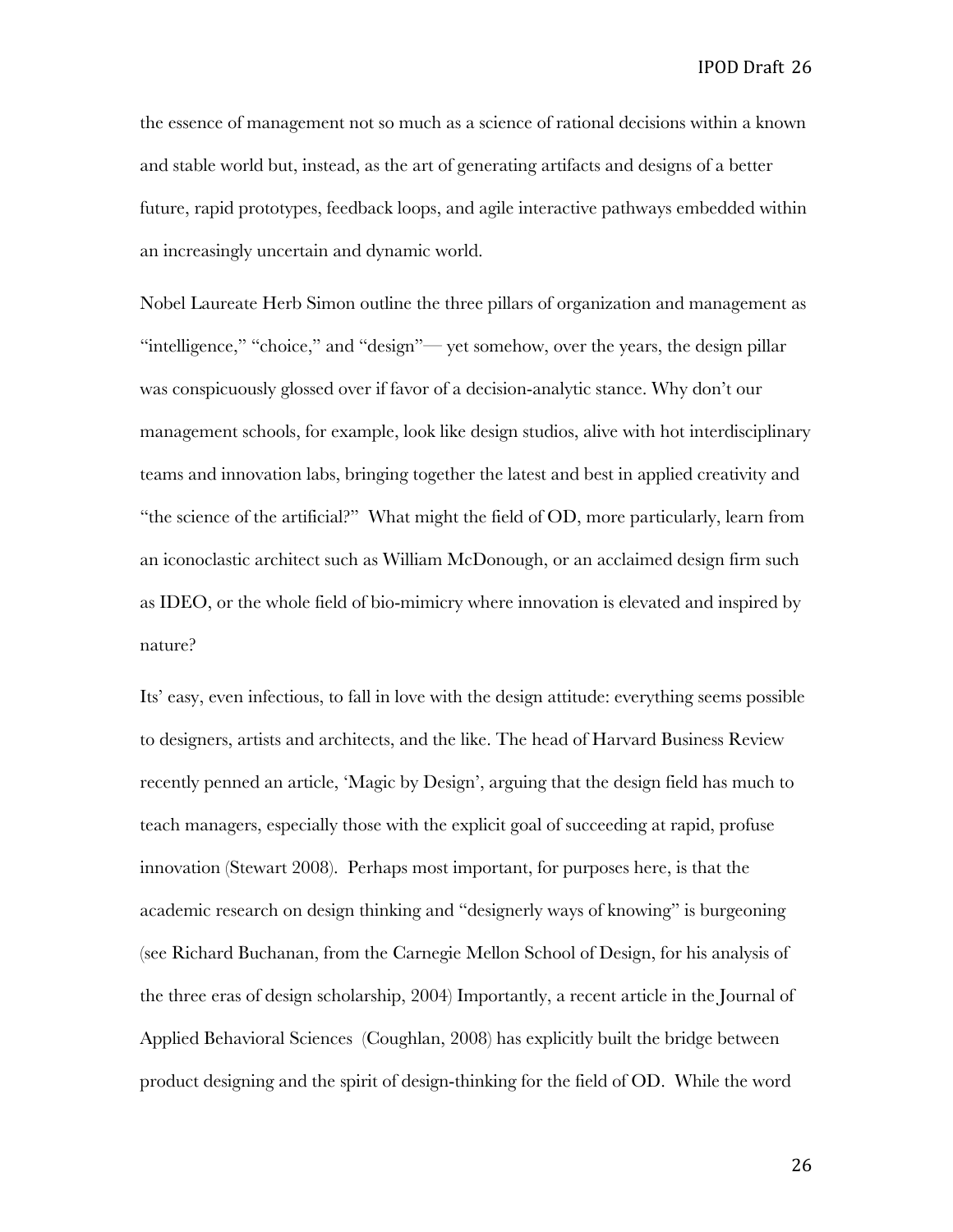"design" has always been used in the OD lexicon, what is emerging is a whole different kind of emphasis on design-inspired innovation, the kind that one might find in the architectural studio of a Frank Gehry or the design studio of an Apple IPOD team. While there are many ties epistemologically between OD's roots in philosophical pragmatism and experiential learning (Kolb, 1986) there is a "re-discovered" strand of pragmatism in the field of design thinking that argues for a new kind of logic, something beyond inductive and deductive reasoning. It's called abductive reasoning (a phrase coined by Charles Sanders Peirce) which happens by way of "logical leaps of the mind" from even a single deviating data point that didn't fit with the existing model or models (Martin, 2009). Designers, even if they have never heard the word abduction, favor speculation and rapid prototyping in the real world, with real-time feedback loops and constant iteration. Ironically, many of the methods in the design field, for example group brainstorming on a shared flip chart, had their origins in the early days of OD (Marrow, 1968)—and yet today design firms, such as IDEO, are becoming the "go to" places not only for exquisite product design but organization development. One reason, argues Avital, Boland and Cooperrider (2008) is that design thinkers see the world through a positive lens, where even mistakes and constraints of all kinds are valued as positive "material" for improvisation, new prototyping, and creative bursts. Barrett (2005) traces how artists see everything as positive possibility, for example jazz musicians that regularly say "yes to the mess". An innovation-inspired positive OD discipline is rapidly emerging today and it is being powerfully enriched by the following question: what can we, as an OD field, learn about non-deficit positive change from architects, performing artists, jazz musicians and product designers—especially the ways in which they know the world and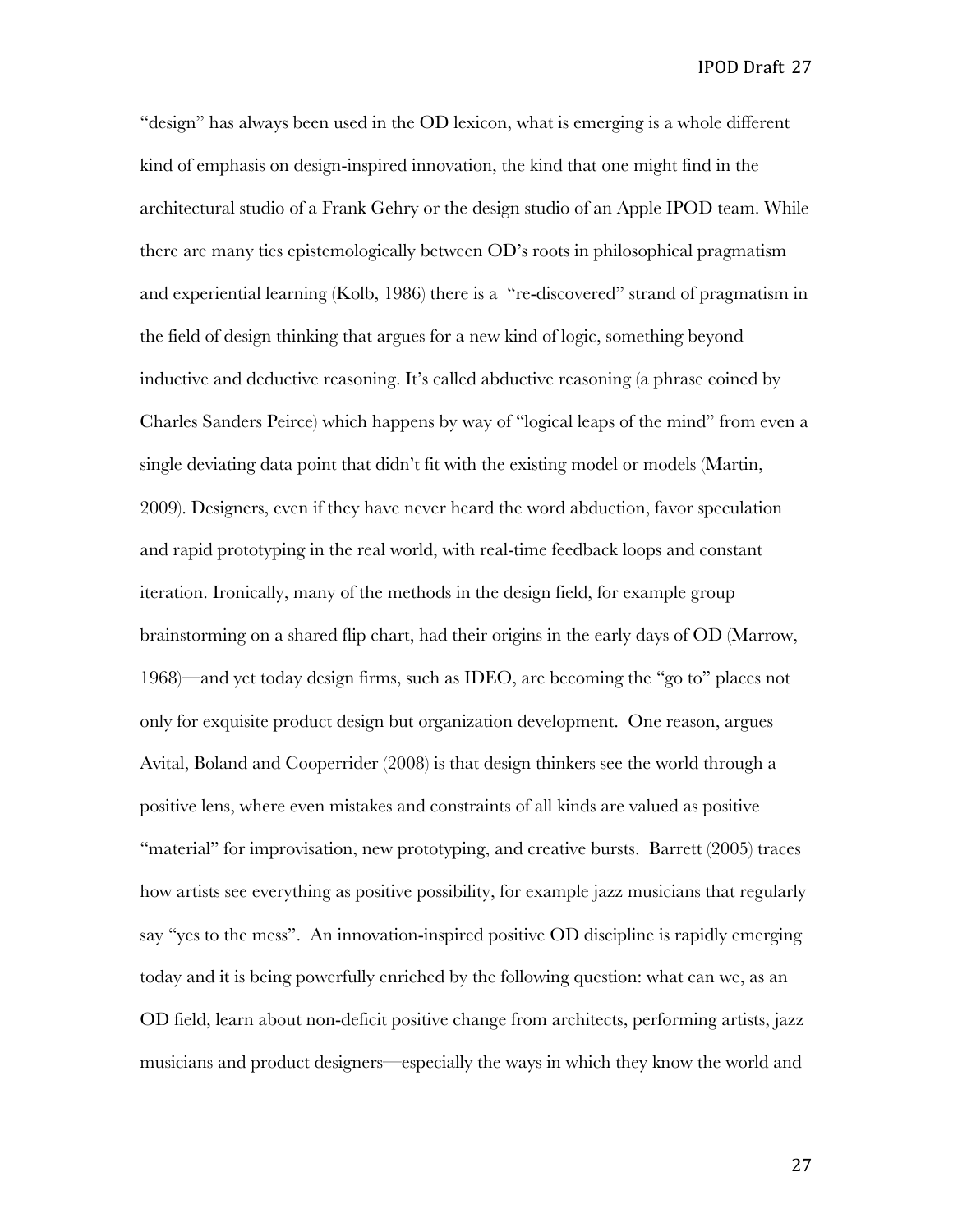create real-time change through the tools of visual representation, story, metaphor, empathy, and revolutionary innovation?

#### **Biomimicry as Inquiry Into Sustainable Value—And Life**

Bios, from the early Greeks, means life, and just as appreciative inquiry is the search for what gives life in human systems and has been called bio-centric, biomimicry is a science that studies nature's extraordinary models and then imitates or takes inspiration from these designs to innovate in human systems, e.g., a solar cell inspired by a leaf. Biomimcry—the conscious emulation of life's genius—is all about innovation inspired by nature. It's a tremendously important development, a revolution really. Unlike the industrial revolution, the biomimicry revolution is a call to relate to nature not on what we can *extract*, but what we can *learn* with implications for organizations and industries how we manufacture in ways that not only do less bad but create positive good; how we create industries that not only create less waste but serve to eliminate the very concept of waste (where every kind of waste in transformed into a "food" in some other biological or technical cycle); how we generate green, renewable energy; how we cultivate organic, clean food; and how we create sustainable enterprises that help build a better world. Biomimicry is a positive science, about discovering what works in the natural world and what helps preserve life, amplify life, and extend life's patterns across generations. The invitation that biomimicry provides the field of OD is to explore the fertile crests where ecology meets commerce, computing, human flourishing, energy, manufacturing, community, organizational design, and most important, the creation of *sustainable value*. What might it look like if we ran a business like a redwood forest, or compute like a cell, or gather energy like a leaf? The invitation is to appreciate the miracle of life on this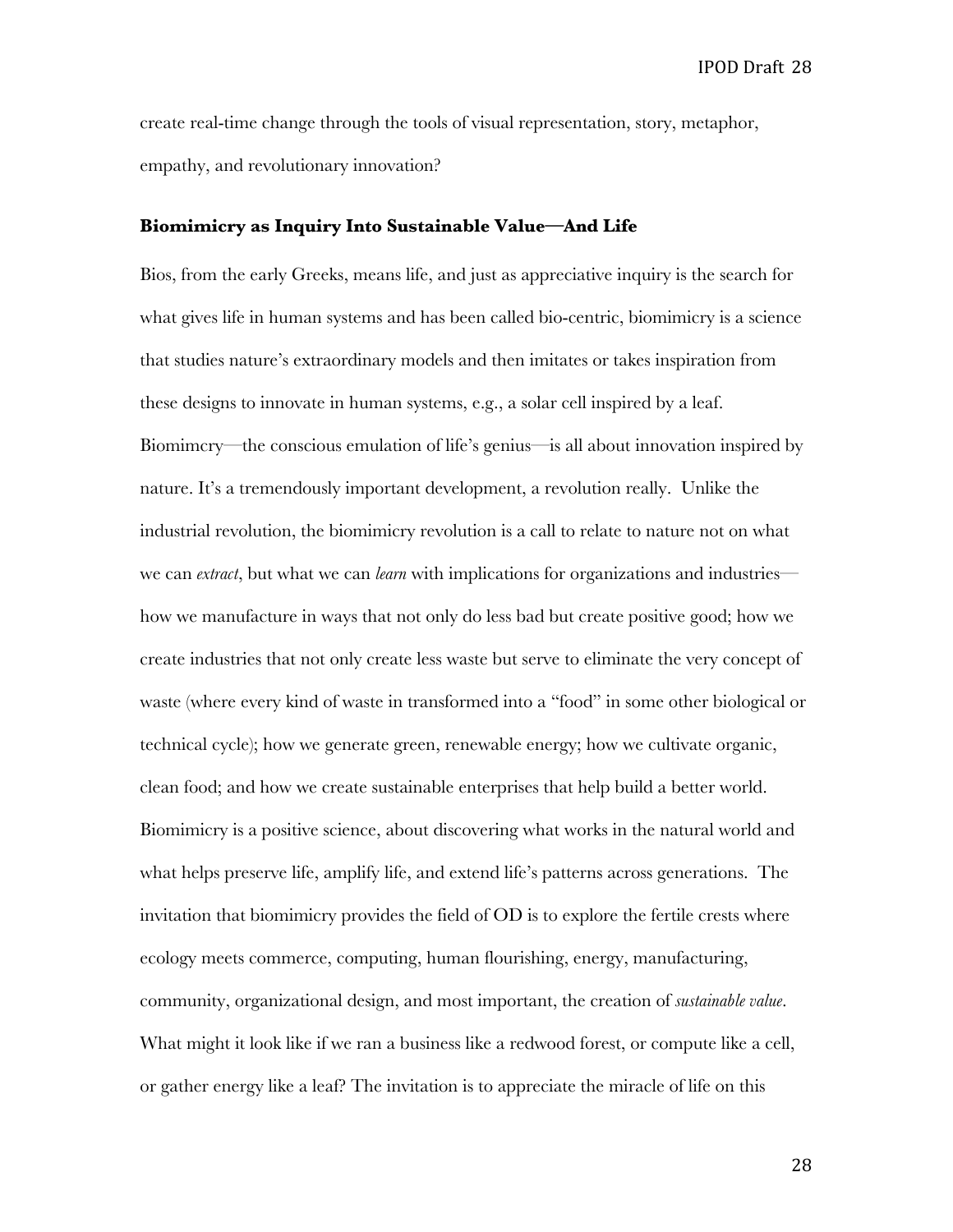planet and notice nature's strategies and strengths, sculpted over billions of years, and echo them in our own institutions.

As we shall see some of the most exciting and profoundly innovative work happening in OD today is right here in the intersection between positive psychology and POS, appreciative inquiry, design thinking, *and* biomimicry for the creation of sustainable value. Taken together we see the earmarks of a breakthrough moment in the field of organization development and change. We see ideas coming together that can spread like an adaptive gene throughout our culture.

It's all part of the pattern for a fresh approach to managing change: innovation inspired by the best in life.

#### **The Nature of IPOD**

With the stage thus set we may consider the possibility of a theoretical and methodological transformation for the field of organization development. We have explored the concepts of appreciative inquiry, positive human science, biomimicry's emulation of life and the designer's mind. The question we now must turn to is the potential presented by these streams. Do they add up? What does this mean for our classical OD? What will be favored from the past? What will be unleashed from the new? Will there be tensions? Why is this timely now is the real world of organizational life does IPOD speak and connect to the present priorities and future of business, nonprofit leadership, hyper linked networks, larger human systems, the dizzying agenda for change?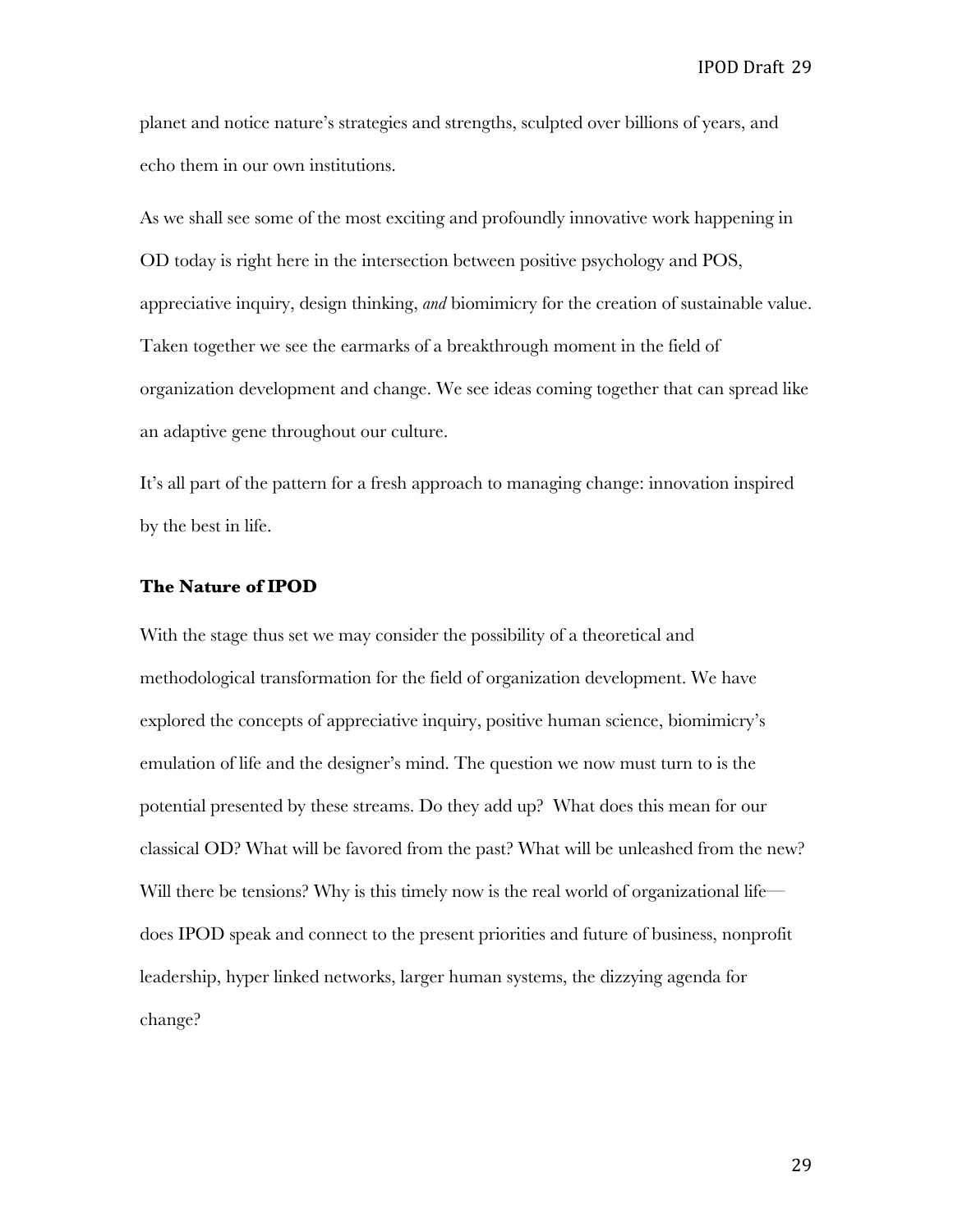The nature of IPOD—what it is, what it tries to accomplish, several illustrations, its new change theory, and directions for future research—these will be the way we explore the questions listed above. While our sketch must remain high level, we hope to demonstrate that when properly extended IPOD holds enormous potential for OD. New horizons emerge at every turn, and many are already well underway. As a framework to begin, we can usefully situate these contributions by exploring what we are calling the "3-circles of the of the strengths revolution."

#### **The Three Pillars of IPOD**

I had what I call my "Drucker moment" in March 2003, when I had my last conversation with the father of management thought, Peter Drucker—it was shortly before he passed away. I visited his home to ask his advice regarding a new research program on that we were launching at Case Western Reserve University's Weatherhead School of Management in Cleveland on positive business. Quickly, he turned attention to Appreciative Inquiry. He wanted to hear more about AI as he had been hearing about it. Excited and passionate, I spoke about the theory of non-deficit, positive change that was emerging; I shared several detailed accounts of AI with Admiral Clark, the CNO of the United States Navy, and how it was being called upon at companies such as Verizon, Ernst and Young, Nutrimental, US Cellular, the Cleveland Clinic, Hunter Douglas, and many others. He loved the case stories and insights and applauded the positive focus of AI. At the end of the conversation, I said: "But Peter, you've written more on leadership and leading innovation than anybody in history: can you put it is a nutshell—what's it all about?"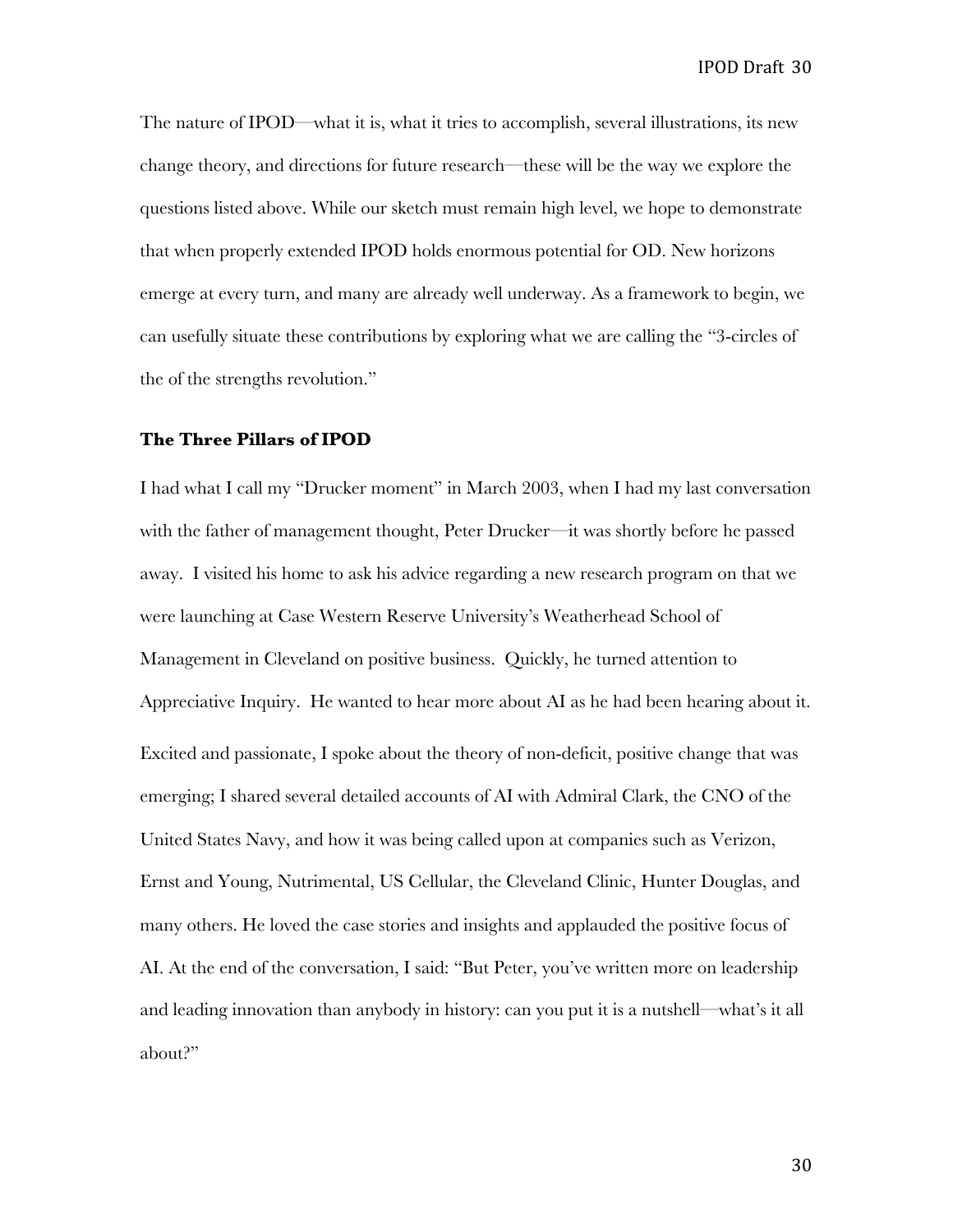Drucker, then 93, smiled and said "yes, it's ageless in its essence: the task of leadership is to create an alignment of strengths in ways that make the system's weaknesses *irrelevant.*" I wrote it down and in return shared with him the questions we had been dealing with in our research, questions the field still needs to better answers to if we are going to ever have a full blown theory of positive, life-centric, asset-based, non-deficit change. If leading change is perhaps all about strengths, that it truly has nothing to do with weakness, then the key questions assert themselves: *why would strength connected to another's strength ignite change? Why would a human strength such as hope connected with another's hope propel change? Why would inspiration aligned with other's inspiration* ignite change, transformation *and upward spirals*, the kind that moves a system to  $a + 2$  to a plus  $+20$  or more? Are there observable stages to this kind of change? While we often say in management circles that *strengths perform* what about the idea that strengths do more than perform, they *transform?*  Could it be that change is all about strengths, and if so, what are the methods for a laserlike discovery of strengths—especially the most extreme positive deviations from the norm that signal even hidden strengths or reserves? How do we connect and magnify strengths—and amplify or intensify them for their transformation propelling capacity? Do we do this through stories and ritual, for example, or through group methods that create something akin to a fusion reactor where two positive hydrogen elements are fused in incredibly powerful, energy creating ways? Could it be that organizations' might develop fastest, more efficiently, and in more innovation-generating ways through strength-based approaches? Managers, upon hearing these ideas want to know more: what are the practical knowledge resources, research bases, and methods on how to proceed?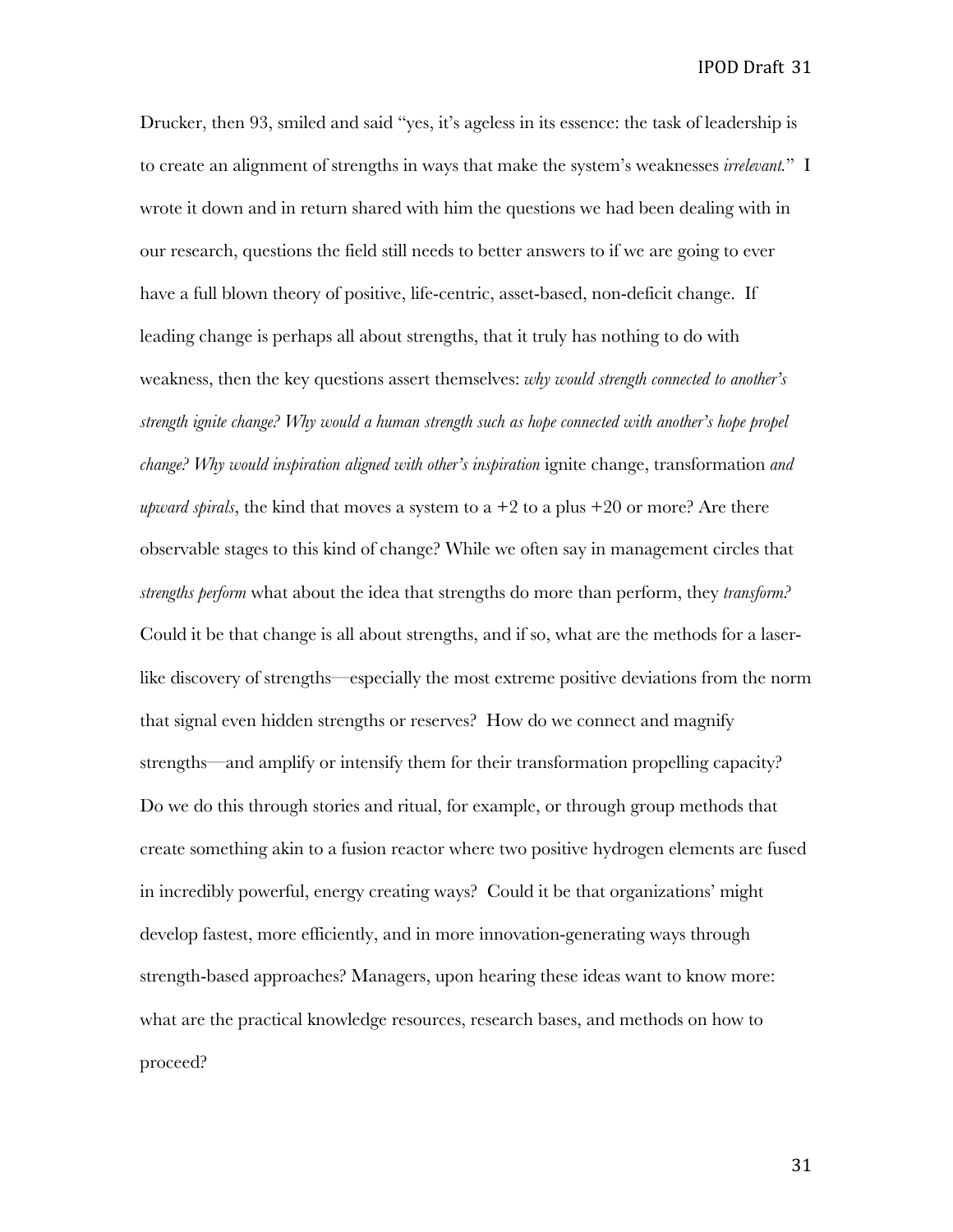Figure 2 depicts the three interrelated spheres IPOD. Whether working with individuals and relationship with the organizational context, the organization as a whole, or the organization in relation to society there are three primary tasks in almost all positive organization development work: (1) the *elevation* of strengths, that is, the concepts, mindsets, and tools for the discovery and lifting-up of the "positive core" of the system, including all past, present and future (potentials and opportunities) strengths; (2) the alignment or connected *magnification* of strengths, that is, all the concepts and tools for "making an alignment of strengths so strong" that it makes the system's weaknesses irrelevant; and (3) the creation of strengths-based organizations that become positive institutions in relation to society, that is they become vehicles for elevating, magnifying, and then *refracting* our highest human strengths outward to the world where institutions become vehicles for bringing more wisdom into society, more humanity, more love, intelligence, creativity, etc. (see the VIA strengths for a listing of 24 major human strengths, Peterson and Seligman, 2003). At the center of the overlapping circles is the strength-finding capacity that sees the world not as a problem-to-be-solved but a mystery or invitation to inquire, imagine, and develop new knowledge of consequence revolving around one key question: what gives life to this living system when it is most alive? Strengths, in this approach, are defined as those the things that make us feel stronger the things that bring us and our institutional creations alive. Appreciative inquiry is the action-research method for the collaborative search into "what gives life", in ways that generate the dynamic of positive change *in-vivo* in the particular system, while also serving also to build generative theory for the larger advancement of the science of human strengths.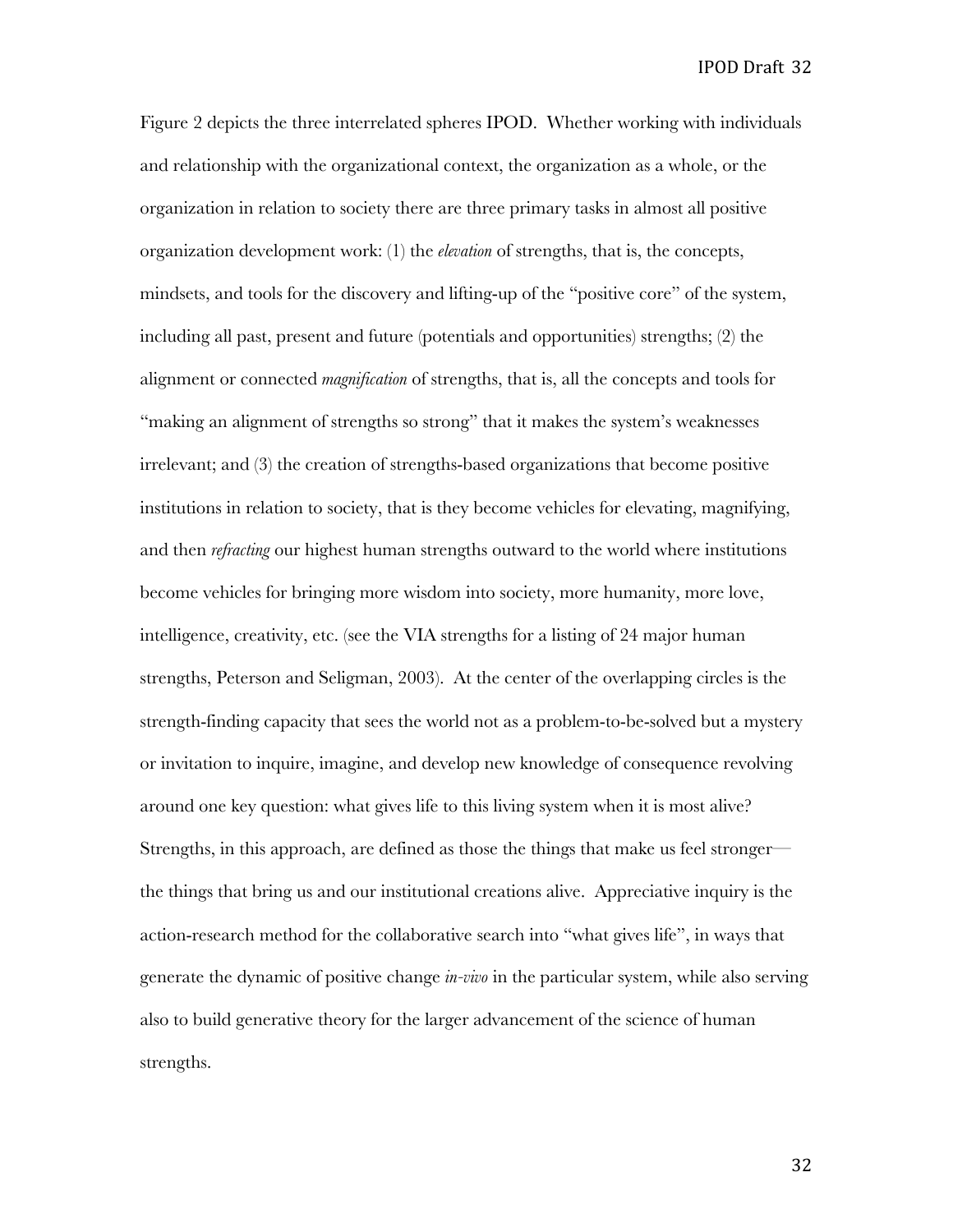



The other helpful thing this model does, beyond speaking to the three major "moments" or tasks in positive OD, it that it helps connect and make sense of many seemingly diverse resources. Ask many of the people involved in the pioneering work in this domain if they are doing OD and most would not identify their work in that way, simply because it is so rapidly emergent and new. But that's how new fields coalesce. So in each circle we illustrate example knowledge domains, methods or tools, and example applications. Of course these are meant not as exhaustive but simply as illustration. The first circle's elevation of strengths, for example highlights knowledge domains such as Positive Psychology and POS, the work on Appreciative Intelligence, and the leadership work on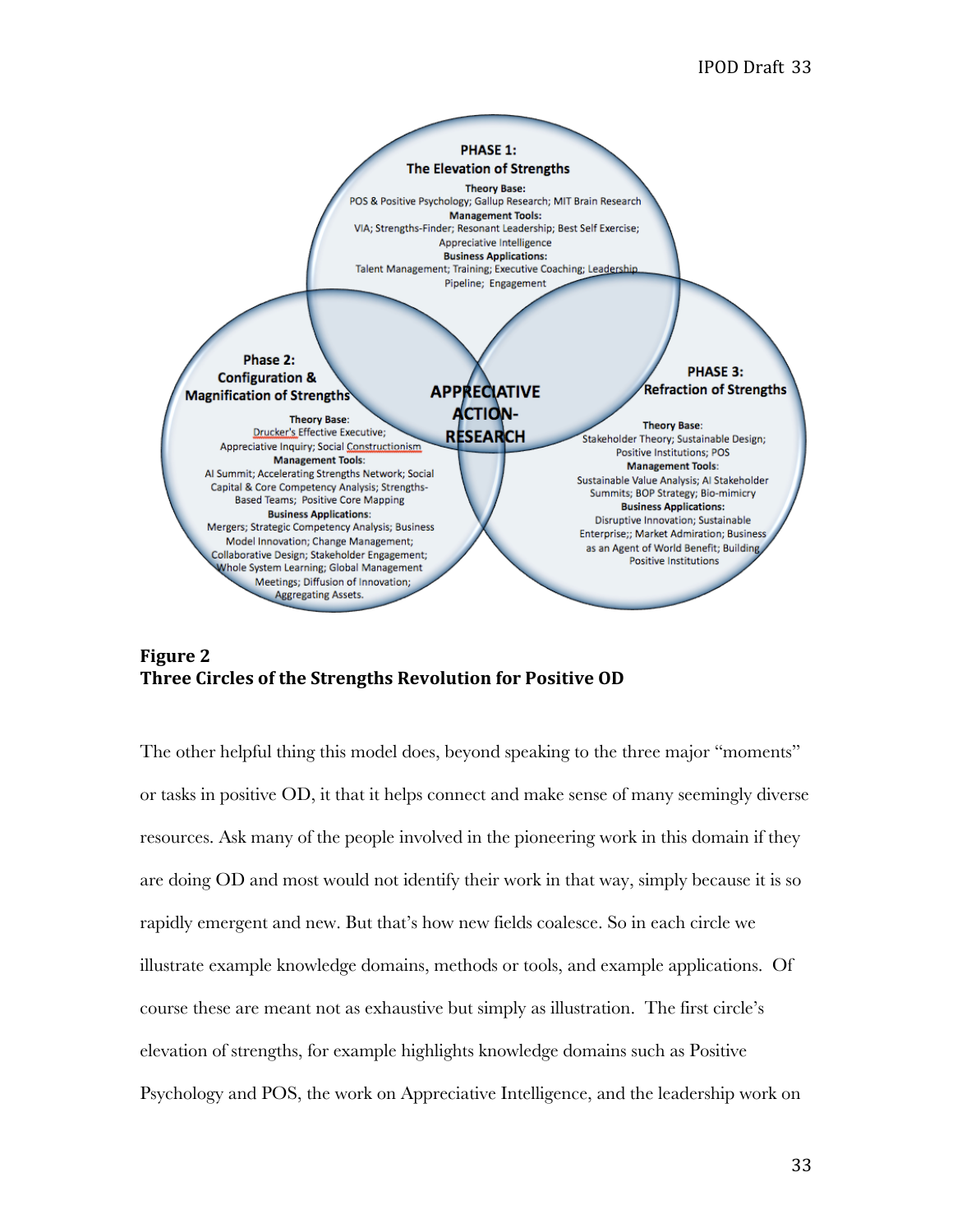emotional intelligence and strengths-based management. Exciting tools and resources include the VIA strengths-survey, Best Self analysis, Resonant Leadership tools, strengthsfinder survey, and appreciative coaching methodologies. Here the focus is largely at the individual and small group or team levels and the applications are varied: corporate talent management, executive coaching, career and job crafting, strengths-based leadership education, and more.

The second circle, completely in sync with the inquiry-driven "discovery" mindset that serves to elevate vital strengths, goes beyond the lifting up of strengths and works with configurations and constellations. The second circle looks to intensify and leverage existing positivity and speaks to the intentional *transformational uses* of the positive core of the system. How do we take isolated strengths and help take them to a new octave? Here one finds a vast social constructionist literature in anthropology, for example, that speaks to the power of narrative and story, the magic of intergenerational connections, and the identity shaping power of symbols and ritual moments (Powley, 2005; Turner, ). One also finds the management philosophy of Peter Drucker and others focused not so much on individual strengths, but *alignments of strengths* (Drucker, 1966) and high quality connections (Dutton, 2009 ). Tools that mark innovation-inspired positive OD include the macro-management method of the AI Summit which brings whole systems of 500 to 1000 people together, for example recent business leaders meeting at the UN, to collaboratively design the future by creating remarkably powerful constellations of strengths (Cooperrider, 2010). Coupled with new web technologies, there are now AI Summits and "IBM Jam Sessions" with 10,000 to over 60,000 people combining their strengths and drawing from the positive core of the system. Often these sessions are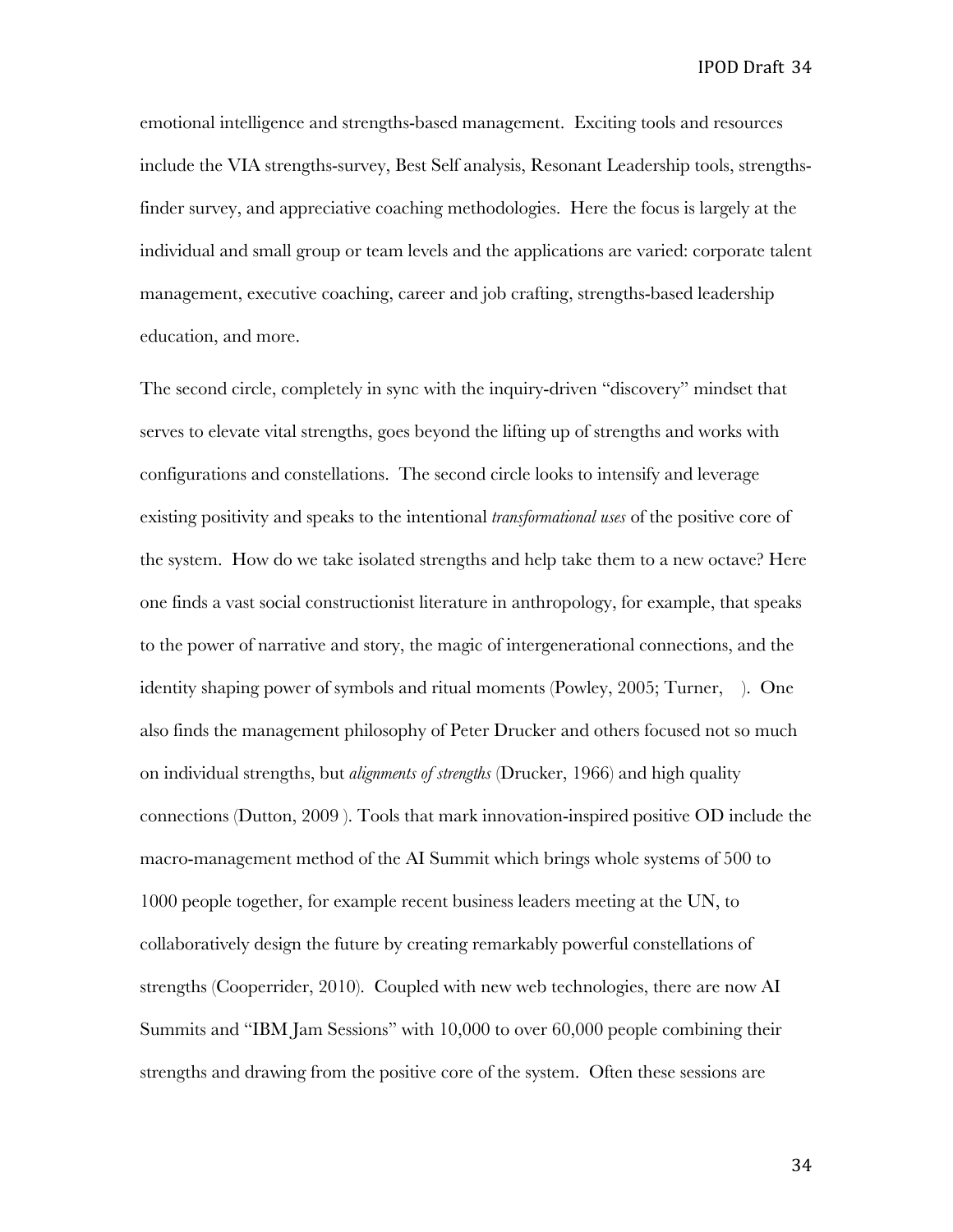infused with IDEO-like design methods, with the assumption that design methods are too powerful to be only used by designers—everyone is a designer. Other resources congenial with the strengths-based change approach include the Strategic Core Competency work, World Café, Asset-Based Community Development, and an exciting new business planning and strategy approach called SOAR (instead of SWOT); SOAR is an acronym for strengths, opportunities, aspirations, and results, and again, is committed to the collaborative values of positive OD. Coupled with the AI Summit and Future Search and other large group methods, the field has demonstrated and documented that the tools are there where "everybody can be part of the inner circle of strategy."

The third circle represents the largest frontier for OD. It is about harnessing the higher strengths of institutions as agents of change in society for local, regional and world benefit. In involves more than the elevation of internal strengths. It involves more than creating new constellations of strengths taken to a new octave of potency. It involves questions of organization and society, and the quest to design positive institutions. The aim of this shift, in a nutshell, is the discovery and design of **positive institutions** institutions that elevate, combine and magnify, and *refract* our highest human strengths into the world. In business, for example, it bespeaks of the stakeholder theory of the firm (Freedman, 2000); the call for sustainable value (Laszlo, 2009); and the search for *business as an agent of world benefit—"BAWB* (Cooperrider, Fry and Piderit, 2007)." Its tools—such as the bottom of the pyramid protocol (Prahalad, 2002; Hart, 2003), biomimicry (Benyus, 2002), cradle to cradle design (McDonough and Braungaart, 2001), the next generation AI Summit or "the sustainable design factory" and the BAWB world inquiry (Cooperrider and Fry, 2009)—are all exciting examples of *turning on* the innovation engine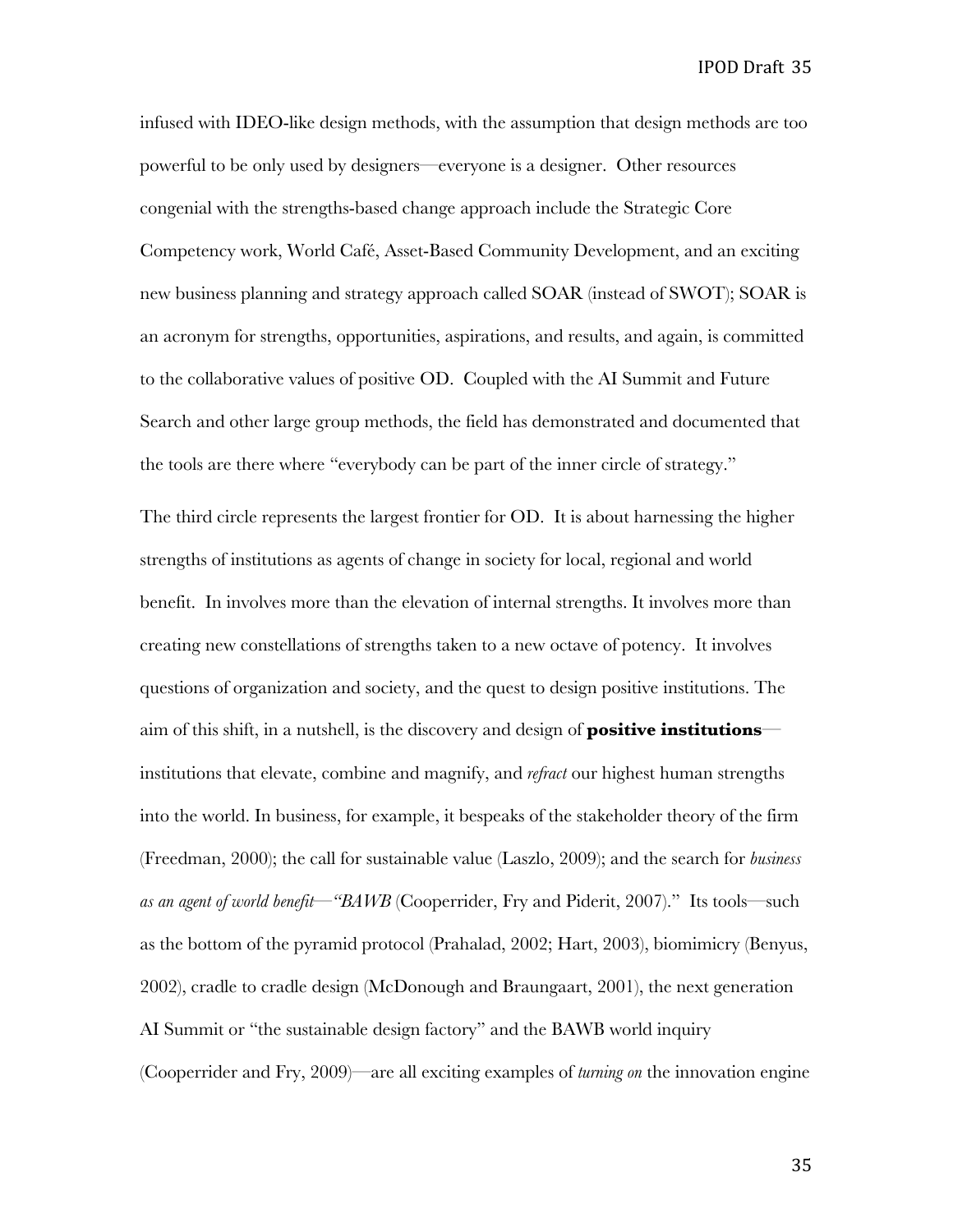by bringing all the stakeholders into the mix. From a strategy perspective it is becoming commonly accepted that sustainable value creation is the business opportunity of the 21<sup>st</sup> century. It's an innovation engine unlike anything we have ever seen in management and it's a lens, which will dominate the management agenda for the next generation of thirty to fifty years. Even more important, we believe the outcomes will define the next episode in creative capitalism and, ultimately, will determine the well being of our imperiled planet. Hence the exciting question is this: "How do leading companies, associations, and markets turn pressing global and social issues, for example the Millennium Development Promises or climate change and energy concerns, into bonafide business opportunities, in ways that vitally and consistently benefit both business and the world? But in OD terms it's the human dimensions we want to underscore. All the confusing language—eco-efficiency, social entrepreneurship, social responsibility, triple bottom-line, sustainable development, green enterprise—too often serves to mystify and cloud the simple message here. The mandate for organization development is the call to positive institutions—institutions that elevate, connect and then help refract our higher human strengths, like a prism, into the world around us. Cooperrider and Dutton (1999) have written about *The Organization Dimensions of Global Change* calling for a re-discovery of institutions as the vehicles for OD's next frontier—and now the roadmap is getting clearer.

Extending the three circles model in a summarizing fashion, we would like to offer the following definition of innovation-focused positive organization development:

IPOD is a strengths-based approach to organizational innovation and change that is (1) appreciative *inquiry-driven*, searching—in the new action research AI way—for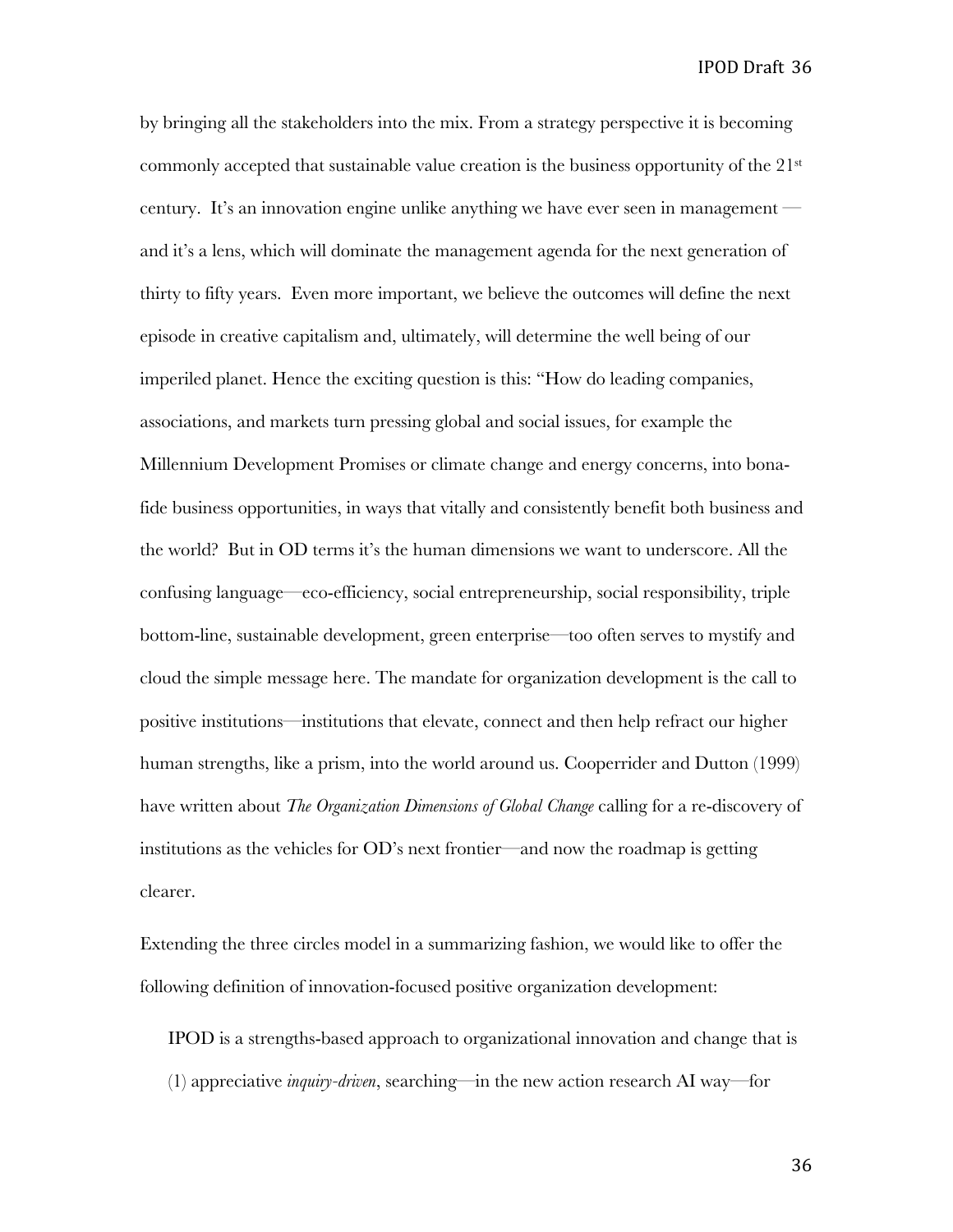everything that gives strength and life to the organization and its ecosystem of stakeholders when it is most alive; (2) innovation inspired, focused on establishing the new and amplifying widespread assets or constellations strengths (systemic positivity) for transformational purposes—positioning an enterprise for distinctive breakthrough leadership in their domain (3) informed by the theory and technologies of the positive human sciences, especially social constructionist thought (4) an embodiment of heart of OD values: collaborative designing, the spirit of inquiry, and positive assumptions about human systems, (4) seeking to build positive institutions that are increasingly exceptional at the elevation of strengths, the connection and magnification of strengths, and the extended refraction of our highest strengths into society; (5) for the purpose of *any* important innovation or change agenda including the positive design of new products and services, new business models, organizational cultures, customer and stakeholder relationships, strategic planning, organizational learning, building high engagement workplaces, creating mergers of strength, designing information systems, positive metrics, project start-ups, business model development, alliances and partnerships, benchmarking networks, lean and green operations, starting new industries, building economic regions, and advancing sustainable economies addressing the global, trans-boundary agenda for change—in short, anything in organizational and societal life that can benefit from a strengths-based approach to innovation *as* change.

### **Establishing the New and Eclipsing the Old**

The new OD is spreading rapidly around the world. Seligman and Cooperrider, for example, have done dozens of joint speeches together in just the past year or so, from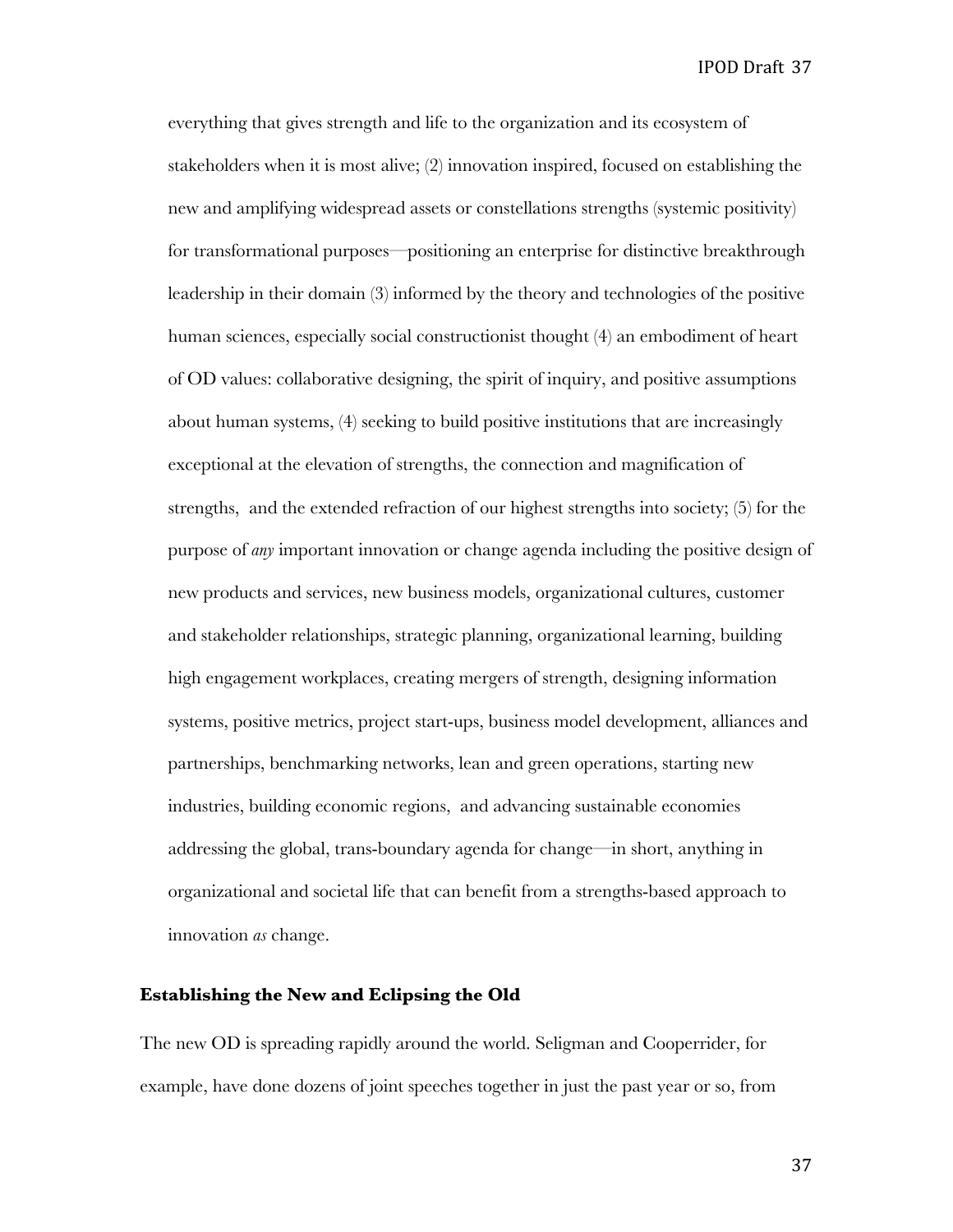Orlando Florida to Sydney Australia, speaking about the research base and the important applied work happening in corporations such as Price Waterhouse Coopers, Hunter Douglas, HP, Boeing, Nokia, Tata, Nutrimental, Wal-Mart , Microsoft, British Airways, Green Mountain Coffee Roasters, Fairmount Minerals and Toyota; also the governmental work happening with the United Nations Global Compact, the United States Army and Navy and Environmental Protection Agency; similarly, the non-profit organization work happening at Save the Children, World Vision, and schools, such as Geelong Grammar in Melbourne, devoted to positive education; and they also have spoken about larger societal initiatives such as the whole city of Cleveland's "Green City on a Blue Lake" initiative, or Nepal's astonishing, award winning women's empowerment work where 150,000 women have been trained in AI and positive OD methods, and the worldwide IPOD initiative with Bishop Swing, Rev. Gibbs and Dalai Lama to create a United Religions—a global organization for creating peace among religions to create peace among nations (see Fast Company's cover story by Keith Hammond, 2001) All of these initiatives have been informed by POS research, design thinking, positive psychology, biomimicry, the strengths revolution in management, and nearly all are guided by the new action research phases of appreciative inquiry known as the 4-D Cycle—discovery, dream, design, and destiny (see Figure 2). Likewise, they almost all share in the strengths philosophy, as summarized in table two, for example the idea that human systems will develop most—more rapidly, effortlessly, and enthusiastically through analysis of strengths, aspirations and tomorrow's opportunities instead working to transform defects, weaknesses, symptoms, and yesterday's root causes of failure. It is easy to understand the popular spread of the strengths perspective. But what's missing in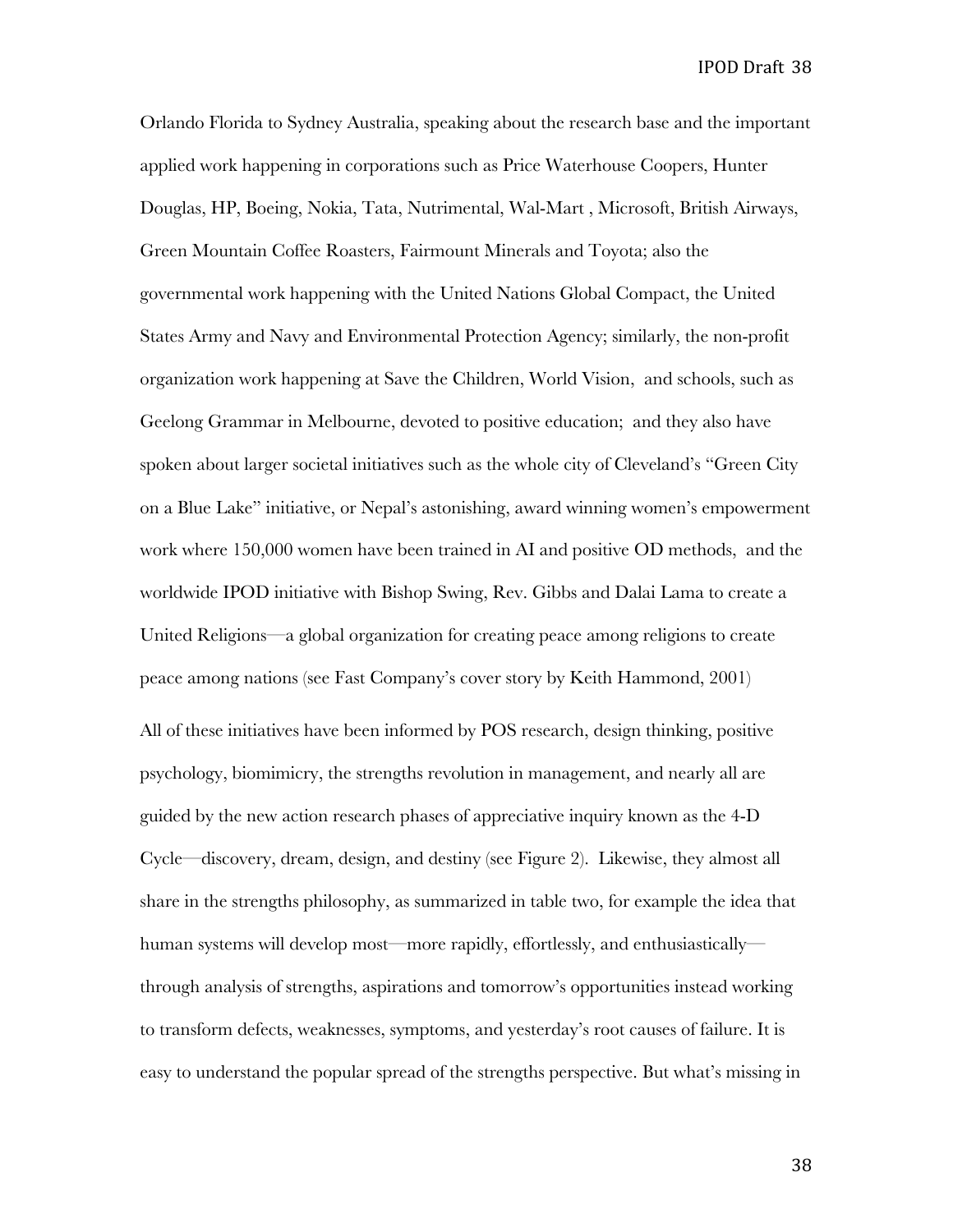the scholarship of change, is a common vocabulary or widespread understanding around what exactly do we mean by the term positive change versus deficit change. Much needed, we contend, is a better vocabulary and theory for understanding of the differences between OD intervention and OD innovation, between solving and creating, including the idea of what we are calling *transformational positivity*—the intentional use of positive phenomenon such as assets and strengths, positive emotions, wealth creating opportunities, and whole system network effects to initiate, inspire, and better manage change. Is there an identifiable chemistry to positive change? Can it be taught? Are there stages—where one phase prepares the potential for the next?



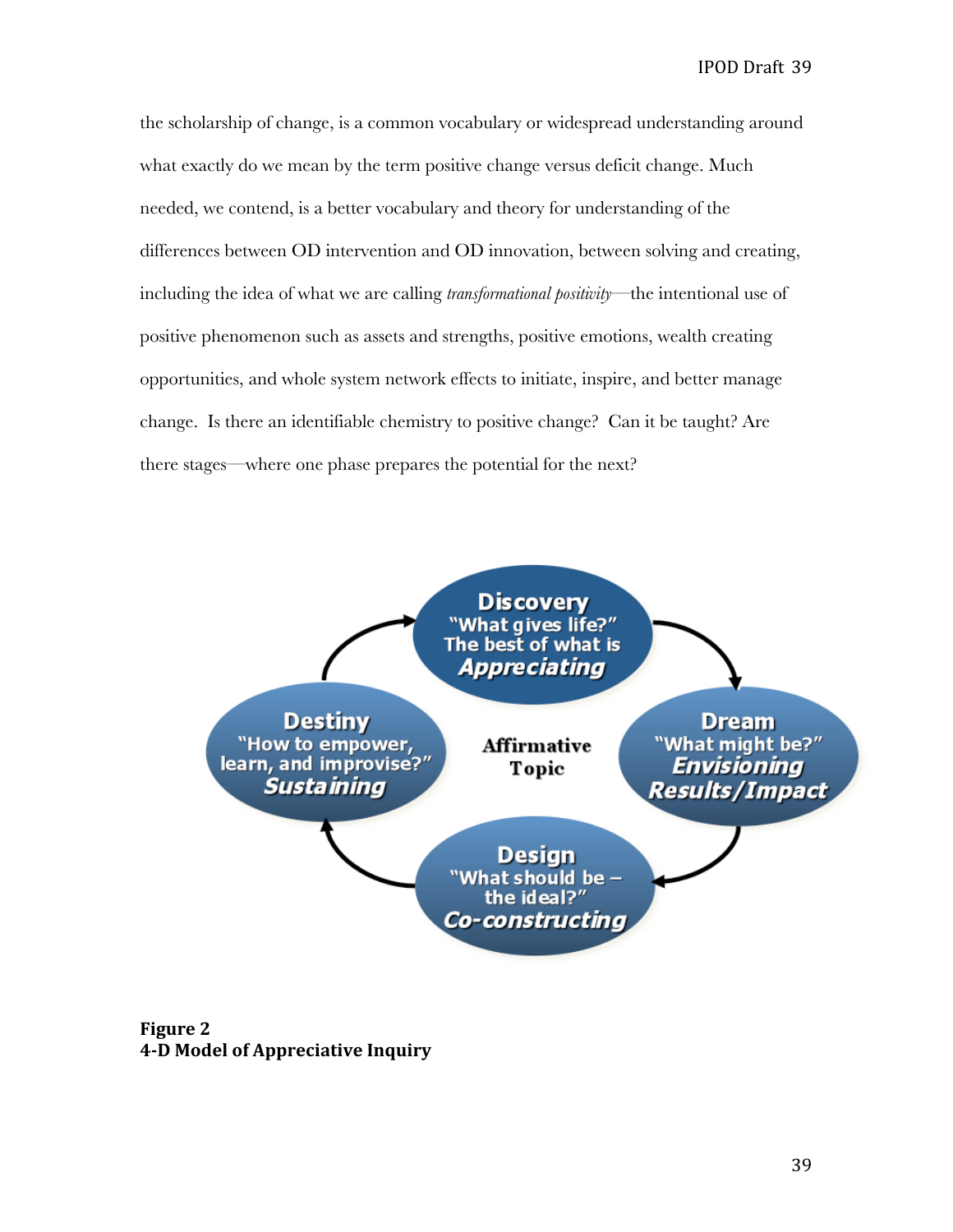In Diagnostic OD the big stages are commonly understood. For example, there is the classic "unfreezing" "changing" and "refreezing" stages where the first scouting phase and unfreezing phase is about disclosing the felt pain, diagnosing a discrepancy state or gap between the presenting problem and ideal, and designing ways to raise a sense of urgency around the problematic situation. The negative assumption deeply ingrained and widely published is that people will instinctively resist change. Beckhard and Harris (1987) and later Jacobs (1994) codified the change model in the following formula:

# $D x V x F > R$

Three factors must be present for meaningful organizational change to take place. These factors are:  $\mathbf{D} = \text{Dissatification with how things are now; } \mathbf{V} = \text{Vision of what is possible; }$ and  $\mathbf{F}$  = First, concrete steps that can be taken towards the vision.

If the product of these three factors is greater than  $\mathbf{R} =$  Resistance, then change is possible. Because of the multiplication of D, V and F, if any one element is absent or low, then the product will be low and therefore not capable of overcoming the resistance in the field of restraining forces.

To ensure a successful deficit-based change program, therefore, it is necessary to magnify urgency; the organization must recognize and accept the dissatisfaction that exists by communicating industry trends, customer dissatisfactions and competitive analysis to identify the necessity for change. Sometimes this is called "creating the burning platform." In the *Heart of Change*, John Kotter (2002) writes about how important deficit analysis is—even if it needs to be manufactured—to raising the state of dissatisfaction. In his now clasic HBR article on the subject Kotter shared some of the implications of this logic: "Most successful change efforts begin when...an individual or group facilitates a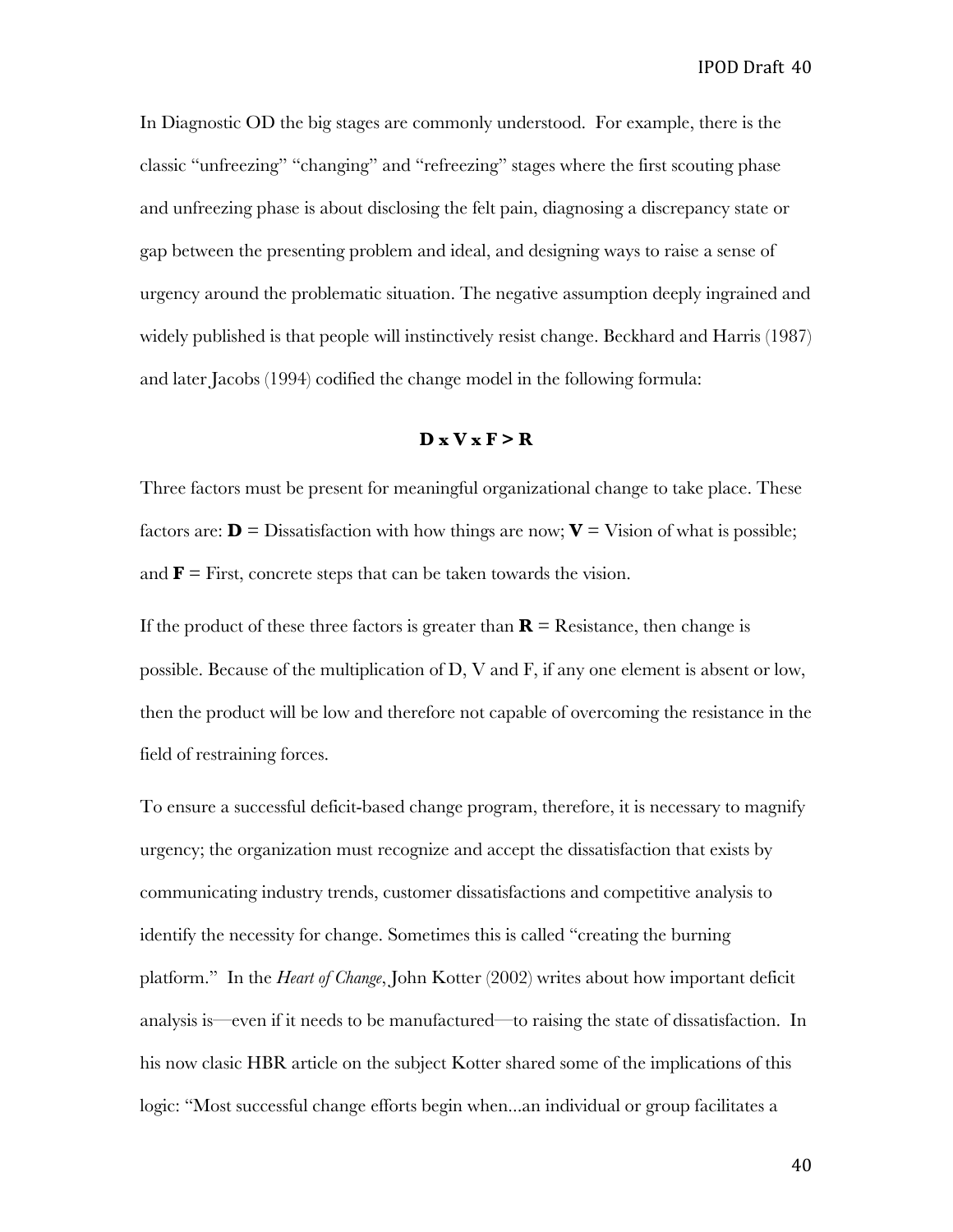frank discussion of potentially unpleasant facts…The purpose of all this activity, in the words of one former CEO of a large European company, is "to make the status quo seem more dangerous than launching into the unknown."

Kotter then illustrates with a powerful story:

In a few of the most successful cases, a group has manufactured a crises. One CEO deliberately engineered the largest accounting loss in the company's history, creating huge pressures from Wall Street in the process. One division president commissioned first-ever customer-satisfaction surveys, knowing full well the results would be *terrible…*when the urgency rate is not pumped up enough, the transformation process cannot succeed and the long-term future of the organization is put in jeopardy."

Bad business results, he concludes, "are a blessing" for mobilizing the change agenda. Not pumping up the urgency, argues Kotter, is the "#1 error" in change management and main reason why transformation efforts fail. No wonder our institutions are filled with cultures of fear and trembling. Maybe this is the way you drive big bureaucracies and businesses that are in the midst of restructuring, reengineering, and downsizing. But at what cost to innovation? For a full exposition on the relationship between fear-based change and the debilitating impact of a culture of fear on the spirit of innovation see Hamel's (2000) *Leading the Revolution*.

Positive OD proposes that the D x V x  $F > R$  is one model of change. It's a common model, yes. And it has been extensively researched and tested. But it is not the only way to manage change—and perhaps not the most powerful one.

William James, as early as 1902, acknowledged that we already know a lot about this kind of deficit-based change. He spoke, much like the modern day Kotter, about the critical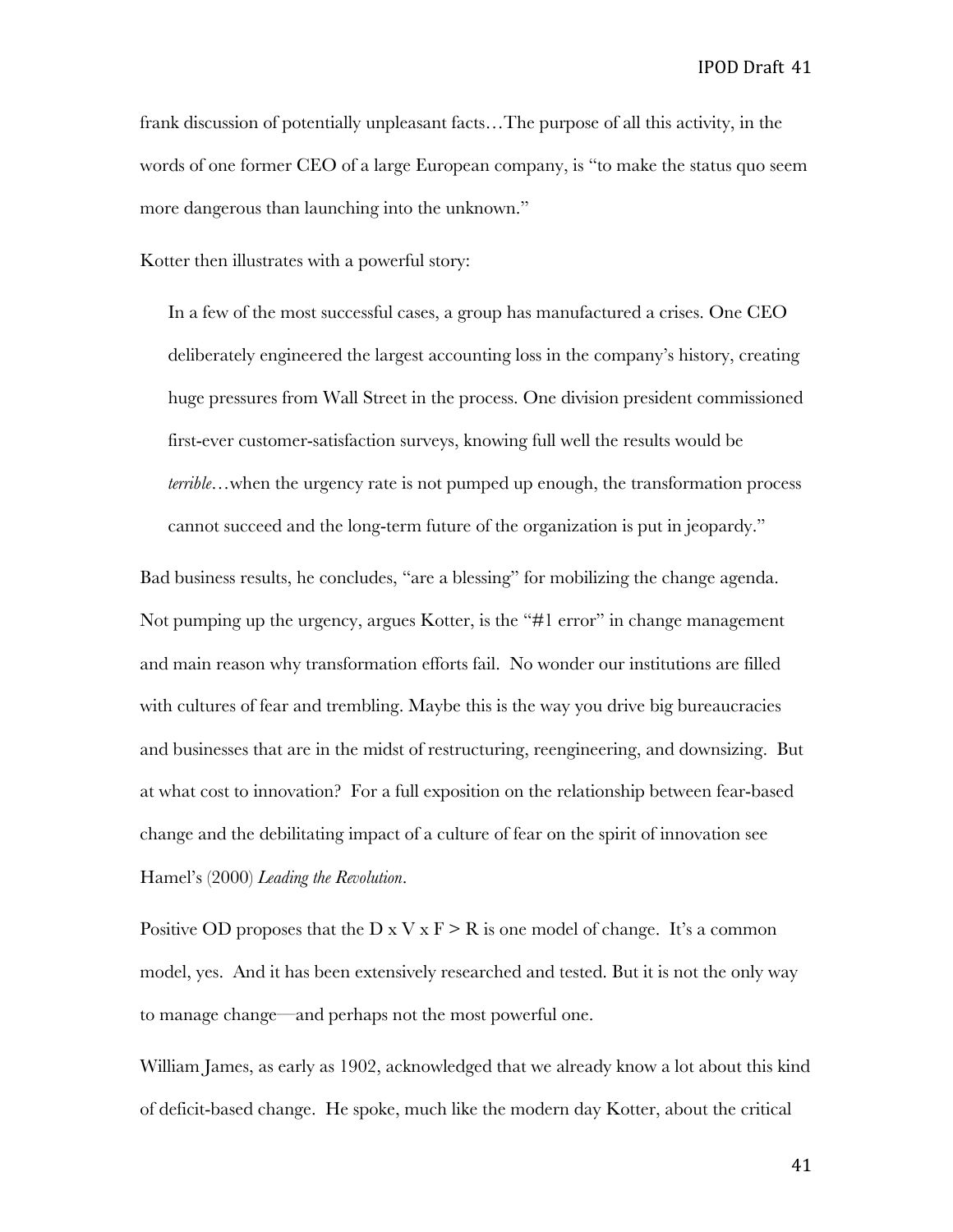role of emotions, especially the transformational power of negative emotions—how anger, fear of loss, even violence can set in motion, often quickly, the wheels of change. But William James said that's less than half the picture. He challenged the entire enterprise of human science to open up frontiers of understanding with exploration into another kind of change, something still unnamed. What was it?

It was the kind of change that could be sparked when strength touches strength—or when something so positive links with something else so positive that change is ignited. His first studies into the matter were in extreme cases of spiritual experience when suddenly "everything re-arranges itself" around emotions such as hope, inspiration, and a newly discovered sense of meaning and relationship. Several of his detailed accounts remind us of the kind of change reported, for example, by our first astronauts when they saw the miracle of life on this planet from a distance for the first time. There too was a kind of instant global consciousness, and then deep changes in the astronauts' lives. William James shared many other examples and observations from the field of phenomenal changes, for example studies of sudden inspiration from the experience of beauty or witnessing profound acts of goodness. So William James championed a research agenda that today, especially with the help of the latest in positive psychology research, we are able to more fully contemplate:

Emotional occasions, especially violent ones, are extremely potent in precipitating mental rearrangements. The sudden and explosive ways in which jealousy, guilt, fear, remorse, or anger can seize upon one are known to everybody. *Hope, happiness, security, resolve—emotions characteristic of conversion, however, can be equally explosive. And emotions that come in this explosive way seldom leave things as they found them* (James, 1902, p. 163-164).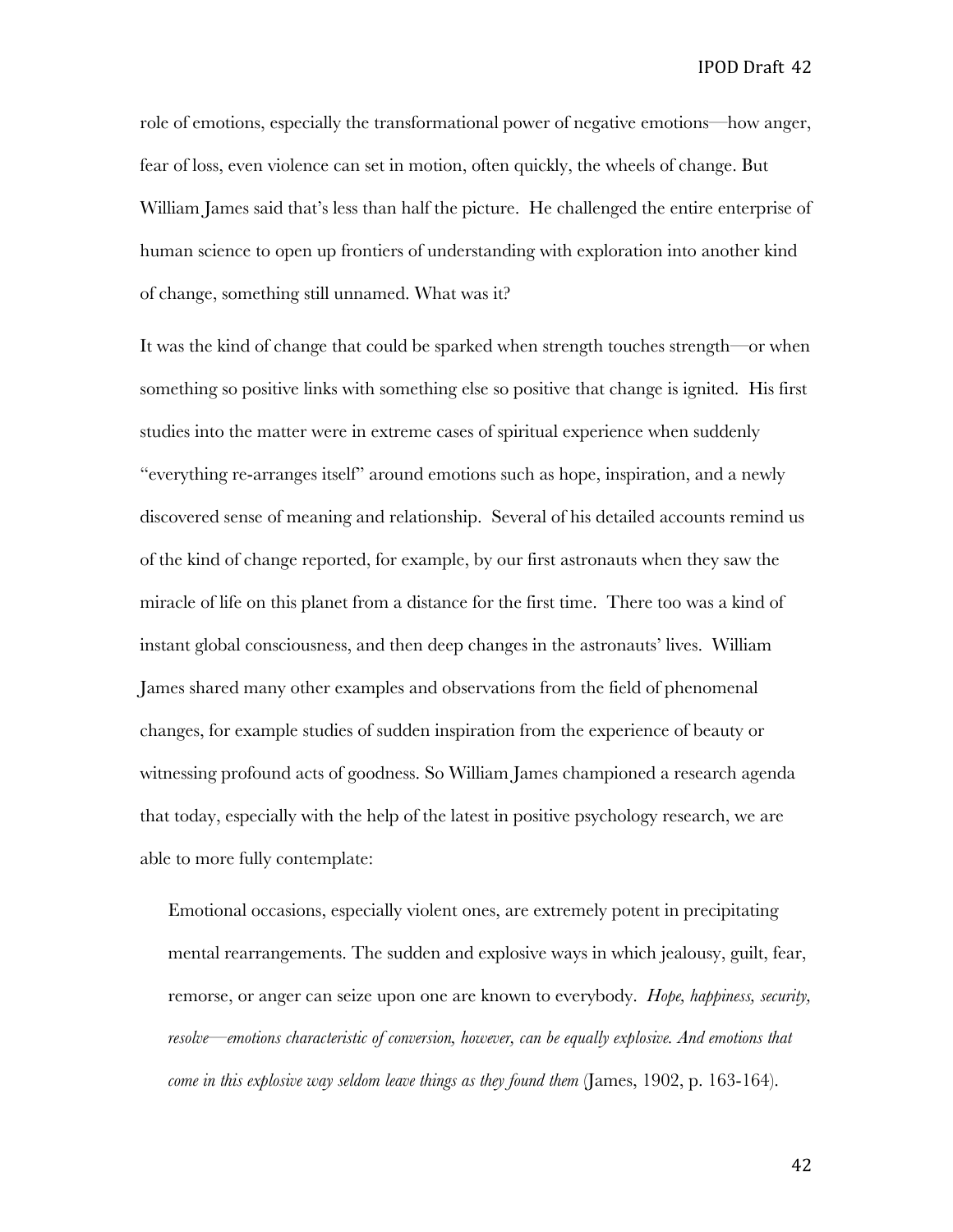Much needed, envisioned James, is more systematic attention to the kind of non-deficit positive change that happens when things are *"hot and alive within us, and where everything has to re-crystallize about it* (James, 1902, p. 162)." The Nobel Laureate Rufus Jones echoed this sentiment, about the significant mystery of the kind of change that happens when life touches life: "Nobody knows how the kindling flame of life and power leaps from one life to another."

It is time to take this thought from the ethereal to the organizationally pragmatic. Noting that traditional models of organization development did not do justice to the idea of strengths (the word is not mentioned in most models), we offer an alternative to the set of stages found in the Unfreezing-Changing-Re-freezing model and the formula of  $D \times V \times$  $F \ge R$  which places priority on the generation of dissatisfaction, fear, anxiety, anger and the like. It's a model that proposes that most effective, transformational change in human systems is really about *establishing the new and eclipsing the old*. In economics this has been called "creative destruction" whereby it can be said that something like the industrial age's oil problems will never be solved logically on their own terms (fixing one oil rig at a time) but will be eclipsed and made irrelevant through the invention of a bright green solar economy —something cleaner, abundant, long-term cost effective, meaningful to people, technologically feasible, and totally renewable. In the human sciences, the great Carl Jung noticed something similar. At the end of his long career Jung made an admission. He said that not once in his entire career had he seen a difficult human problem solved directly on its own terms. What happened, almost without exception he recalled, is that a newer, stronger life urge appeared on the person's horizon and through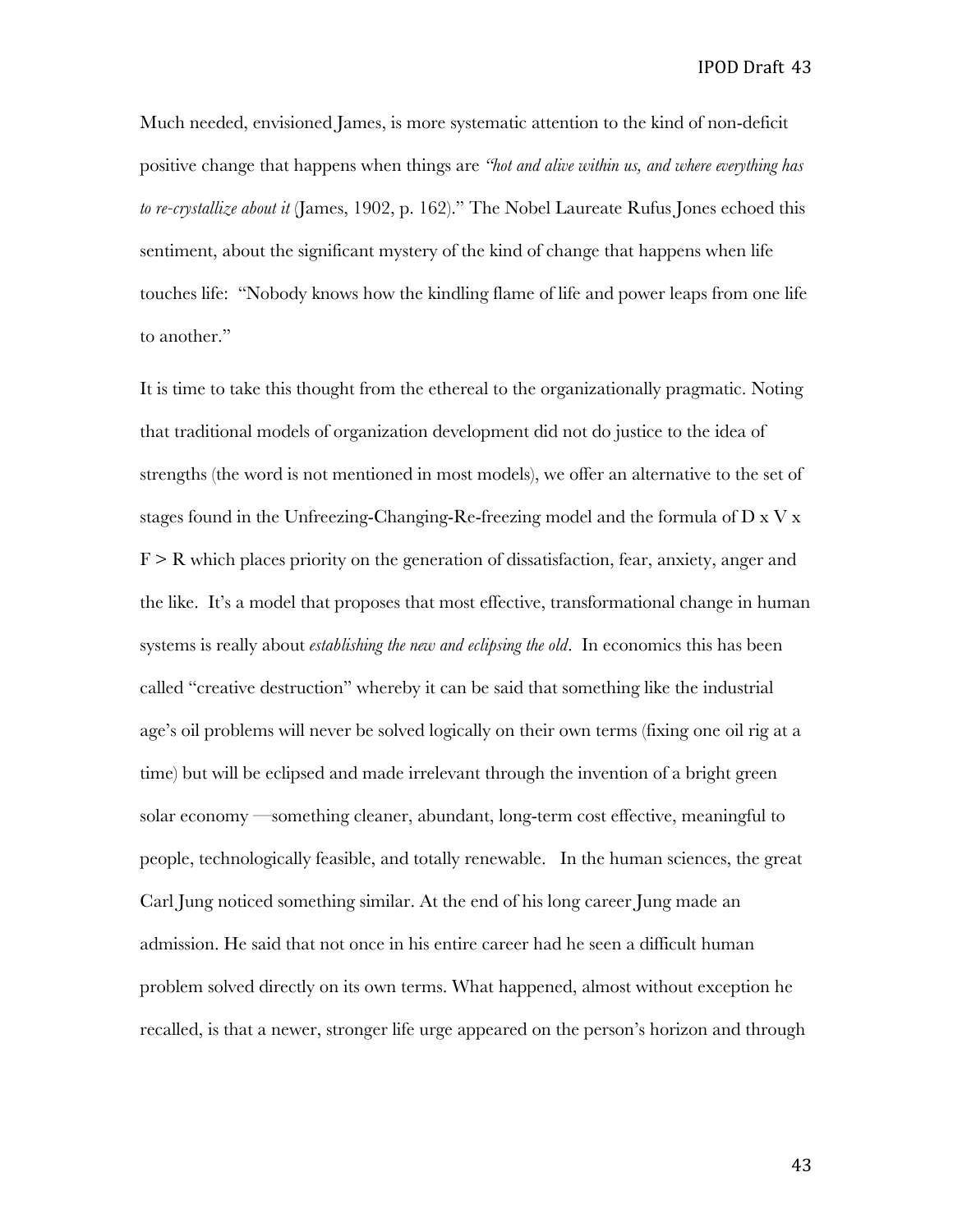that newer stronger life urge what was seemingly a problem was eclipsed, made irrelevant, or dissolved. But how does this kind of change happen?

Positive change, our theory asserts, moves through three phases: the elevation-andextension phase; the broaden-and-build phase; and the establish-and-eclipse phase. And it is based on three assumptions:

- *Change is all about strengths* and new creative configurations of strengths—high quality connections that give life. No other area offers richer opportunities for successful innovation or change than new combinations of unexpected strengths, assets and opportunities.
- *We live in a universe of strengths*—from the micro universe of our brain cells and society of organizations, to the macro universe of some ten billion galaxies—and this *appreciable world* is profoundly larger than our normal appreciative eye.
- *Positive change is a powerful, self renewing, and clean resource*—much like an energy source that is abundant and renewable. A useful analogy is fusion energy. Fusion is literally the source of the sun and the stars. It results when two positively charged hydrogen elements combine. In organizations, something similar happens during the process of profusion, and when it does we realize that strengths do more than perform, they transform—they enable upward spirals of collaborative innovation through the activation of energy.

As summarized in Figure 3, the DNA of positive change is like a double helix—the *elevation* of strengths, along one dimension, and *extension* of relatedness, which combines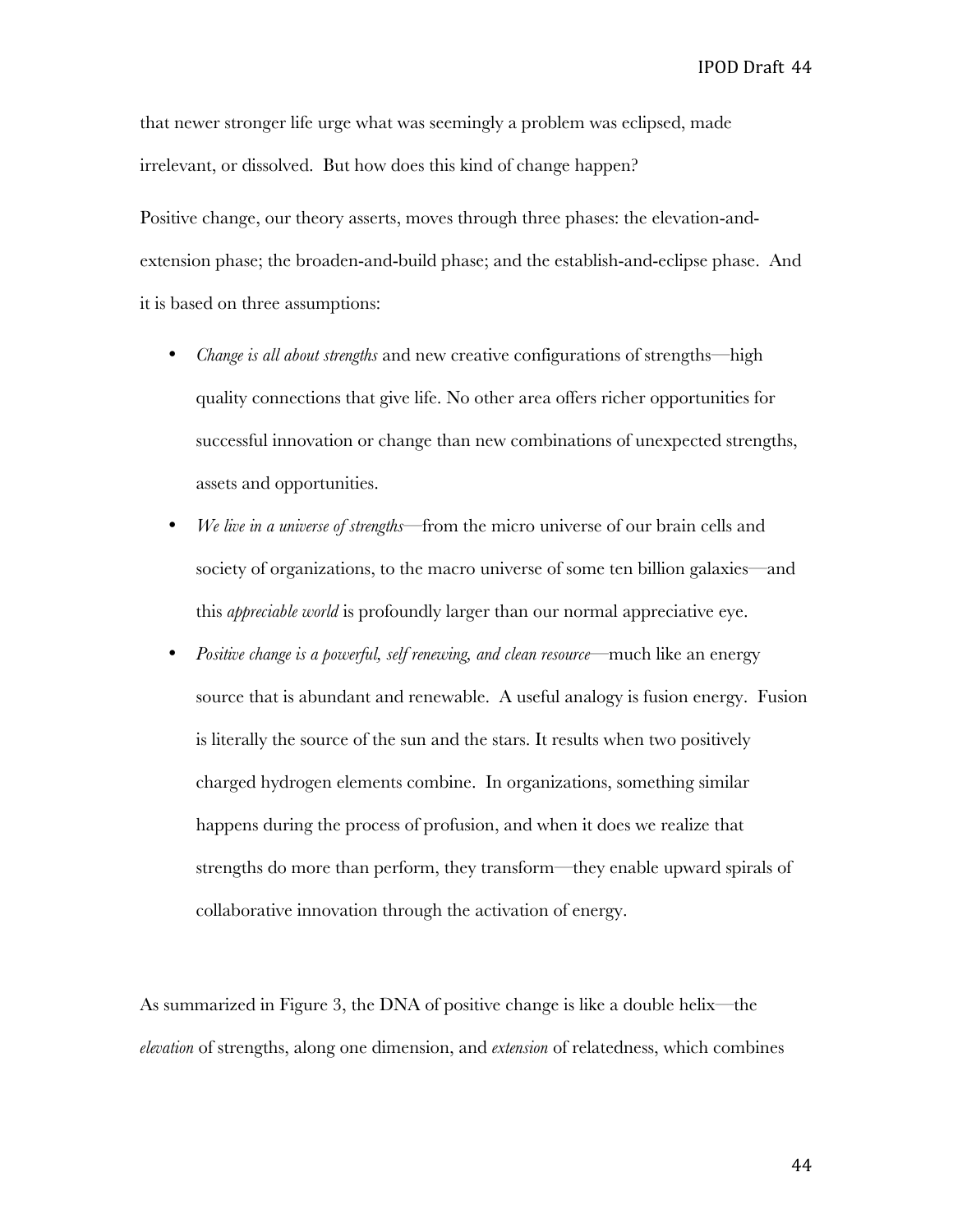and connects strengths, along the other dimension. The process of positive change is initiated when one or both begin.



# **The Extension of Relatedness**

(Connecting an ever-expanding universe of strengths)

# **Figure
3** The Elevate-and-Extend Theory of Positive Change

For example, British Airways launched a brilliant change initiative that became the largest customer responsiveness program in the company's history (Cooperrider and Whitney, 2005). It started as a reaction to the problem of *excessive baggage loss*. Using Cameron's (2003) concept of positive organizational scholarship, they realized that such a focus might lead to a change from -7 to O. But the opportunity, if approached from positive OD perspective, might unite a whole different universe of strengths if the inquiry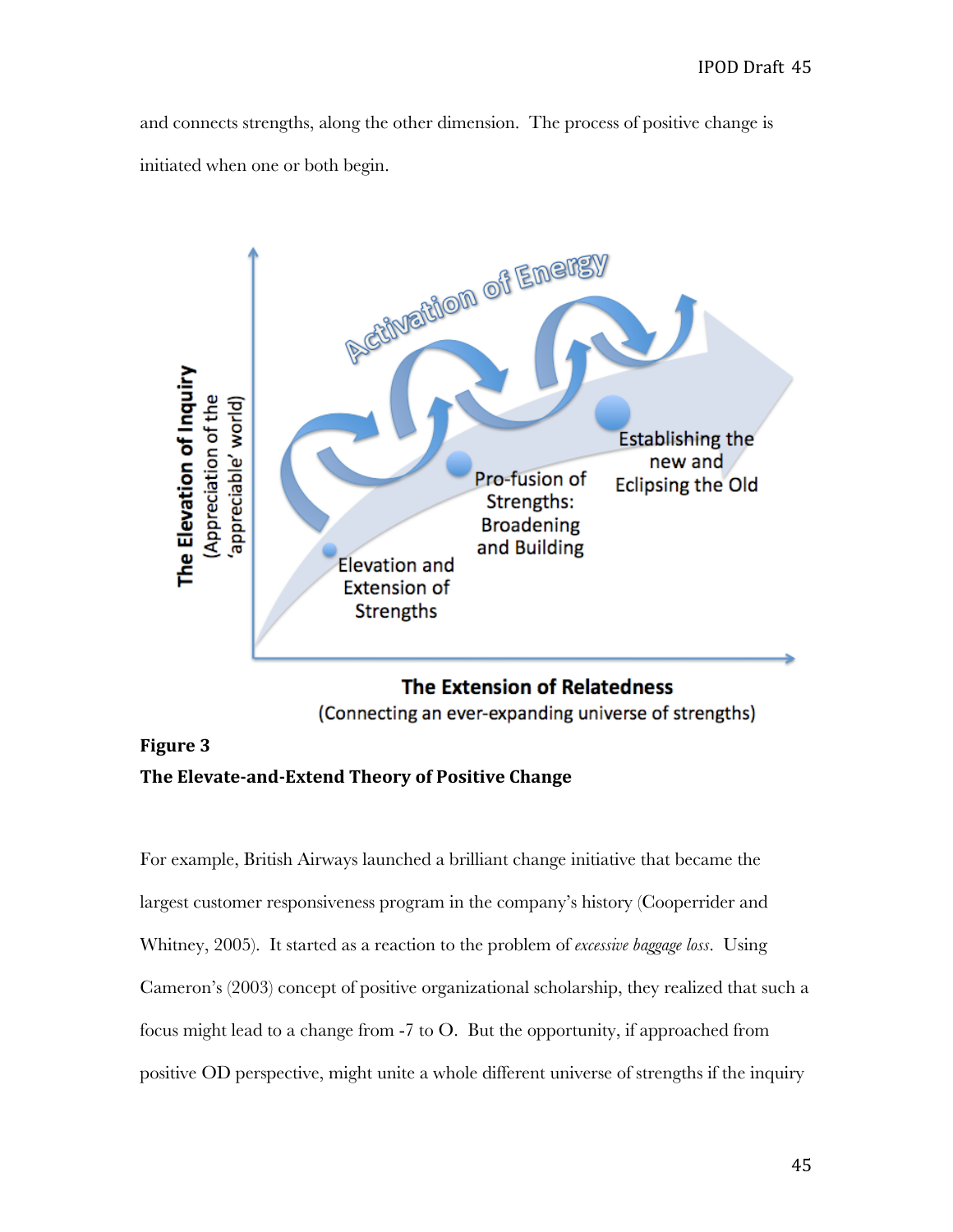or study were to be elevated to a higher more valuable frame. British Airways did just that: the topic, what they really wanted in the final analysis, was not just a normalizing of baggage loss nor even "rapid recovery of lost baggage. " The real topic of value was, from the customer point of view, was the topic of *outstanding arrival experience*. What a powerful elevation of inquiry. Studies were soon launched in positive deviant moments of outstanding arrival experiences and carried out across hubs from London to Washington D.C. And the visions of possibility soon that unfolded by finding these vivid moments of success transcended and enfolded the original project framing. It became one of the most successful and well-documented change programs ever done at British Airways (Whitney and Trosken-Bloom (2009).

Likewise, the City of Cleveland launched what has become the most successful economic development initiative in its recent history. Its premise was that going green might well become the biggest business opportunity of the twenty-first century. Cleveland, as many recall, was an industrial smokestack economy and it's Cuyohoga river became so polluted in the 1970's that it, the river, started on fire. The whole nation watched and this environmental degradation became a symbol for a city in decline. But in 2009 Mayor Jackson saw unexpected business innovation and networks of citizens forming around the green agenda. He called for an AI Summit. Over 700 business leaders, young entrepreneurs, scientists, and inventors came together to design initiatives to create "A Green City on a Blue Lake." But the decisive moment came when the group expanded the planning meeting to innovators from Sweden's sustainable energy movement, and companies such as IBM and their smarter planet technologies. Here the process of positive change it involved more that re-framing (Green City on a Blue Lake)—it also was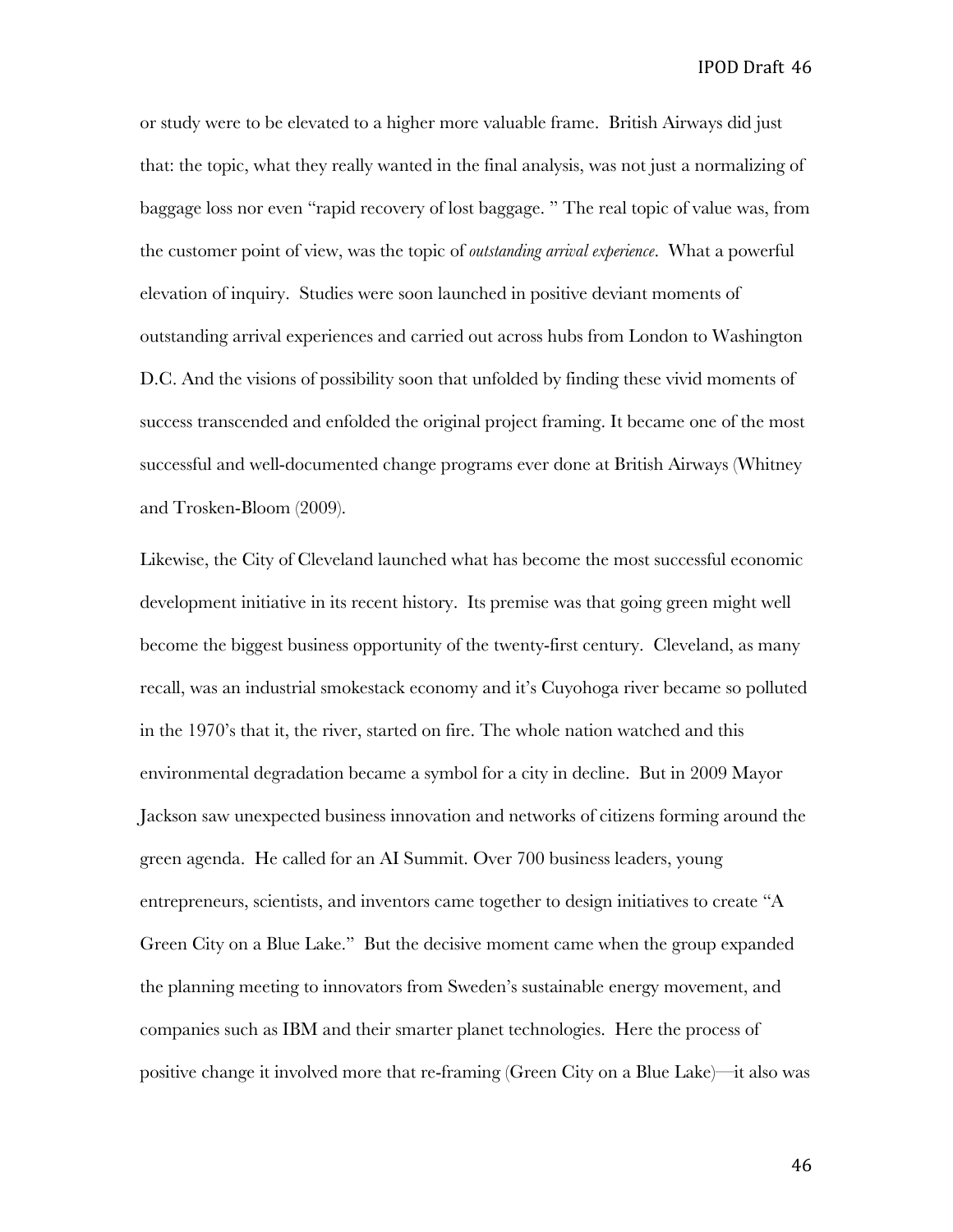ignited by "views not quite like our own" because of the deliberate *extension of relatedness.* Together, the elevation of inquiry plus the extension of relatedness, set the stage: people were inspired and had their minds opened wide, there was a positive dislodgement of certainty ("perhaps it really is possible"), a sense of admiration and respect for everyone in the room, and a generous sharing which created a fresh context of elevated aspiration and high expectations (Glavas, Senge, and Cooperrider 2010). This is what happens in the first phase of positive change: a radical appreciation or celebration of the other opens up fresh perspectives, affirms existing strengths and lifts up unexpected ones, and spreads a special spirit of inquiry that signals a clear message: that the world is open to new possibilities. In the research laboratory and other field research in OD the same thing has been confirmed in carefully controlled conditions. The pro-social impacts of appreciative kinds of inquiry –elevated inquiry—have been documented by Barrett and Fry in the field (2006) and by Haidt's (2000, p. 2) compelling research on elevation, showing how individuals are "surprised, stunned, and emotionally moved" when they are witness the best in human life. The elevation of inquiry coupled with the extension of relatedness accelerates the growth and development of the group's self-organizing capacity for high performance (Fredrickson and Losada, ), accelerates the development of high quality relationships and human energy (Dutton ), generates a new shared language of resourcefulness (Barrett and Cooperrider, 1990) and helps cultivate and spread the creative power of positive emotions (Frederickson, 2009).

If phase one is about creating a context—creating something of a chamber for a fusion reaction—then phase two is about the broadening-and-building around the positive core of all the rich and systematically discovered capacity. Here we wish to extend Barabara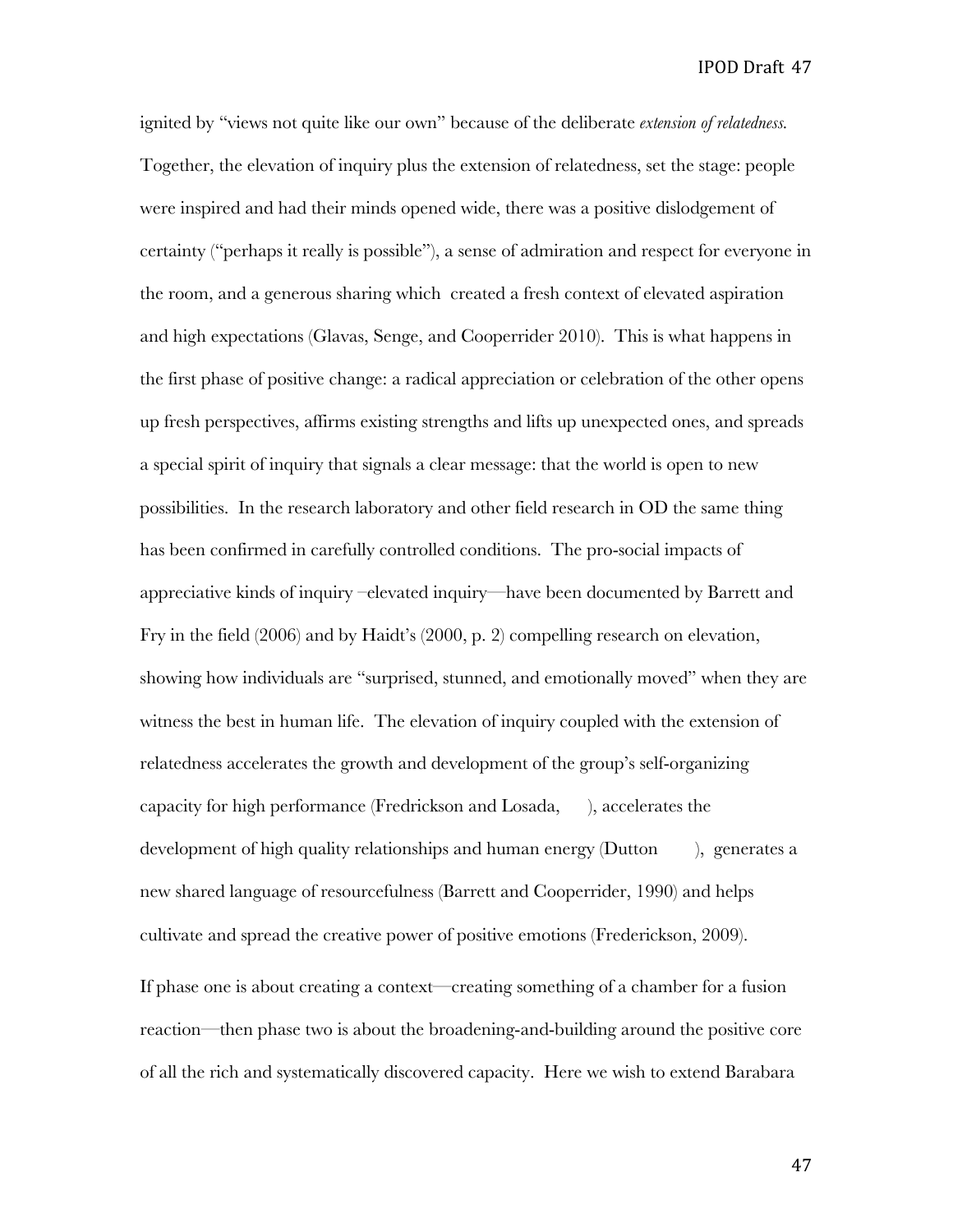Fredrickson's (2003) broaden and build theory of positive emotions. In appreciative inquiry's discovery and dream steps, for example at the Green City on a Blue Lake summit, there is a *concentration effect* of the positive core of the system's strengths. In this case with 700 people in the room, stories of green urban farming, exceptional fuel cell innovation, assessment of strengths in non-green arenas that could be sequestered for sustainable design, and visions of Cleveland's Lake Erie becoming the home for the first freshwater wind energy system in the nation, all combined to ignite hope, inspiration, and collective confidence. As Fredrickson (2009) has shown, emotions such as these do more than signal high functioning: they become resources for even higher functioning. Think about winning streaks where positivity opens minds, concentrates resources and has an undoing effect on past negative emotions. In the Cleveland summit the positivity, therefore, was not just emotional positivity, one person's hope connected to another person's hope. The concentration or broaden-and-build effect came from not just emotional synchronizations but resonances of strengths of all kinds: economic, entrepreneurial, technological, cultural, spiritual or ethical, academic, political and ecological. High on the priority agenda for the field of positive OD is to study the ways that the transformational positivity of all these varied resources, from the economic to emotional, can usefully be potentized, that is made to be more potent in concentrated form than they might otherwise be in isolated form. In the appreciative inquiry summit the process (i.e., from discovery to dream) involves creating narrative rich environments, analysis of interdependent causes of success, reenactment of stories of human agency, metaphor mapping to symbolize the system's positive core, and the enactment of visions of the valued future. At the Cleveland Summit this broaden-and-build phase surprised older veterans who had seen many change efforts, mostly diagnostic, start and stop.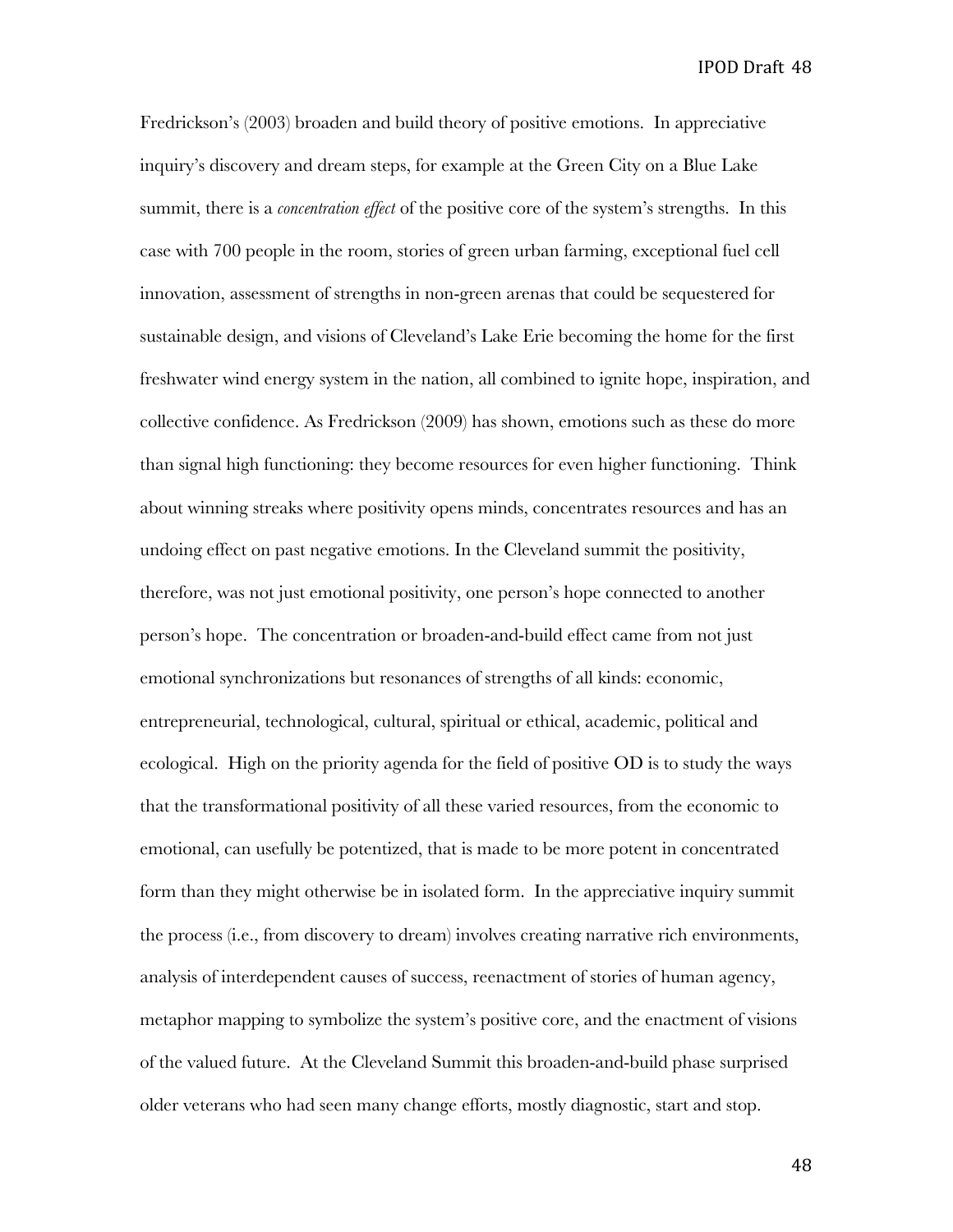Mayor Jackson said: "I've never seen this city come alive like this anywhere; it's as if people have been bottled up." And Charles Michner, former editor of the New Yorker, covered the summit journalistically. He wrote about the "amazing feat" pulled off by Mayor Jackson. Michner (2009, p. G-6) observed: "The summit-goers, exhausted but awakened to their new, collective power, gave the mayor a standing ovation. It was like uncorking a giant bottle of Champagne left too long on the shelf and seeing the bubbles explode."

The third phase of positive change happens when the activation of energy leads from the broadening and building of capacity to the design of the future. It's the phase where inquiry inspires innovation. As people experience the activation of group energy, they leave their perceptions of constraint behind. The gratitude they often felt in phase one coupled with the collective confidence of phase two, now grows into a sense of generativity (Zandee, Cooperrider, and Avital, *in press*) and moral imagination (Godwin, 2008). Generativity often challenges assumptions of the status quo, opens the world to new possibilities, and is frequently associated developmentally with a deep and caring concern for establishing and guiding the next generation (see Richley and Cooperrider, 2010 for an analysis of generativity and the literature on diffusion of innovation). It is also, because of the trust and social capital developed in the prior phases, an opportunity to experiment more spontaneously and emergently. Like a jazz combo that says "yes to the mess" the collective creativity is unleashed. In appreciative inquiry's 4-D cycle it is the second two Ds—design and destiny. In the green city summit it resulted in twenty-one prototype initiatives including a major partnership with GE to become the freshwater wind energy location in the world. Positive organizational scholarship calls this the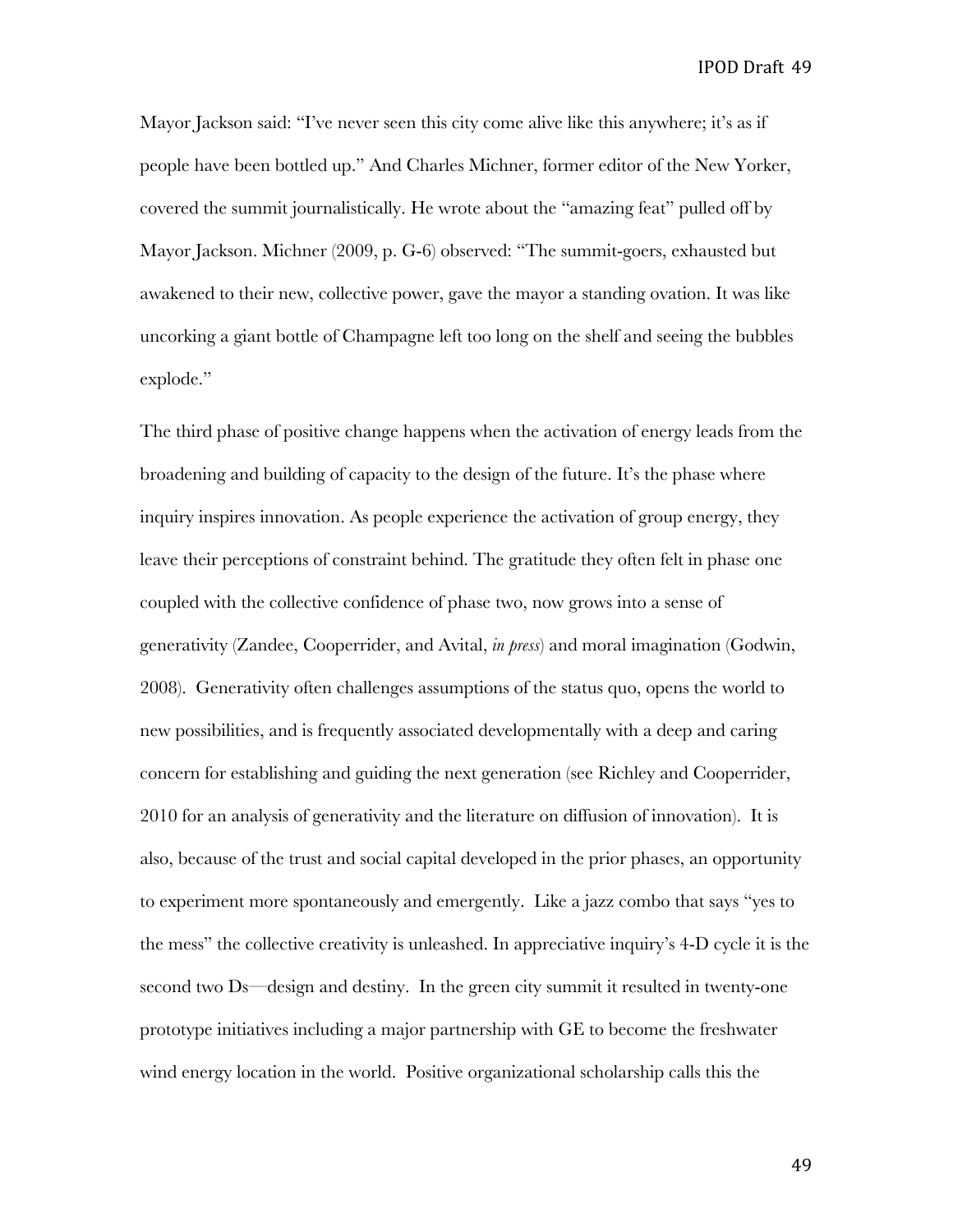movement to virtuous organizing (Cameron, Dutton, Quinn, 2003). It's a phase where people establish the new in ways that eclipse the old.

#### **Conclusion: Innovation is Not the Whole Story But It's the Big Story**

As we look to the future of OD we see a future of exciting proportions with new horizons at every turn. When the basis of a field shifts thousands of previous practices often shift as well. While nobody can predict the future, there is reason to believe that an innovation inspired OD will surge in importance. We close this chapter with three speculations including (1) the sense that the innovation agenda *is* eclipsing the intervention agenda, especially in business (2) that there may be an important ratio of diagnostic OD practices in relation to positive OD approaches; and (3) that the 3-Circles model provides a useful roadmap for highlighting several POS opportunities of vital importance to research. Innovation is not the whole story but it's the big story for the new OD. There is no question; in business at least, that we've reached a stage of diminishing returns in relationship to the near obsessive treadmill of incrementalism. In many ways, the resources placed into correcting errors, squeezing out one more ounce of efficiency, and intervening with one more problem solving task force to change the corporate culture is an anachronism. Being the best error-reducer at best helps you stand in place; it will never produce the ideas that can take an industry by surprise, turn on an entire workforce, and establish distinctive leadership. As Hamel (2008) observes, by the time an organization has taken the last five percent of efficiency out of the *how*, someone else will have invented the new *what.* There is reason, therefore, for the massive concern for innovation: fortunes are being made and unmade at head-snapping speed; hundred yearold "unsinkable" companies are collapsing while looking in the rearview mirror of culture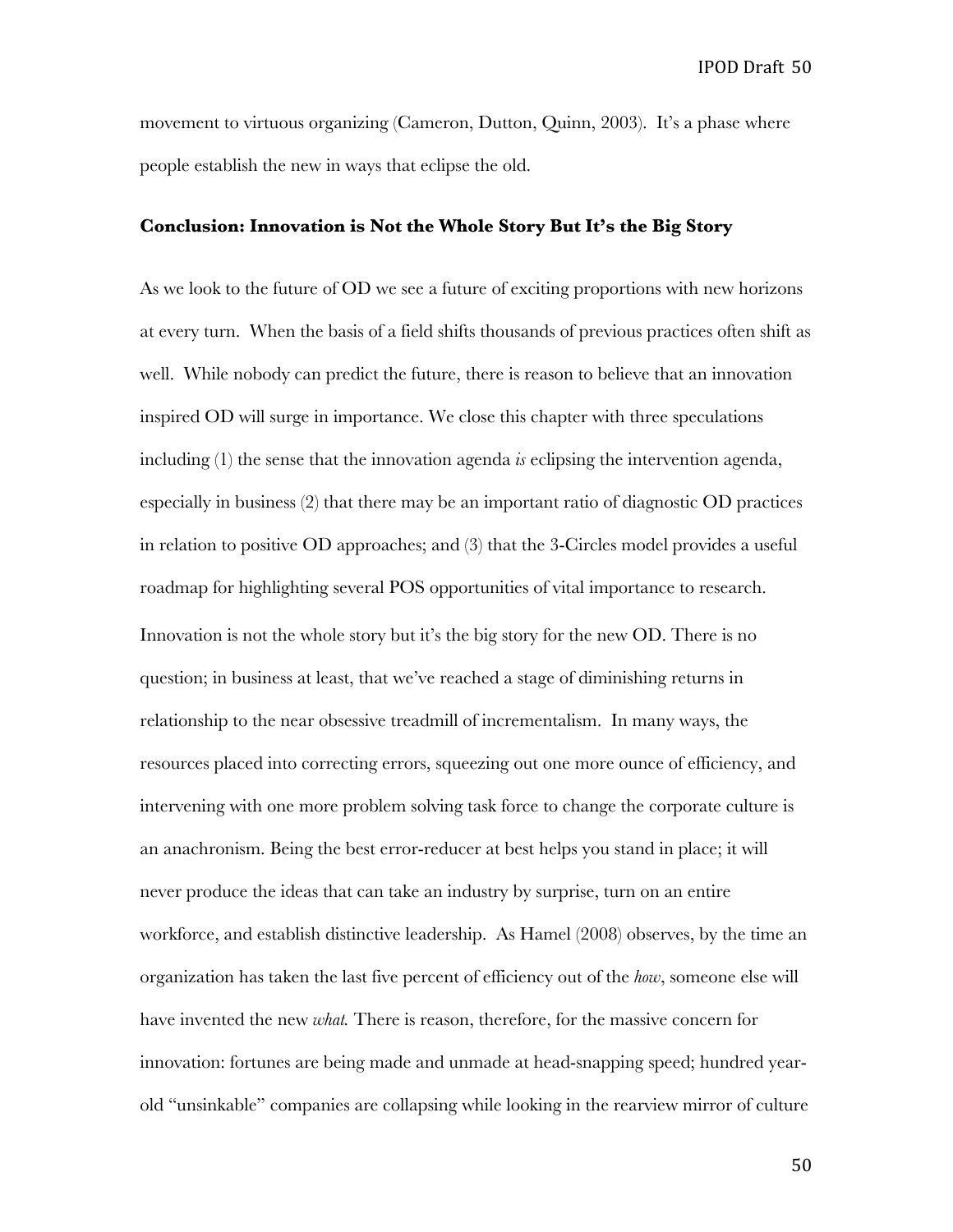change; opportunities in a globally connected economy come and go at internet speed; and the costs of aligning with strengths inside and *outside* the boundaries of the organization through the world wide web, alliances, and social media platforms have dropped to near zero. Never before have the creative combinations of strengths that lead to innovation—insights across diverse fields, research studies flowing everywhere, the wisdom of crowds, the economics of abundance where the network effect of sharing leads to more sharing, and the easy distance to the next webcast ---been more this accessible by everyone. A laser-like strengths focus, especially into hidden strengths, can geometrically pay off. When it comes to disruptive innovation the world is flat and as Hamel (2000 p. 57) sums up, "In the age of revolution, every company must become an opportunity seeking missile—where the guidance system homes in on what is possible, not on what has already been accomplished."

Is innovation-focused OD here to stay? We believe the answer is yes: an intervention focused, problem-analytic change model that is evolving slowly is on its way to extinction. For OD to stay relevant to the change field it is going to have to out-innovate the innovators. We've already mentioned how design-thinking firms such as IDEO have graduated from brilliant product design to organization transformation in its focus. We know it first hand. We've worked side-by-side with IDEO in the field and can say this: they are living the ideals of early OD—of collaborative design, spirit of inquiry, and positive assumptions—as passionately and normatively as any OD group we've ever seen. But they are more relevant. They study innovation. They breathe innovation. They inspire innovation in others. And they bring out the best in human systems not by working on "the trust problem" but by facilitating and bringing a team together to design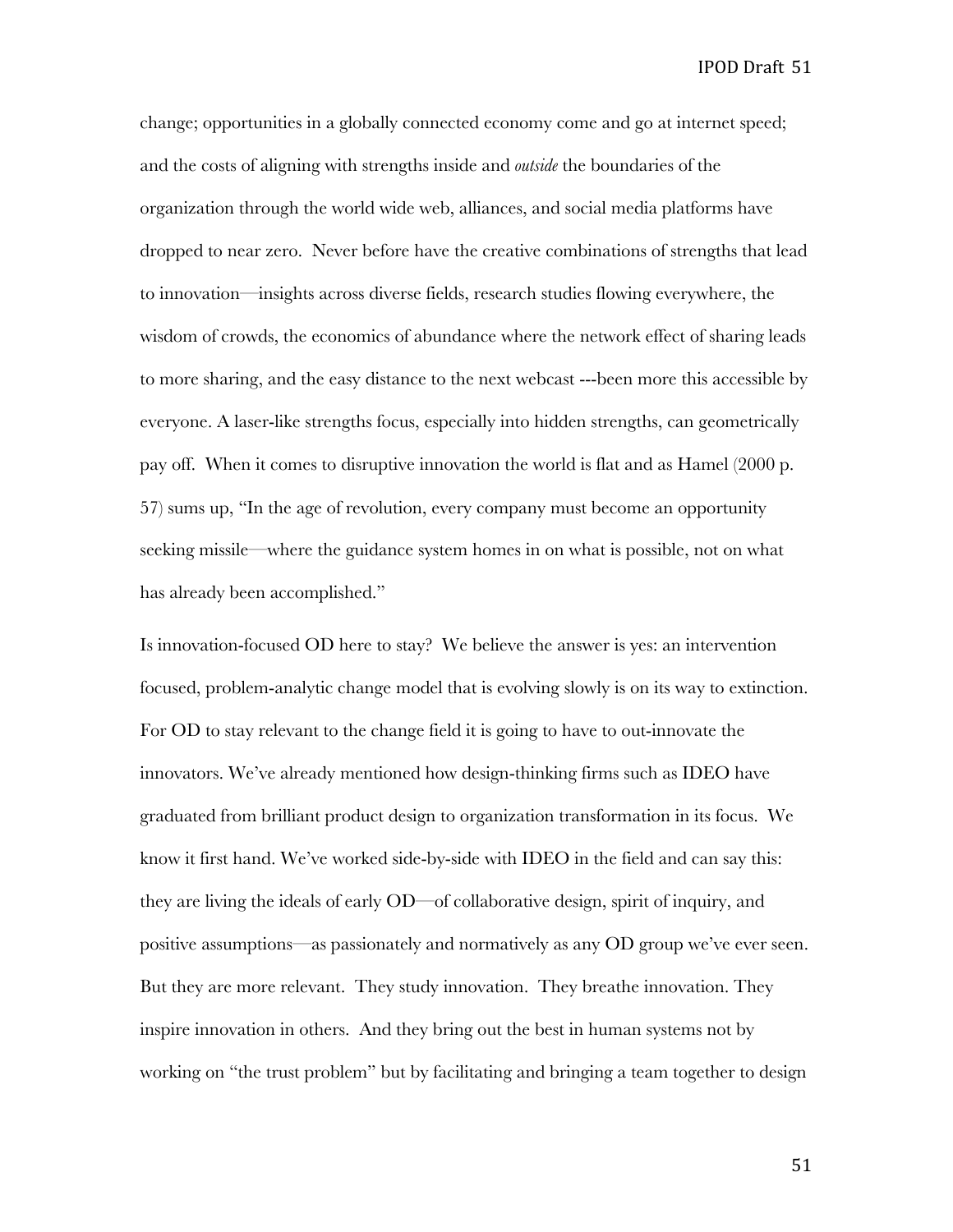a new product or customer experience. Through this kind of collaborative achievement, breakthroughs in trust consistently ensue. Establishing the new to eclipse the old has a certain obliquity to it just like going to sleep. You can try hard to make yourself go to sleep but the harder you tell yourself to go to sleep the more you stay awake. Gong to sleep is something that ensues, not something you pursue head on—and so it is in human systems and helping to bring out the best in their relationships. High on the agenda of the new OD is to create a passion for innovation. This may be difficult for some of the therapeutically minded threads from diagnostic OD's past. But the early OD, as we earlier traced it, was really marked by its pioneering spirit. Whether as a homecoming or a new commitment to excellence, we can foresee a future where OD becomes the "go to" field for everything related to positive and radically collaborative innovation: in new business models, new products, new customer experiences, new IT designs, new strategy processes, new cities, new inter-networked forms, and more.

Throughout this chapter we have maintained that an innovation-focused OD will be served through a well-developed appreciative intelligence and an eye for the new strengths-based AI tools that serve one of OD's primary tasks in any human system, that is, *the elevation of strengths.* We can imagine more studies into appreciative intelligence (Thachenkery and Metzker, 2006) for example the way a Michelangelo could sense and see the towering figure of David in the block of marble before it was carved, or the way a loving grandparent might have seen strengths in you as a child years before you could see them in yourself, or the way a leader such as Amazon's Jeff Bezos could see the possible future in the in the texture of the actual—even before the reality. Indeed, the appreciable world—the universe of strength, value, and life-generating potential all around us—is so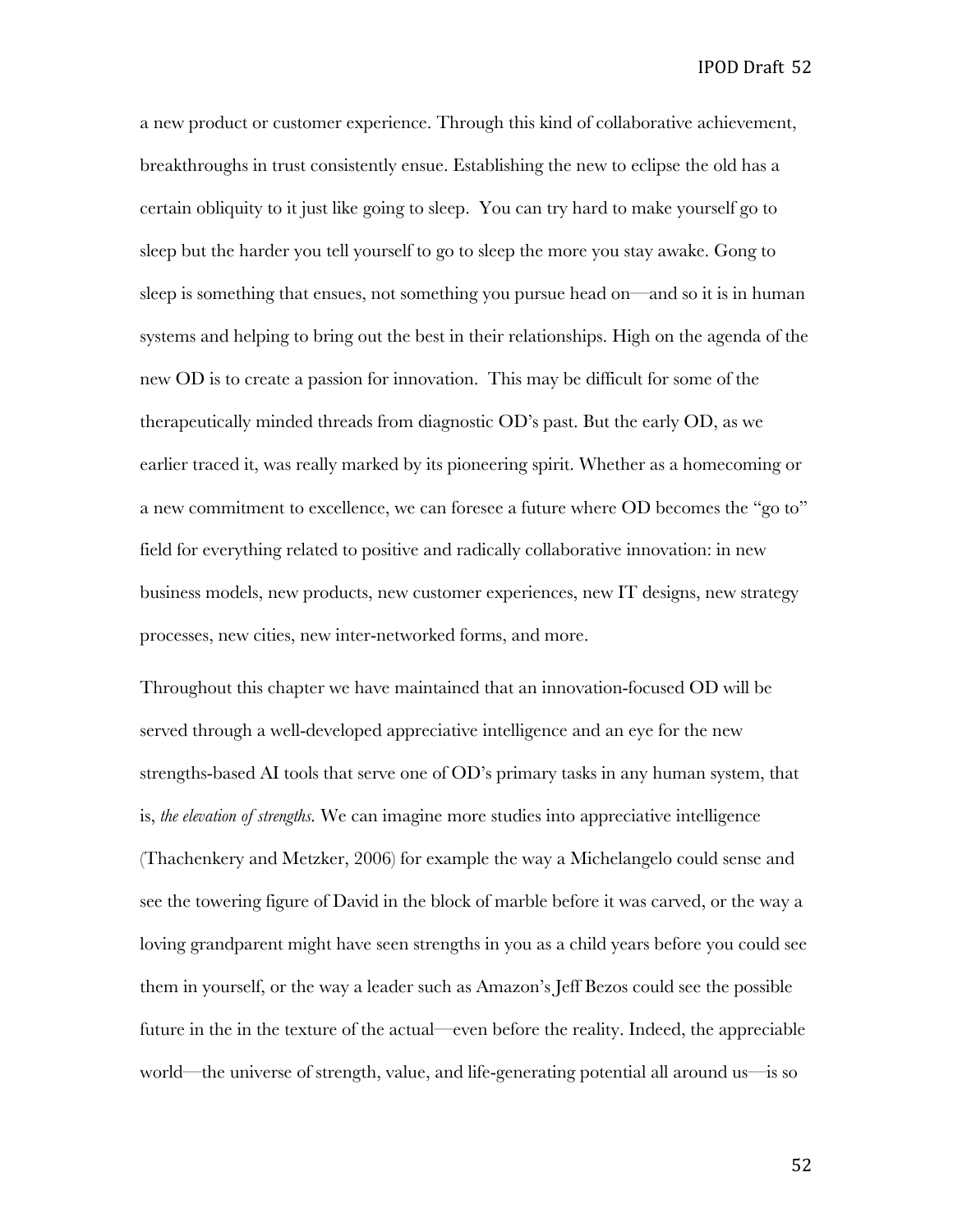much larger than our normal appreciative capacity. But can this capacity, this strengths intelligence, be developed? We believe the answer is yes. And we can foresee a future where OD is the "go to" field for everything related to strengths-based assessment: for helping create strengths-based organizations, talent management systems, positive coaching tools, resonant leadership practices, and more.

Throughout this chapter it has also been assumed that the strengths revolution is an incomplete revolution. Much of the spread of the strengths perspective has been in the human resources field, focused largely on the individual and prematurely locked in the talent management arena. What this means for OD, in terms of a call and mandate of *organizational-level* importance is spelled out in the second set of circles in the strengths revolution model. The elevation of strengths is only the start. It sets the stage for the more complex task of creating new alignments or *connected magnifications* of strengths, with new large group methods such as the AI Summit method and accelerating strengths networks for spread of strengths. It's in these arenas, that the new theory of positive change is most observable. Whether this theory—from the elevation-and-extension stage, to the broaden-and-build stage, to the establish-and-eclipse stage—is supported or not, it is crucial that the field better understand the dynamic of positive change. We believe the dissatisfaction theory is one theory. There are others. And positive OD will not do good positive OD work until it develops a full-blown theory of the non-deficit moments of profusion and the transformational uses of positivity of all kinds. We can foresee a day when OD is the "go to" field for management's most important macro-moments for the magnification of connected strengths: real-time strategic planning, whole system future searches, multi-stakeholder engagement sessions, global meetings, rapid design sessions,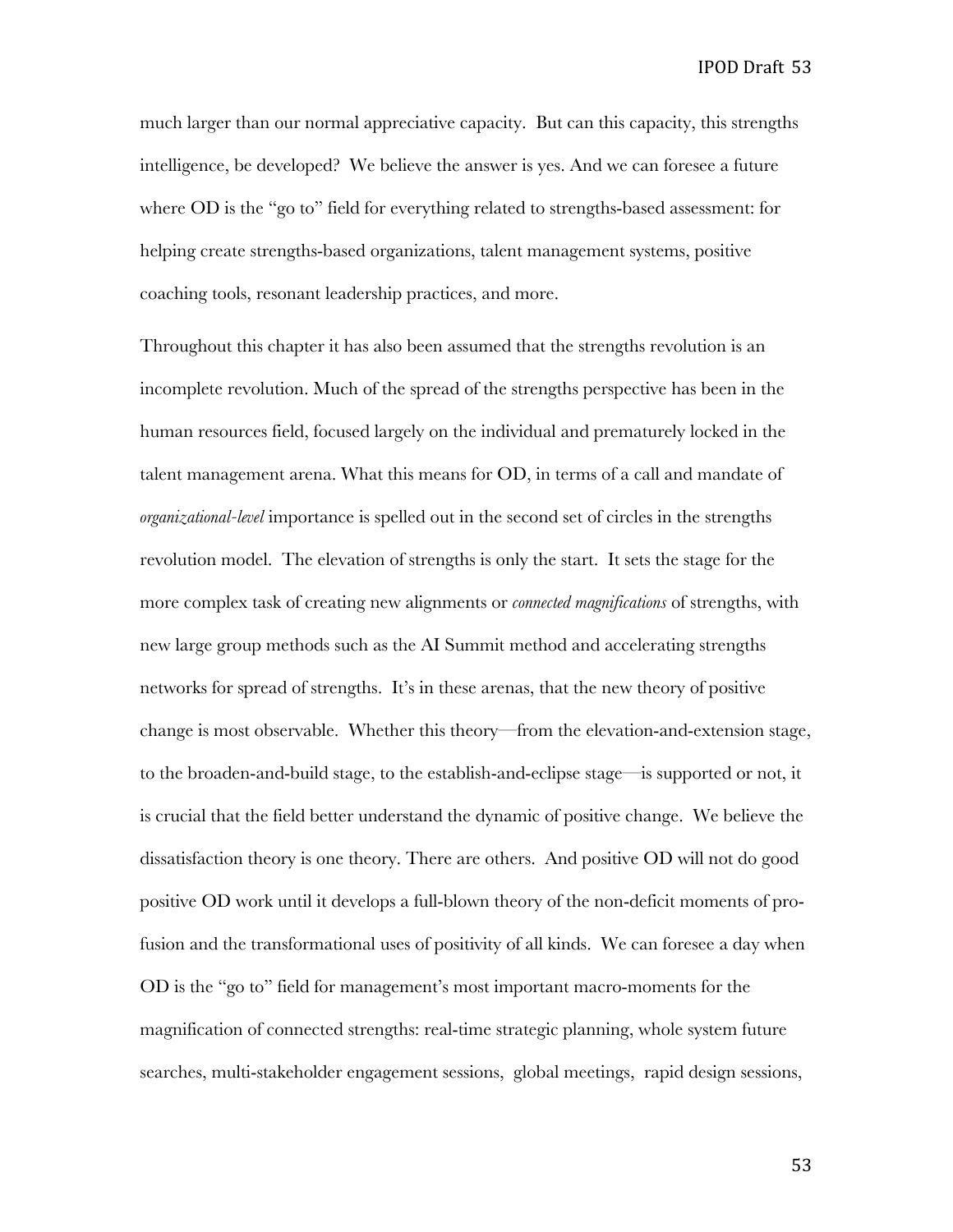and AI Summits for concentrating the positivity in a system in a way that creates the new and eclipses the old.

And finally, new studies of the way that sustainability may become the 21<sup>st</sup> century's biggest innovation engine offers OD a wider-angle view of strengths. It offers, as we have described it in the third circle, a focus that can bring human strengths to a new magnitude of positive impact. That agenda involves the study of positive institutions, exactly what this book is about, but at a scale that places our attention on the organization dimensions of global change. There is not one single item on our complex global agenda for change—not safeguarding biodiversity, eradicating extreme poverty, or creating a new bright-green sustainable economy—that can be addressed without the development of institutions that serve to bring our highest human strengths into the world in a magnified way. That's what organizations are. They exist to serve a life-enriching purpose, and accomplish things no individual set of strengths can accomplish alone. This is IPOD's North Star: the creation of positive institutions that elevate our human strengths, connect and magnify those strengths, and then ultimately, serve to *refract* more wisdom, courage, love and other human strengths onto the world stage.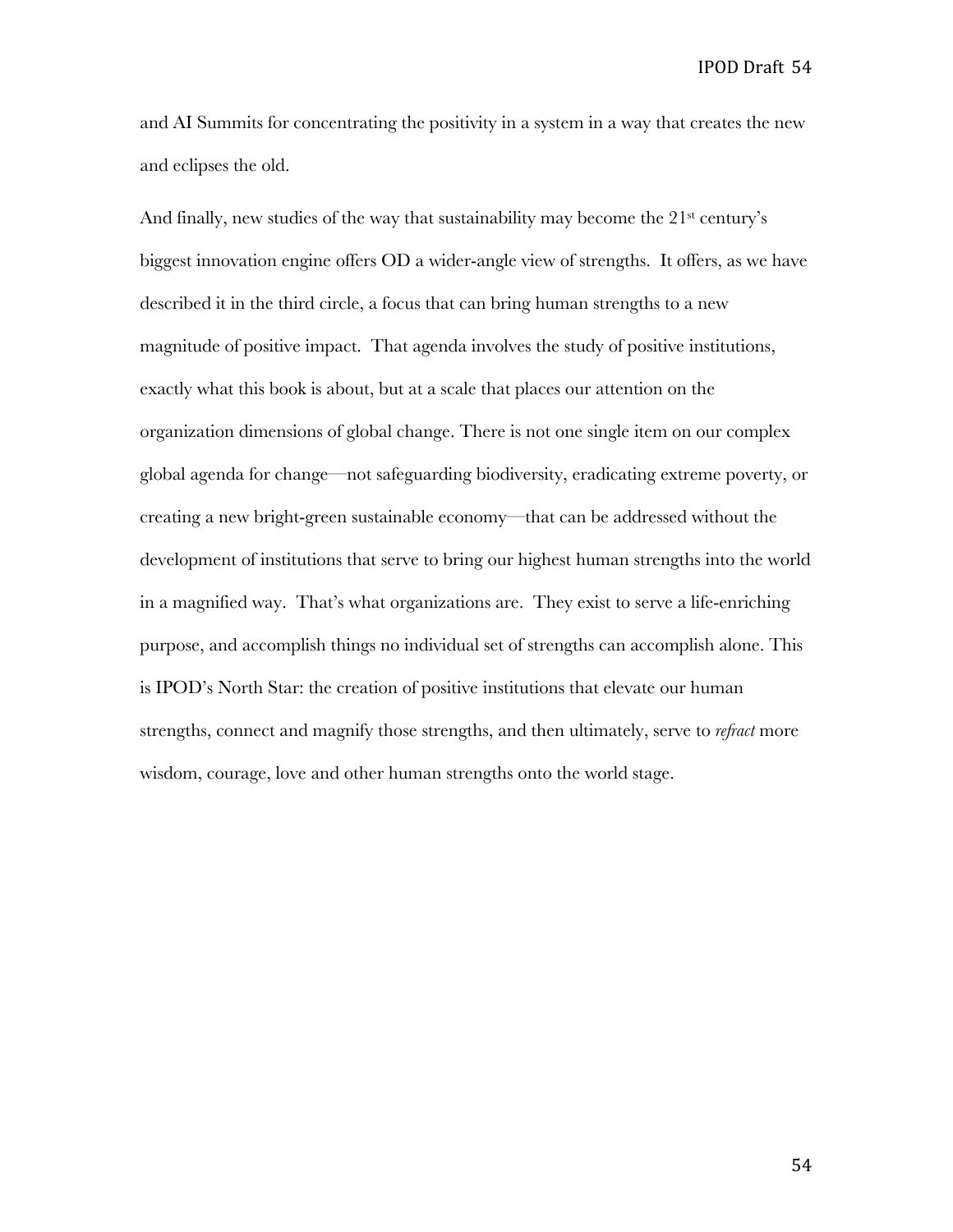# **References**

American Psychiatric Association. (1994). *Diagnostic and Statistical Manual of Mental Disorders*. Washington, DC: American Psychiatric Publishing.

Austin, R. & Devin, L. (2003). *Artful Making: What Managers Need to Know About How Artists Work.* Upper Saddle River, NJ: Prentice Hall.

Avital, M., Boland, R.J., & Cooperrider D.L. (Eds.) (2008). *Designing Information and Organizations with a Positive Lens: Advances in Appreciative Inquiry, Volume 2*. Oxford, UK: Elsevier Science.

Barrett, F. (1998). Creativity and Improvisation in Jazz and Organizations: Implications for Organizational Learning. *Organization Science*, 9: 605-622.

Beckhard, R. & Harris, R. (1987). *Organizational Transitions: Managing Complex Change***.** Reading, MA: Addison-Wesley.

Bennis, W. (1969). *Organization Development: Its Nature, Origins, and Prospects.* Reading, MA: Addison-Wesley.

Bennis, W. (1963). New Role for the Behavioral Sciences: Effecting Organizational Change *Administrative Science Quarterly*, 8(2), 125-165.

Benyus, J. (1997). *Biomimicry: Innovation Inspired by Nature.* New York, NY: Harper Collins.

Boland, R.J., & Collopy, F. (2004). Toward a Design Vocabulary for Management. In R.J. Boland, & F. Collopy (Eds.), *Managing as Designing*, (pp. 265-276), Stanford, CA: Stanford University Press.

Boyatzis, R. E., McKee, A. (2005). *Resonant Leadership: Renewing Yourself and Connecting with Others Through Mindfulness, Hope and Compassion* Boston, MA: Harvard Business School Press.

Bradford, L. (1974). *National Training Laboratories: Its History: 1947–1970.* Bethel, ME. Bradford.

Buchanan, R. & Margolin, V. (Eds.) (1995). *Discovering Design: Explorations in Design Studies.* Chicago, IL: University of Chicago Press.

Buckingham, M. (2006). *Go Put Your Strengths to Work*. New York, NY: Free Press.

Buckingham, M. & Clifton, D. (2001). *Now, Discover Your Strengths*. New York, NY: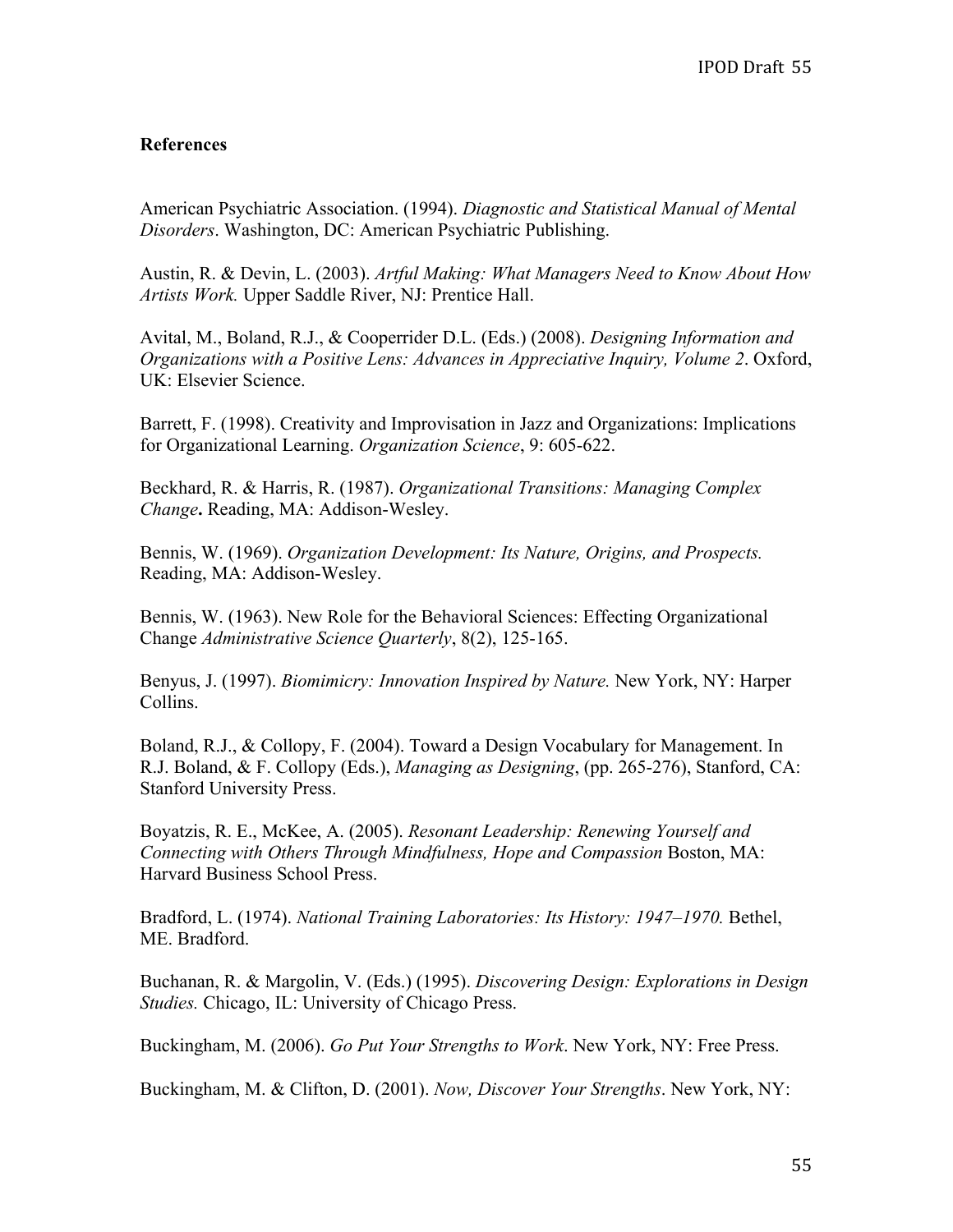Free Press.

Bushe, G. R., & Marshak, R. J. (2009). Revisioning Organization Development: Diagnostic and Dialogic Premises and Patterns of Practice, *Journal of Applied Behavioral Science*, 45(3), 348-368.

Cameron, K. S., Dutton, J. E., Quinn, R.E. (2003). Foundations of positive organizational scholarship. In K. Cameron, J. E. Dutton, & R.E. Quinn (Eds.) *Positive organizational scholarship* (pp. 3-13). San Francisco, CA: Berrett-Koehler.

Cameron, K.S. (2003). Organizational virtuousness and performance. In K. Cameron, J. E. Dutton, & R.E. Quinn (Eds.) *Positive Organizational Scholarship: Foundations of a New Discipline.* (pp. 48-65) San Francisco, CA: Berrett-Koehler.

Christensen, C. & Shu, K. (1999). What Is an Organization's Culture*? Harvard Business School Note,* 399-104.

Cooperrder, D.L. (2010, in press). Foreword To Advances in Appreciative Inquiry Volume Four. In T. Thachenkery, M. Avital, and D. Cooperrider (Eds.) *Positive Design and Appreciative Construction: From Sustainable Development to Sustainable Value*. London, UK: Emerald Group Publishing.

Cooperrider, D.L. (2008). Going Green Maximum Velocity Through AI's Sustainable Design Factory. *Global HR News.* Mar 7.

Cooperrider, D.L. (2008). The 3-Circles of the Strengths Revolution. *AI Practitioner.*  November, p. 8-11.

Cooperrider, D.L. & Avital, M. (Eds). (2003). *Constructive Discourse and Human Organization, (Volume 1).* San Diego, CA: Elsevier.

Cooperrider, D. L., Barrett, F., & Srivastva, S. (1995). Social Construction and Appreciative Inquiry: A Journey in Organizational Theory. In D. Hosking, P. Dachler, & K. Gergen (Eds.), *Management and Organization: Relational Alternatives to Individualism* (pp. 157-200). Aldershot, UK: Avebury Press.

Cooperrider, D.L., & Dutton, J. (1999). *The Organization Dimensions of Global Change.* Thousand Oaks, CA: Sage.

Cooperrider, D.L. & Sekerka, L. E. (2003). Elevation of inquiry into the appreciable world: Toward a theory of positive organizational change. In K. Cameron, J. Dutton, and R. Quinn (Eds.), *Positive organizational scholarship* (pp. 225–240). San Francisco: Berrett-Kohler.

Cooperrider, D.L., Sorenson, P., Yaegar, T., & Whitney, D. (2005) *Appreciative Inquiry: Foundations in Positive Organization Development.* Chicago, IL: Stipes Publishing.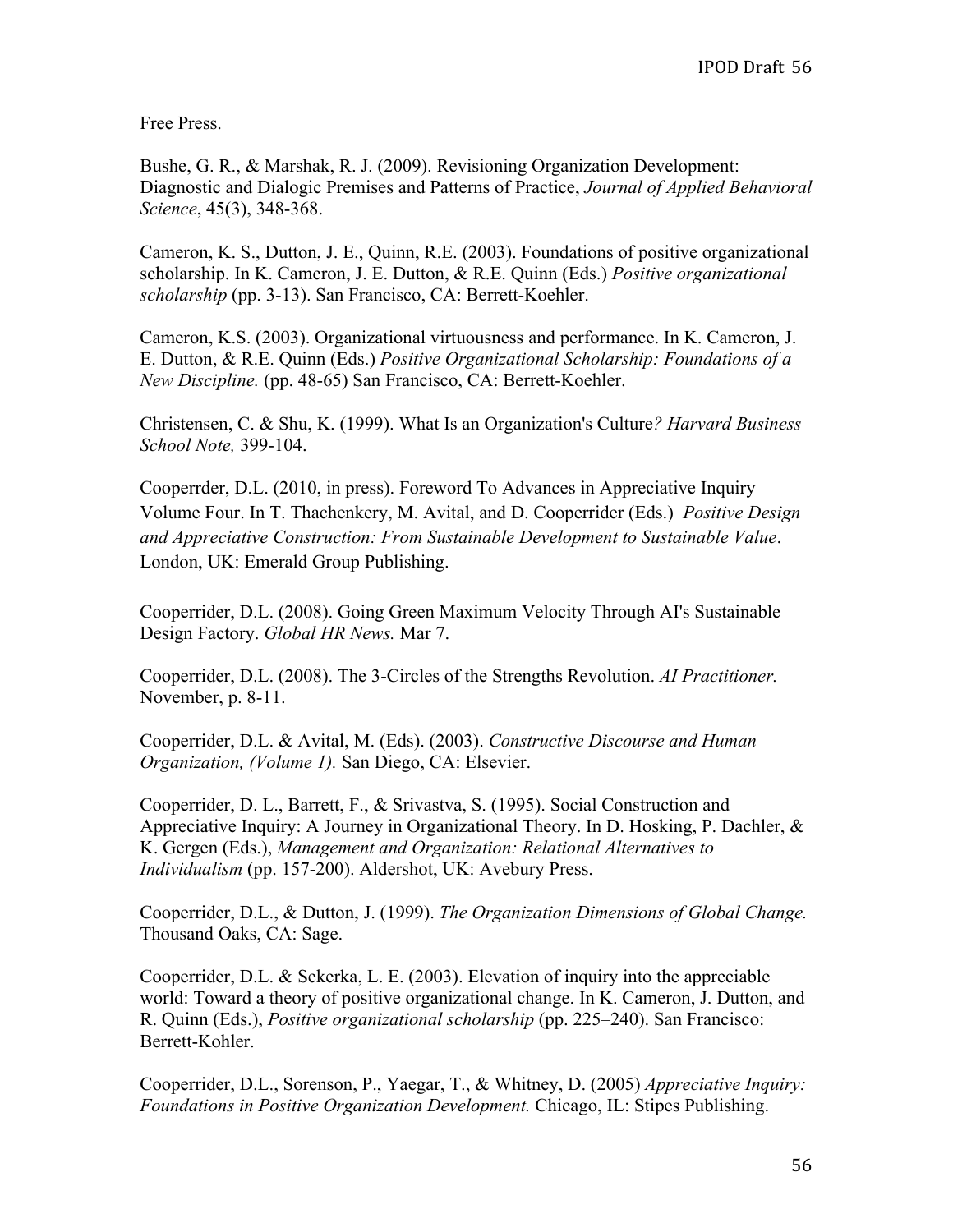Cooperrider, D. L., & Srivastva, S. (1987). Appreciative inquiry in organizational life. In Pasmore, W., Woodman, R. (Eds.), *Research in organization change and development* (Vol. 1). Greenwich, CT: JAI Press.

Cooperrider, D.L., & Srivastva, S. (1990). The emergence of the egalitarian organization. In Srivastva, S., Cooperrider, D. L. (Eds.), *Appreciative management and leadership: The power of positive thought and action in organizations*. San Francisco, CA: Jossey-Bass.

Cooperider, D.L., & Whitney, D. (2005). *Appreciative Inquiry: A positive revolution in change.* San Francisco, CA: Berrett-Koehler.

Coughlan, P., Suri, J., & Canales, K. (2008). Prototypes as (Design) Tools for Behavioral and Organizational Change: A Design-Based Approach to Help Organizations Change Work Behaviors. *The Journal of Applied Behavioral Science,* 43(1), 1-13.

Drucker, P. (1966). *The Effective Executive.* New York, NY: Harper Collins.

Dutton, J. and E. Heaphy. (2003). The Power of High-Quality Connections at Work. In K. Cameron, J. Dutton and R.E. Quinn (Eds.) *Positive Organizational Scholarship* (pp. 263-278) San Francisco, CA: Berrett-Koehler Publishers.

Fredrickson, B. L. (2003). The value of positive emotions. *American Scientist*, 91, 330- 335.

Fredrickson, B. L. (2009). *Positivity: Groundbreaking research reveals how to embrace the hidden strength of positive emotions, overcome negativity, and thrive.* New York, NY: Crown.

Freeman, R.E. (1984). *Strategic Management: A stakeholder approach*. Boston: Pitman. French, W., & Bell, C. (1973). *Organization development: behavioral science interventions for organization improvement*. Englewood Cliffs, NJ: Prentice-Hall.

Friedman, T.L. (2005). *The World Is Flat: A Brief History of the Twenty-first Century.*  New York, NY: Farrar, Straus and Giroux.

Fry, R., Barrett, F., Seiling, J., D Whitney, J. (2001). *Appreciative Inquiry and Organizational Transformation: Reports from the Field.* Westport, CT: Quorum Books.

Gallop. (2001). What Your Disaffected Workers Cost. *Gallop Management Journal.*  Retrieved from: http://gmj.gallup.com/content/439/What-Your-Disaffected-Workers-Cost.aspx

Gergen, K. (1982). *Toward transformation in social knowledge*. New York, NY: Springer-Verlag.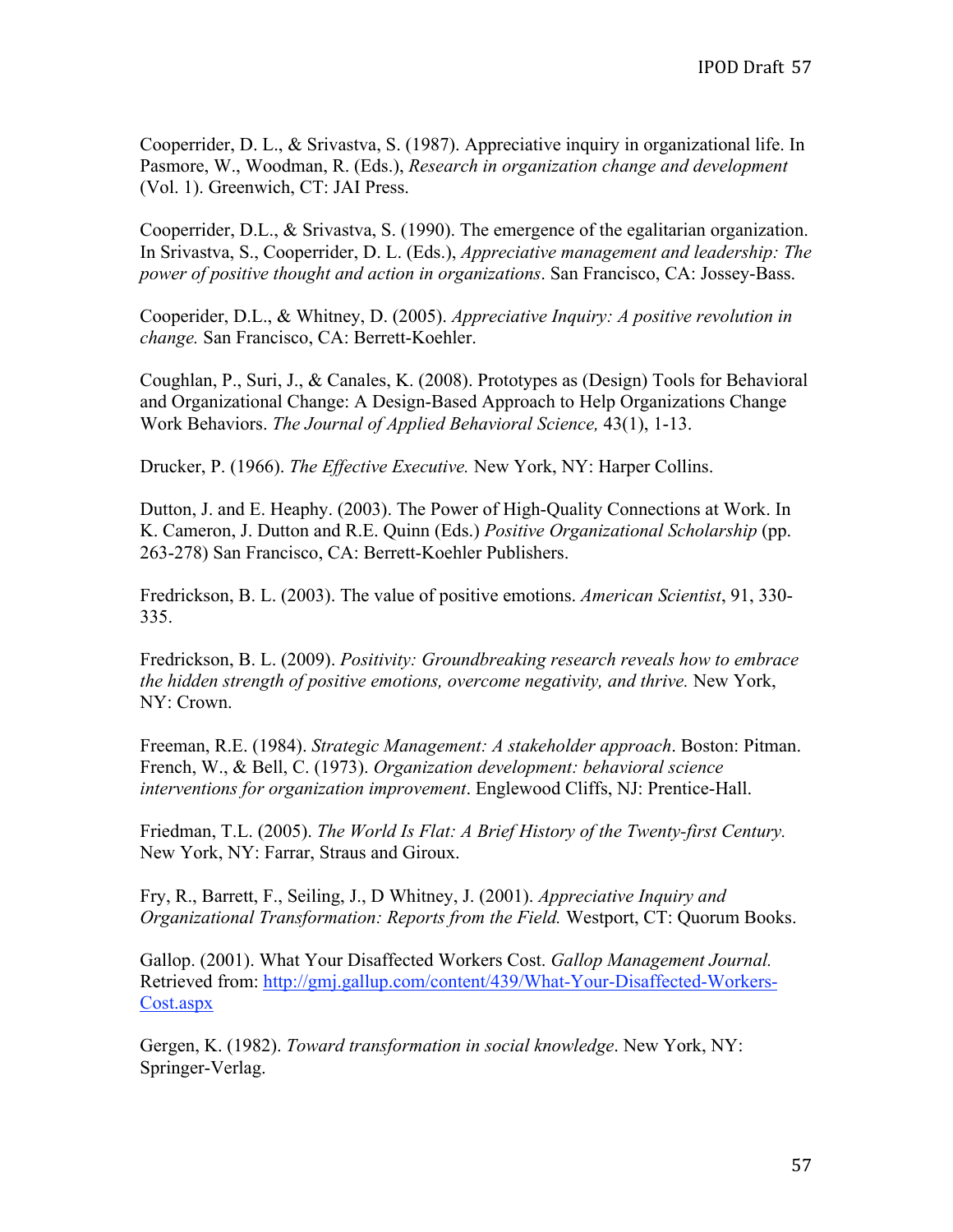Gergen, K. J. (1994). *Realities and relationships: Soundings in social construction.*  Boston, MA: Harvard University Press.

Glavas, A., Senge, P., & Cooperrider, D.L. (2010). Building a Green City on a Blue Lake: a model for building a local sustainable economy. *People & Strategy.* March 1.

Godwin, L., & Kaplan, S. (2008). AI Version 2.0: New Models of Appreciative Inquiry in the Digital Age. *AI Practitioner* (May), pp. 8-13.

Goleman, D., Boyatzis, R., & McKee, A. (2002). *Primal Leadership: Realizing the Power of Emotional Intelligence.* Boston, MA: Harvard Business School Press.

Hamel, G. (2000). *Leading the Revolution: How to thrive in Turbulent Times by Making Innovation a Way of Life*. Boston, MA: Harvard Business School Press.

Hamel, G. (2007). *The Future of Management.* Boston, MA: Harvard Business School Press.

Heisenberg, W. (1949), *The Physical Principles of Quantum Theory* (C.Eckart & F.C. Hoyt, Trans.) New York, NY: Dover. (Original work published 1930).

Jacobs, R.W. (1994). *Real Time Strategic Change: How to Involve an Entire Organization in Fast and Far Reaching Change.* San Francisco, CA: Berrett-Koehler.

James, W. (1902). *The Varieties of Religious Experience.* New York, NY: Mentor Books.

Kolb, D. A. (1984). *Experiential Learning.* Englewood Cliffs, NJ: Prentice Hall.

Kotter, J. & Cohen, D. (2002). *The Heart of Change.* Boston, MA: Harvard Business Press.

Kretzmann, J.P. and McKnight, J.L. (1994). *Building Communities from the Inside Out: A Path Toward Finding and Mobilizing a Community's Assets.* Evanston, IL: Institute for Policy Research.

Laszlo, C. (2008). *Sustainable Value: How the World's Leading Companies Are Doing Well by Doing Good*. Sheffield, UK: Greenleaf Publishing.

Laszlo, C. (2003). *The Sustainable Company: How to Create Lasting Value through Social and Environmental Performance*: Washington, DC: Island Press.

Levinson, H. (1976) *Organizational Diagnosis.* Boston, MA: Harvard University Press.

Lewin, K. (1946). Action research and minority problems. *Journal of Social Issues,* 2(4): 34-46.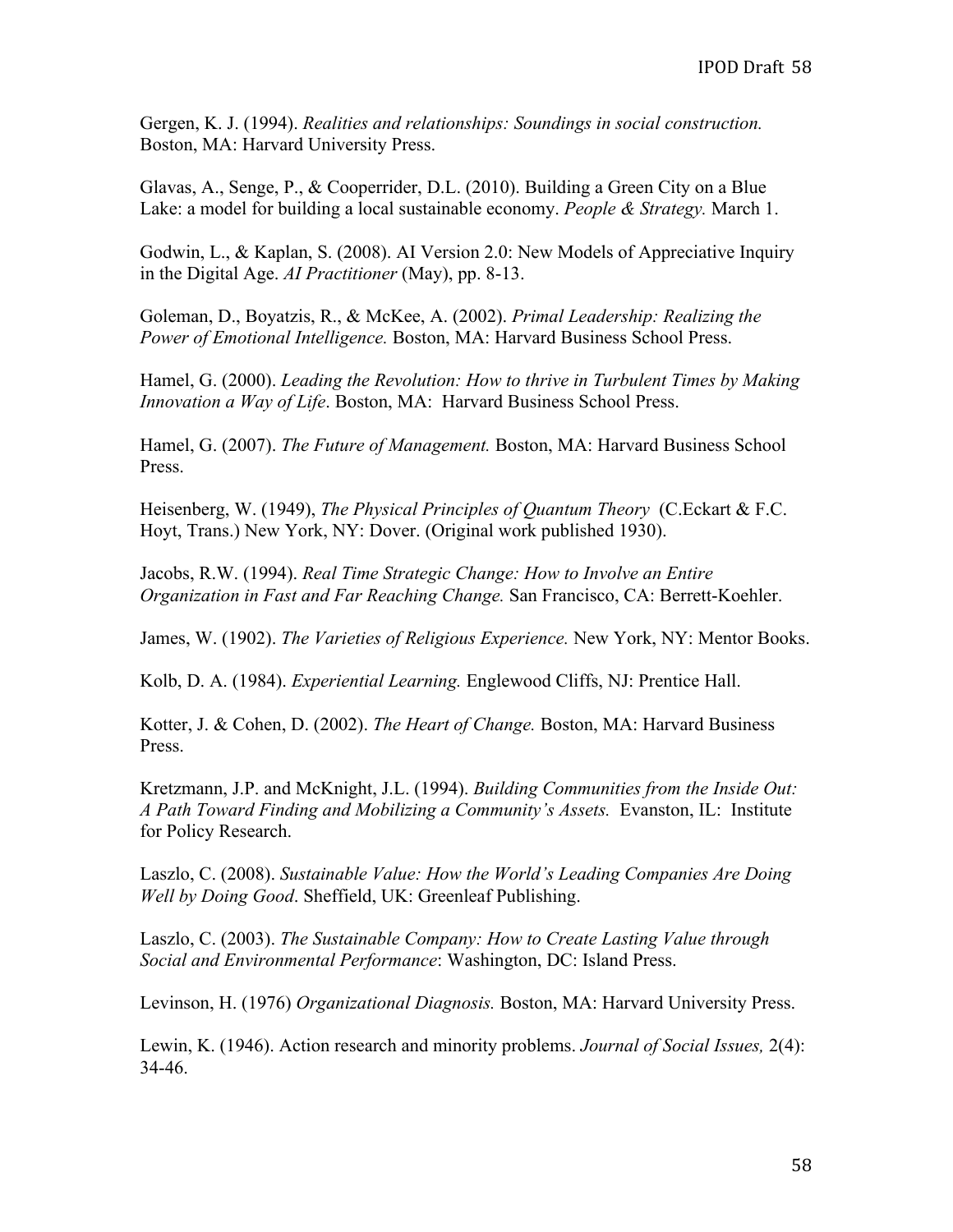Lewin, K. (1947). Frontiers in Group Dynamics. *Human Relations,* 1(1): 5-41.

Mann, F. (1961). Studying and Creating Change: A Memo to Understanding Social Organizations. In Bennis, W., Benne K., and Chin R. (Eds.). *The Planning of Change.*  New York, NY: Holt, Rinehart and Winston.

Marrow, A. (1967). Events leading to the establishment of the National Training Laboratories*. Journal of Applied Behavioral Science*, 3, 145–150.

Martin, M. (2007). *Albert Schweitzer's Reverence for Life: Ethical Idealism and Self Realization.* Burlington, VT: Ashgate Gower.

Martin, R. (2009). *The Design of Business: Why Design Thinking is the Next Competitive Advantage.* Boston, MA: Harvard Business School Press.

Maslow, A. (1998). *Maslow on Management*. New York, NY: Wiley. (Note: previously published as: *Eupsychian Management: A Journal Homewood*, IL: Irwin-Dorsey, 1965.)

Maslow, A. (1966). *The Psychology of Science*: *A Reconnaissance.* Chapel Hill, NC: Maurice Bassett Publishing.

McDonough, W. & Braungart, M. (2002). *Cradle to Cradle: Remaking the Way we Make Things.* New York, NY: North Point Press.

McGregor, D. (1960). *The Human Side of Enterprise.* New York*,* NY: McGraw-Hill.

McKee, A., Boyatzis, R. E., Johnston, F. (2008). *Becoming a Resonant Leader: Develop Your Emotional Intelligence, Renew Your Relationships, Sustain Your Effectiveness,*  Boston, MA: Harvard Business School Press.

Michner, C. (2009). Mayor Jackson Pulls off an Amazing Feat With an Exhilarating Idea-Sparking Summit. *Cleveland Plain Dealer*, August 23, p. G-6.

Miller, P. J., R. Potts, H. Fung, L. Hoogstra, J. and Mintz. (1990). Narrative Practices and the Social Construction of Self in Childhood. *American Ethnologist,* 17(2): 292-311.

Orem, S. Binket, J. & Clancy, A. (2007). *Appreciative Coaching: A Positive Process for Change.* San Francisco, CA: Jossey-Bass.

Peirce, C. S., (1938). *Collected Papers of Charles Sanders Peirce*, *Vols. 1–6, 1931–1935*. Hartshorne, C. & Weiss, P. (Eds.), Boston, MA: Harvard University Press.

Peterson, C. & Seligman, M. (2004). *Character Strengths and Virtues A Handbook and Classification.* Washington, DC: APA Press and Oxford University Press.

Piderit, S. K., Fry, R. E., Cooperrider, D. L. (Eds.) (2007). *Handbook of transformative*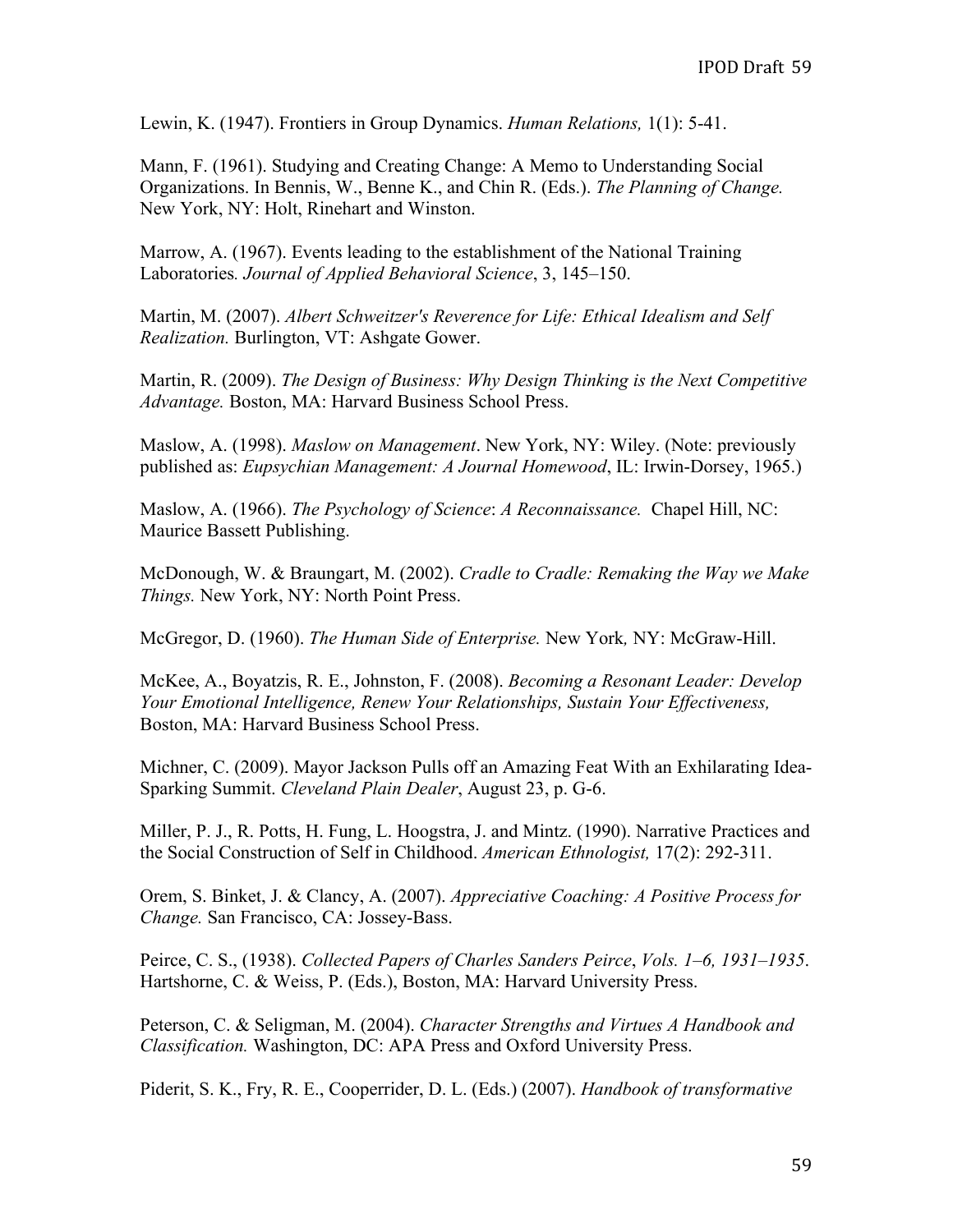*cooperation.* Standford, CA: Stanford University Press.

Powley, E., & Cameron, K. (2006). Organizational healing: Lived virtuousness amidst organizational crisis*. Journal of Management, Spirituality, & Religion*, 3(1): 13-33.

Prahalad, C.K. (2004). *The Fortune at the Bottom of the Pyramid: Eradicating Poverty Through Profit*, Upper Saddle River, NJ: Wharton School Publishing.

Prahalad, C.K. and Hamel, G. (1990). The Core Competence of the Corporation. *Harvard Business Review*, 68(3): 79-87.

Rath, T. (2007). *Strengths Finder 2.0.* New York, NY: Gallup Press.

Roberts, L., Dutton, J.E., Spreitzer, G.M., Heaphy, E.D., & Quinn, R.E. (2005). Composing the reflected best-self portrait: Building pathways for becoming extraordinary in work organizations. *Academy of Management Review,* 30(4), 712-736.

Seligman, M. (2002). *Authentic Happiness: Using the New Positive Psychology to Realize Your Potential for Lasting Fulfillment.* New York, NY: Free Press.

Seligman, M., & Csikszentmihalyi, M. (2000). Positive psychology: An Introduction. *American Psychologist*, 55, 5-14.

Seligman, M., Steen, T., Park, N., & Peterson, C. (2005). Positive psychology progress: Empirical validation of interventions. *American Psychologist*, 60(5), 410-421.

Schumpeter, J. (1975) Creative Destruction. In *Capitalism, Socialism and Democracy* (pp. 82-85). New York, NY: Harper.

Simon, H. (1969). *The Sciences of the Artificial.* Cambridge, MA: MIT Press.

Spreitzer, Gretchen and Scott Sonenshein, (2003). Positive Deviance and Extraordinary Organizing. In K. Cameron, J. Dutton and R. Quinn (Eds.) *Positive Organizational Scholarship*: 207-224. San Francisco, CA: Berrett-Koehler Publishers.

Stavros, J., & Hinrich, G. (2009). *The Thin Book of SOAR; Building Strengths-Based Strategy.* Bend, OR: Thin Book Publishing.

Stewart, T. (2008). Magic By Design*. Harvard Business Review*, April.

Thatchenkery, T., Cooperrider, D.L., Avital, M., & Zandee, D. (Eds.) (2010). *Positive Design and Appreciative Construction: From Sustainable Development to Sustainable Value*. Bingley, UK: Emerald Group Publishing.

Thatchenkery, T., & Metzker, C. (2006). *Appreciative Intelligence: Seeing the Mighty Oak in the Acorn*. San Francisco, CA: Berrett-Koehler.